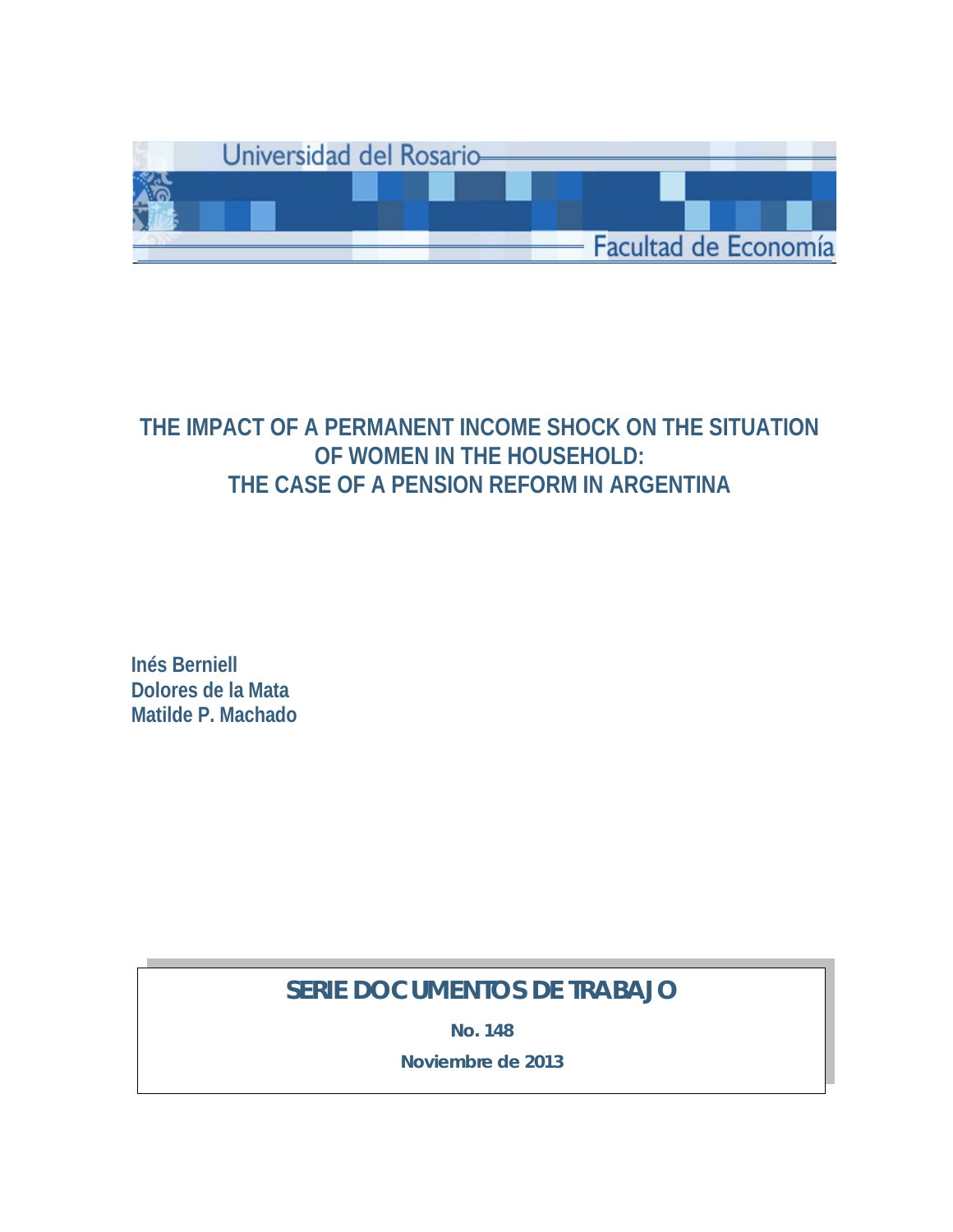# The Impact of a Permanent Income Shock on the Situation of Women in the Household:

the case of a pension reform in Argentina<sup>1</sup>

Inés Berniell CEMFI

Dolores de la Mata Universidad del Rosario

Matilde P. Machado Universidad Carlos III de Madrid *and* CEPR

November 12, 2013

<sup>1</sup>Acknowledgments: We acknowledge the support of grant ECO-2010-20504 from Ministerio de Economía y Competitividad Grant (Matilde P. Machado). We thank Manuel Bagüés for valuable insights. We would also to thank Manuel Arellano, Ghazala Azmat, Samuel Bentolila, Julio Cáceres, Guillermo Caruana, Laura Crespo, Juan José Diaz, Francesco Fasani, Libertad González, Mónica Martinez-Bravo, Pedro Mira, Barbara Petrongolo, Diego Puga, Pedro Rey y Luciano Villacorta, for suggestions and comments and the audiences of COSME gender workshop 2013, Universidad del Rosario, Banco de la República (Colombia), Universidad Icesi, Middlesex University, Queen Mary University of London, 7th Annual Meeting of the Impact Evaluation Network, LACEA and Universidad Nacional de Colombia. Carlos Salamanca provided excellent research assistance in the collection of media data for Argentina.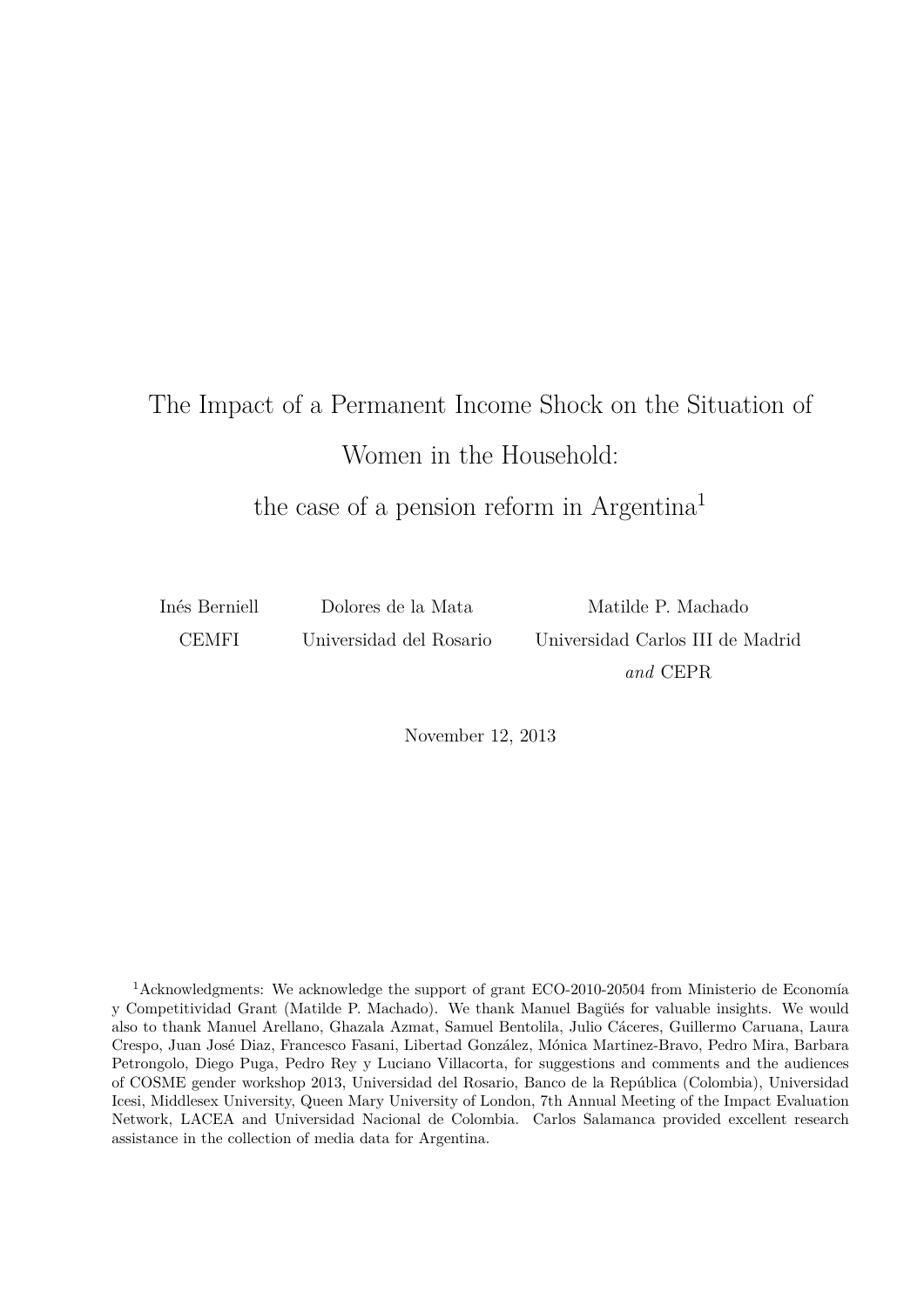#### **Abstract**

Transfers to women may affect their bargaining power within the household and consequently their well-being. We analyze the effects of the 2004*/*2005 pension reform in Argentina, that resulted in an unexpected and substantial increase in permanent income for around 1*.*8 million women, on outcomes arguably related to women's bargaining power within the household. We estimate the effects of the reform in the probability of divorce/separation, the distribution of household chores, and the probability of women being the head of the household, using a Difference-in-Differences approach. Our results show that despite the low divorce probability among seniors, transfers to senior women have substantial effects on their situation in the household. More specifically, we find that the reform had statistically significant effects on the probability of divorce/separation increasing it by 1*.*8 − 2*.*7 percentage points implying an increase of around 18 − 19% on the divorce/separation rate of 60 − 65 year old women. Moreover, the probability of being the head of the household also increased by 2*.*8−3*.*3 percentage points representing an increase of 7−19% in the probability amongst women of 60 − 65 years of age. In the case of married women, the probability of being the head of the household increased by  $1.3 - 1.5$  percentage points, which represents an increase of  $20 - 22\%$ . Results show that the distribution of household chores within the couples was also affected by the reform. More precisely, the probability that the wife is the only person in charge of the housework decreased by 5 percentage points, an 11% decrease. The participation of husbands in housework, however, did not change significantly.

**Keywords:** intra-household bargaining power, marital disruption, divorce, non-contributory pensions, pensions, public transfers, intra-household decision allocation, household chores, collective models, senior women.

**JEL Classification: J12, J16, J26, H55**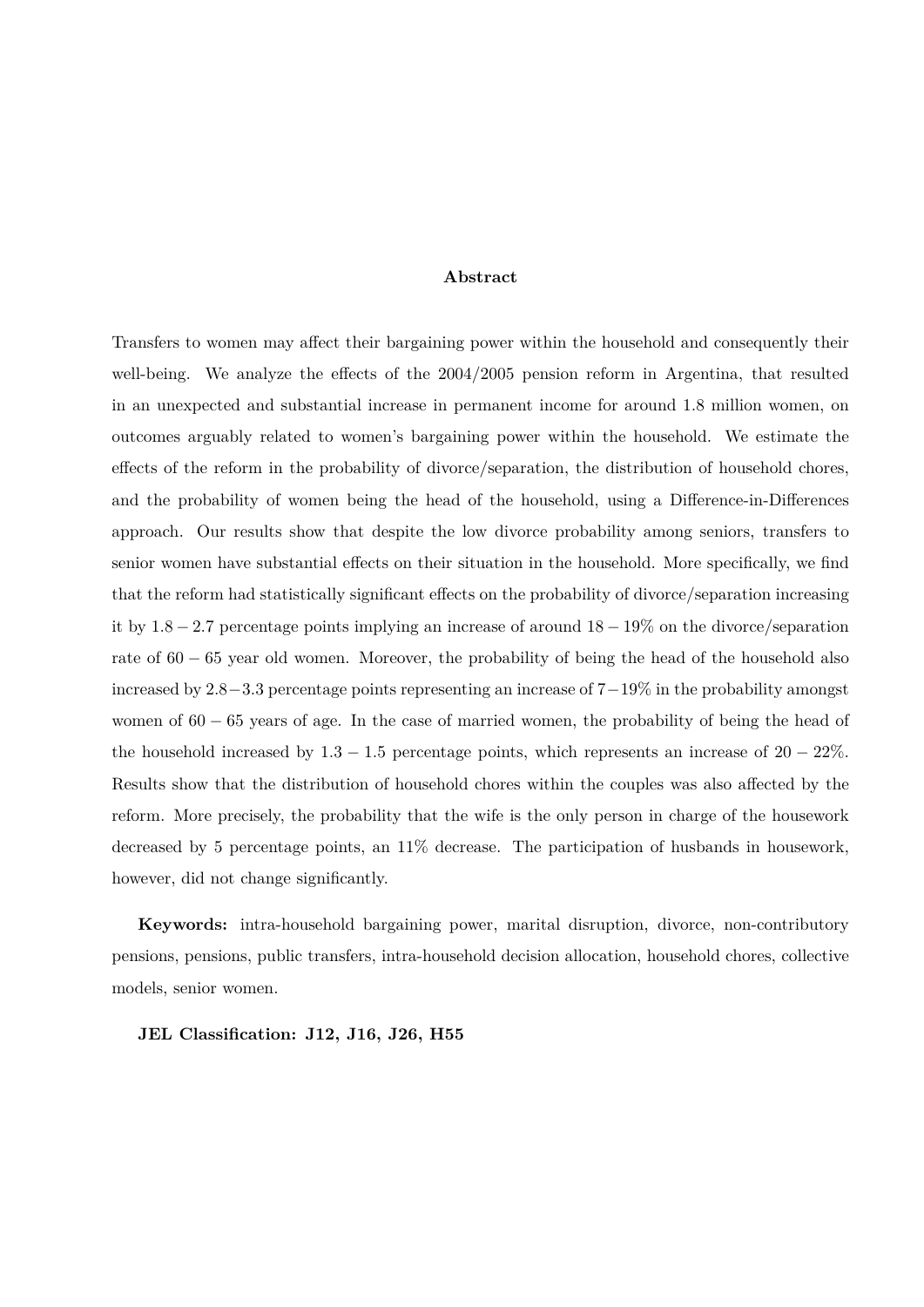# **1 Introduction**

Over the past two decades, several countries mainly in Latin America introduced social programs to fight poverty and inequality. Amongst the most expensive programs are "non-contributory pensions" which aim to extend pension coverage to individuals who failed to contribute to Social Security (Levy and Schady, 2013). Latin American women are particularly affected by these programs due to their low attachment to the labor market. In this paper, we exploit the non-contributory pension reform that occurred in Argentina in 2004*/*2005 as a source of a permanent income shock on outcomes arguably related to women's bargaining power within the household.<sup>1</sup> The unexpected increase in the income of eligible individuals —mostly women— brought about by the reform makes it an ideal setting to analyze exogenous asymmetric income effects within the household. Specifically, we estimate the effects of the reform in the probability of divorce/separation, the probability of women being the head of the household, and the distribution of household chores by differences-in-differences (DD here after) for senior women. Our results show that transfers to senior women have substantial effects on their situation in the household despite their low probability of divorce and perceived stable lives.

The Argentinean pension reform also known as the "moratorium" or "housewives reform" was introduced by two pieces of legislation, Law 25994 art. 6 and Decree 1454*/*05. Law 25994 was unexpected to the general public perhaps because of the speed with which it went through both chambers: it was discussed and passed in both Senate and Congress in the same day, December 16, 2004. The Decree 1454*/*05, which extended benefits over time and to other groups, was passed one year later in December 2005. It is not until the mid 2006, however, when the Government regulates the process to access a pension under the two laws.<sup>2</sup> Comprehensibly, the media coverage of the reform peaks during this period. Data show that the full implementation of the benefits started yet a bit later in the beginning of 2007. The reform allowed individuals who had reached the retirement age but did not fulfill the 30-year social security contribution requirement to retire and benefit from a pension. The objective of the reform was to increase pension coverage in Argentina which was particularly low for women (55% in 2004) mainly due to their low participation in the labor market

<sup>&</sup>lt;sup>1</sup>There is some discussion about whether the pensions approved by the Argentinean reform should be considered non-contributory. We follow Berniell 2012, Lustig and Pessino 2013, and Levy and Schady 2013 and label them as non-contributory pensions.

 ${}^{2}$ BOE 30870, March 21, 2006 and Resolución General Conjunta AFIP 2091/2006, July 2006.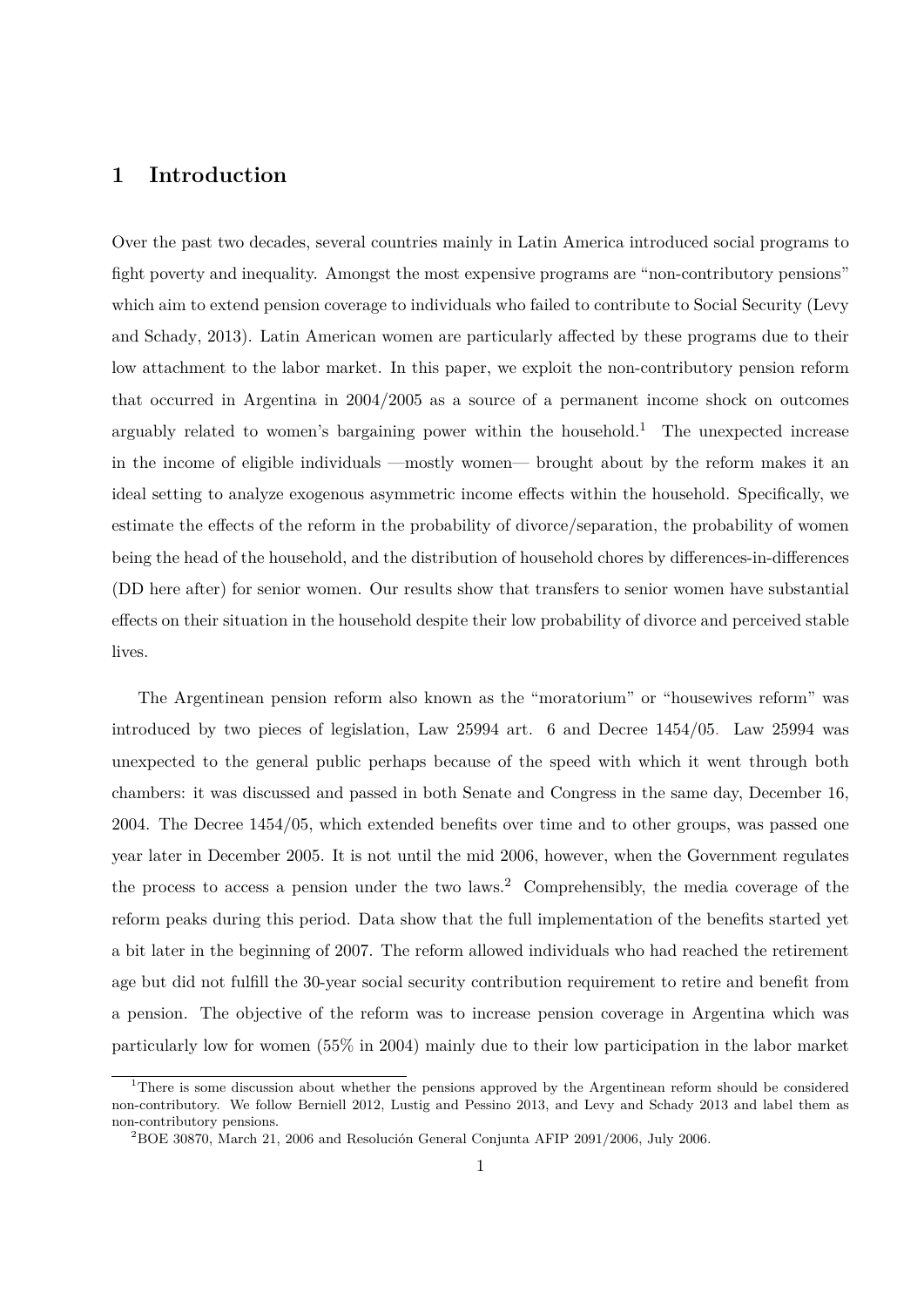(around  $44\%$  in the 80s, ILO 2011) and a high proportion of informal jobs.<sup>3</sup> The percentage of pension beneficiaries among elderly women in Argentina went from 57% in 2005 to 92% in 2009 (Benigni et al. 2012). By 2009 the expenditures with the reform represented 2*.*4% of the GDP (Lustig and Pessino 2013) and by May 2010 it benefited more than 1*,* 8 million women (D'Elia et al. 2011). This meant a substantial decrease in the probability that women in their mid 60s had zero income, which in urban areas went from around 35% before the reform to 10% after the reform (see Figure 1). In practice, the reform meant that in 2007 an individual who never contributed to social security would be entitled to receive at least 51% of the minimum pension during the first 5 years—which just exceeds the price of the basket of basic needs for an adult in January 2007 by 2.7%—and the minimum pension afterward. 4

Our data comes from the Argentine Continuous Permanent Household Survey (or EPH from the Spanish acronym for *Encuesta Permanente de Hogares Continua*) for the years 2004 − 2009. We restrict our sample to women and estimate the effect of the reform on three sets of outcomes by DD. We use as part of our identification strategy a characteristic of the reform which ascribed all cohorts born before 1945 the right to benefit from a pension by the time they turned 60 without ever having contributed to the social security (SS hereafter). Accordingly, we define as *treated* all those born between 1941−1944 and as *control* all those born between 1950−1953 and compare the evolution of these groups in the pre and post reform periods. All women in the treatment group already turned 60 in the pre-treatment period and are potentially eligible to obtain the maximum benefit of the reform (get a pension without any SS contribution). Women in the control group are younger than 60 during our sample period and are, therefore, not affected by the reform (see details in Section 4).

Importantly, we can neither identify individuals that receive a pension due to the reform nor the number of years of past contributions to the social security. Because of these data restrictions, our estimates identify *intention to treat* effects rather than treatment effects. We believe, however, that intention to treat effects are also policy relevant parameters since they incorporate endogenous decisions by the population to benefit or not from the reforms. Moreover, were we to observe individual past SS contributions or actual benefit claims, we would need to instrument for these

<sup>3</sup>Tornarolli and Conconi 2007 report a 45% level of informality for all workers but the value for females is likely to be higher (ILO 2011)

<sup>&</sup>lt;sup>4</sup>The lower pension allowance during the first 5 years is due to the obligation to payback the missing SS contributions which are directly deducted from the pension payments in up to 60 monthly installments. This amount deducted each month during the first 5 years depends on the number of past contributions to the SS.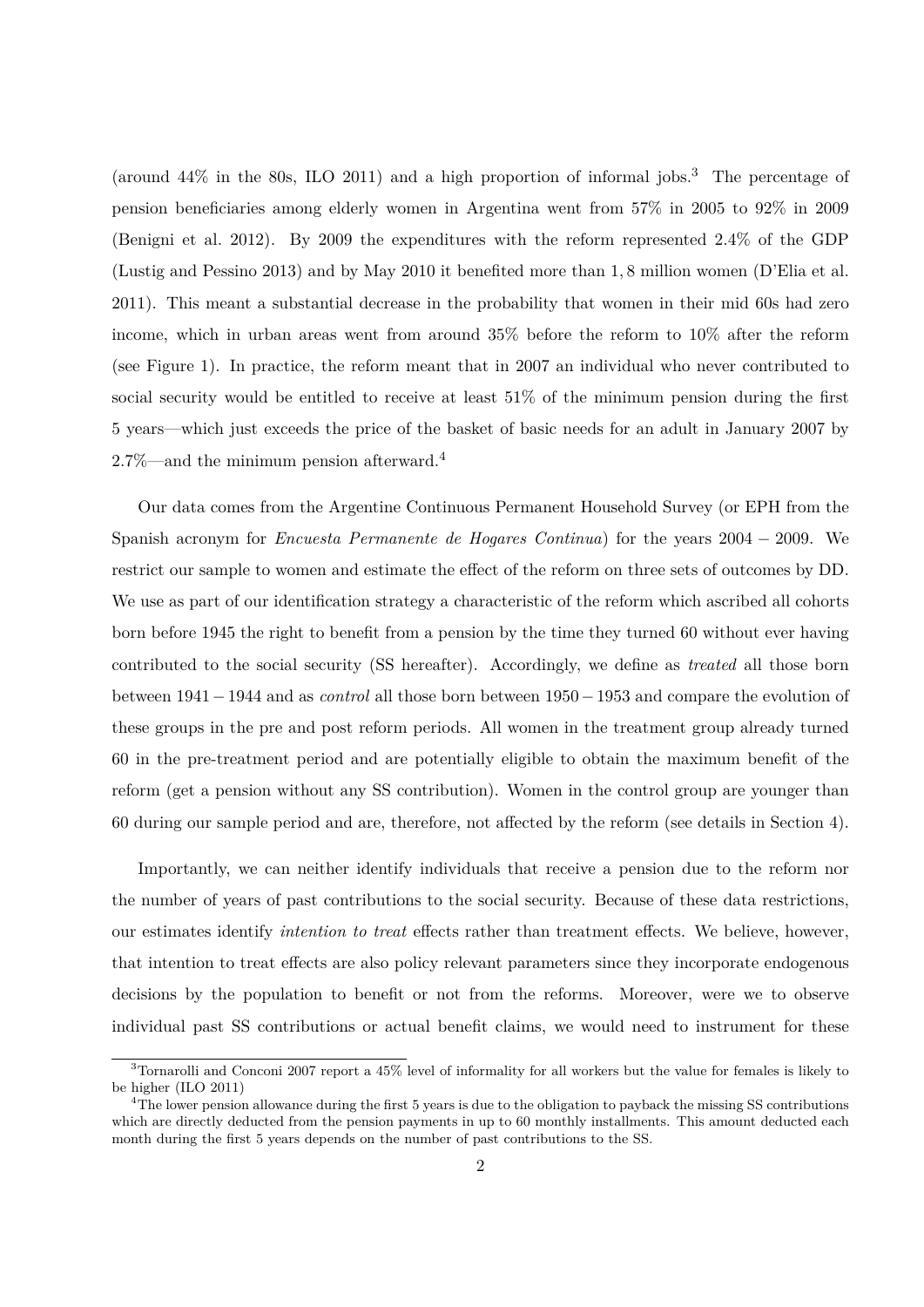variables as they would be highly endogenous; a suitable instrument would be hard to find.

A priori, our setting is one where the impact of a pension reform on divorce/separation is likely to be small or close to zero. First, because Argentina is a predominantly catholic country where divorce has only been legal since 1987. Second, because our pension beneficiaries, who are all older than 60, are likely to have been married for a long time. As Becker et al. 1977, and Weiss 1997 show, religion, old age, and marriage duration are factors that decrease the divorce/separation probability. Computation using US data, for example, indicate that the 12-month probability of divorce for women aged 60-65 is around 0.7 percent.<sup>5</sup> Unfortunately, there are no such surveys for Argentina, but using data for the city of Buenos Aires we calculate a probability of divorce of 0.73 percent for women aged 60 – 65.<sup>6</sup> This probability was probably even lower in the years before the reform due to the large number of 60-year-old women without any source of income (around 39% in 2004). In that sense, even relatively small transfers such as the ones granted with the pension reform may represent a huge increase in personal income and with it the opportunity to divorce or separate from a spouse or a partner.<sup>7</sup>

Our results show that the pension reform significantly impacted women's income and their situation in the household. First, women's probability of receiving a pension increased by  $43 - 53$ percentage points, which meant a decrease in the probability of having zero income of  $27 - 36$  percentage points and an average increase in income of 61-73 USD PPP 2009. More interesting for our purposes is the even higher income effects obtained in the sample of married women, meaning a 50 − 55% increase in the wife's share in the household and the couple's income.<sup>8</sup> These large income effects were accompanied by an increase in the divorce/separation probability as well as an increase in the outcomes related to the bargaining power within the household: i.e. an increase in the probability of women being the head of the household and a decrease in the wifes' participation in household chores. More concretely, the probability of divorce or separation increases by 1*.*8 − 2*.*7

<sup>5</sup>Authors' calculation using microdata from the 2009 American Community Survey, which provides detailed information regarding changes to the family structure including divorce.

 $6$ Own calculation based on data on the number of divorces obtained by women 60 − 65 years old in Buenos Aires in year 2011 (383) and the number of married women 60 − 64 years old (2010 census data) also in Buenos Aires. We approximate the number of married women between 59-64 years old in Buenos Aires in year 2010 to be roughly 20% more than the number of married women between 60-64 i.e. 52697. The 12 month divorce probability is obtained as 383/52697. The data was obtained from the Institute of Statistics and the Census of Buenos Aires, years 2010 and 2011.

<sup>7</sup> It is conceivable that an increase in women's income would also lead to some husband-initiated divorces as their alimony payments would be reduced. However, most divorces are filed by women (see footnote 11).

<sup>8</sup>We denote as married both legally married and those living with a partner.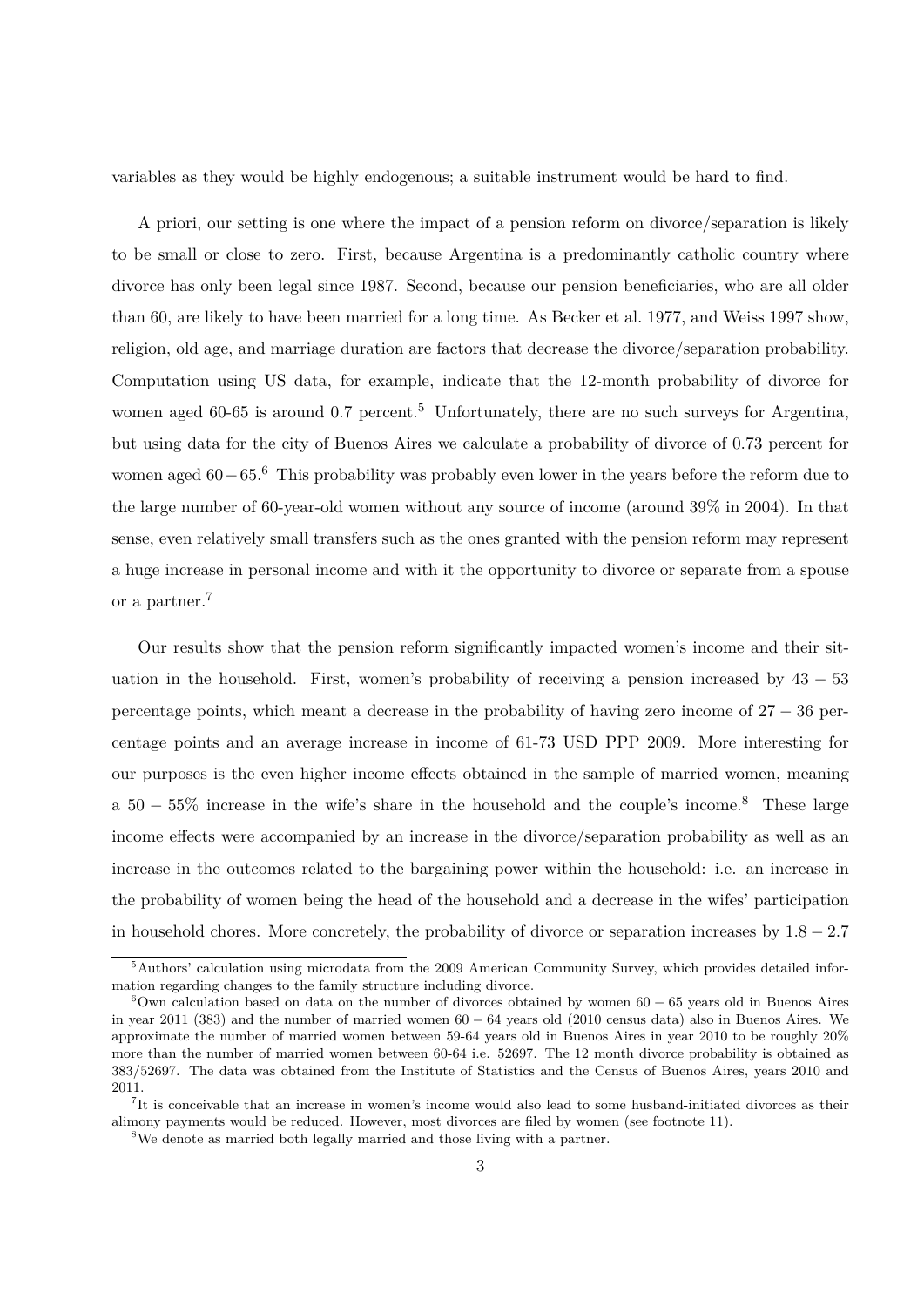percentage points after the reform which represents an increase in divorce/separation rates of roughly 18 − 19% for women between 60 − 65 years old. This relatively large impact is likely to reflect a backlog of women who despite wanting a divorce/separation could not afford it. Our large estimates may encompass a short-lived effect comparable to the effects of divorce laws adopted in several countries González and Viitanen 2009. The probability of women being the head of the household increases between 2*.*8 − 3*.*3 percentage points which represents an increase of around 7 − 19% for women between 60−65 years old. Since this large effect may simply be a consequence of an increase in the number of divorcees/separated in our treatment group, we re-estimate our model using the subsample of married women. In the case of married women, the probability of being the head of the household increases by 1*.*3 − 1*.*5 percentage points, which represents an increase of 20*.*3 − 22*.*0%. Finally, the probability that the wife is the only person in charge of the housework decreased by 5 percentage points, a 11% decrease, while the participation of husbands in housework and the provision of domestic services by non-household members do not change significantly. Our results for the married women sample can be interpreted more generally as IV estimates of the effect of the female's income share within the couple on the probability of being the head of household and distribution of household chores. The IV estimates are obtained as the ratio between the DD coefficient of the outcome and the DD coefficient of the share of income regression. They imply that a 10 percentage points increase in female's income share within the couple leads to an increase of the probability of being the head of household of about 1*.*3 − 1*.*4% percentage points or 18 − 20 % and a decreasing in women's sole participation in household chores of 4*.*8 − 4*.*9 percentage points or roughly 11%.

We extend our model in two ways. First, we allow the reform to have different effects by educational levels. We find an interesting pattern: although the average income effect is lower for women with high education as less of them claimed benefits from the moratorium, they tended to opt-out of their marriages by increasing their probability of divorce/separation; on the contrary, the low-educated women opted-in and gained more bargaining power within their marriages. Second, we present an analysis of the very short run effects (maximum 15 months after the reform) of the reform exploiting the panel dimension of the EPH survey. The results indicate that divorce probabilities and bargaining power do not change over such a short horizon. There are several possible explanations for why we do not observe effects in the very short run. First, the income effect in less than 15 months after the reform is much lower than over a larger horizon. Citizens, particularly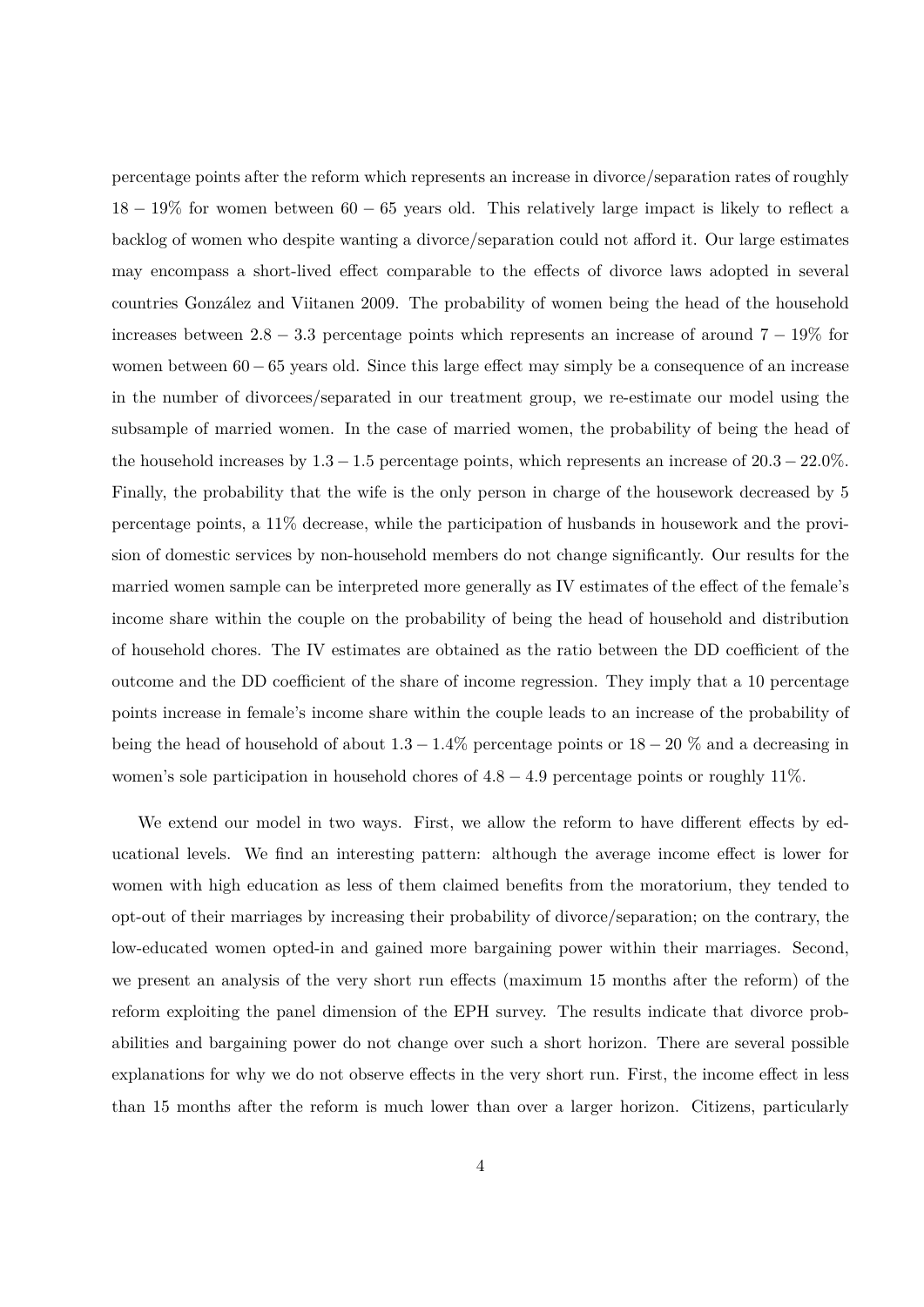seniors, may have difficulty accessing benefits even though they are entitled to them. Second, it is possible that women need to accumulate a certain amount of income before they can separate from their partners. Third, it is likely that women try to bargain a better position before deciding on divorce/separation. Nonetheless, when restricting the sample to married women, we do not observe any short-run effects on the bargaining power of women in the household either. Fourth, when using the panel, we loose a substantial number of observations. Fifth, attrition related to the treatment is likely to be responsible for the lack of divorce/separation variability in the panel. The idea is that divorcees/separated women who leave the house are most likely dropped from the sample, which would automatically lead to a lack of variation in divorce.

Finally, we present robustness checks based on placebo treatments that show that our results are not driven by systematic differences between the control and the treatment group other than the different evolution in their income due to the reform.

This paper contributes to two very extensive literatures. On the one hand, the literature on decision and allocation within the household and on the other hand, the literature on the determinants of divorce/separation. The literature on decision and allocation within the household, initiated with the work of Becker (Becker 1974), has evolved dramatically to establish that most economic decisions taken within the household depend on incomes (earned and unearned), prices, opportunity costs and preferences of both partners and are, therefore, inconsistent with the traditional "unitary" view of a unique utility maximization entity with income pooling (Manser and Brown 1980, McElroy and Horney 1981, McElroy 1990, Thomas 1990, Schultz 1990, Lundberg and Pollak 1993, Bourguignon et al. 1993, Lundberg and Pollak 1996, Lundberg et al. 1997, Gray 1998, Browning and Chiappori 1998, Chiappori 1988, Browning et al. 2011, among others).<sup>9</sup> Models of allocation within the household and the accompanying empirical evidence, in general, predict an increase in outcomes and demands preferred by women following an unexpected increase in women's income share in the household, such as the one brought about by the Argentinean pension reform. To the extent that a more equal distribution of household chores and being the head of the household proxy for greater well-being in the household, our results conform with this literature.<sup>10</sup>

<sup>9</sup>Browning et al. 2006 clarify the definitions of unitary and non-unitary models. In particular, they show that "income pooling" is not specific to "unitary" models. Hence, using their model classification, the evidence of a sharing rule that depends on distribution factors as in Bonke and Browning 2009 is consistent with either a "collective" model or with a "distribution factor dependent unitary" model.

 $10$ Sociologists studying the relationship between household work and earnings find, in general, a negative correlation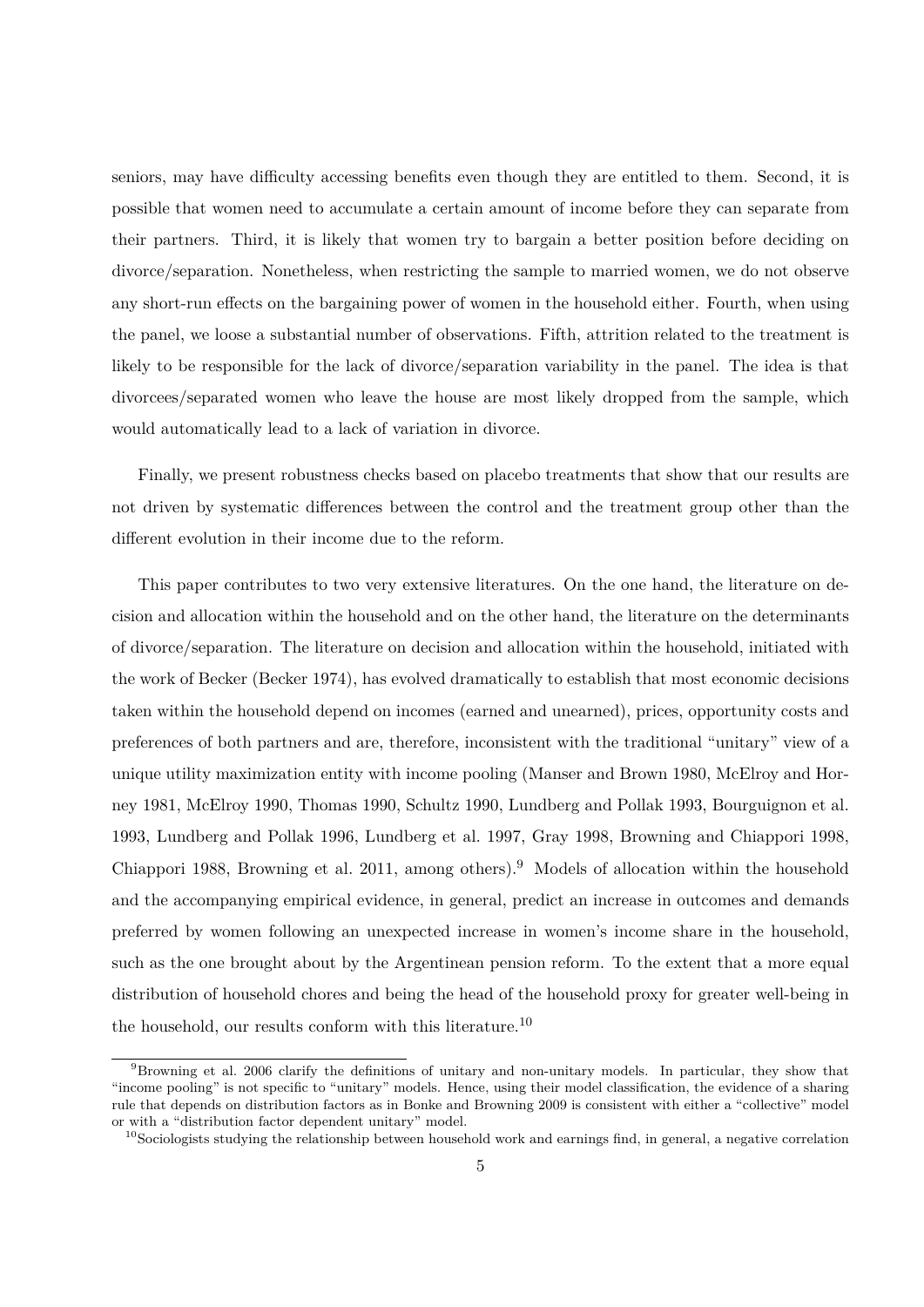The household decision and allocation literature, however, does not provide a prediction about the impact of income shocks on divorce/separation. Bargaining models with within family noncooperative threat points (Lundberg and Pollak 1993 and Lundberg and Pollak 1996), for example, depict family settings where divorce is too costly or impossible. Other bargaining models of marriage (McElroy and Horney 1981), however, incorporate divorce/separation as a threat point into the Nash bargaining problem. An increase in the utility in case of divorce/separation leads to a better outcome from the Nash bargaining. Despite not being conditional on divorce, the increase in income brought about by the Argentinean pension reform undoubtedly improves threat points, specially for women, and should increase women's happiness with their marriage according to these models.

The beginnings of the divorce literature (Becker 1974, Ross et al. 1975) predicted an increase in the probability of divorce over time as the benefits from marriage, e.g. gender specialization, decreased. In particular, the "independence effect" hypothesis (Ross et al. 1975) predicted a decrease in the gains from marriage and, therefore, an increase in divorce/separation rates with the increase in married women's income relative to their husbands'.<sup>11</sup> This theory, which gained empirical support with the co-movement of female labor force participation and divorce rates in the United States from 1960 until the end of the 70's, triggered a number of empirical studies particularly within the sociology literature (e.g. Sayer and Bianchi, 2000). One hindering difficulty in this literature, which motivated the work of several economists, is to estimate income effects stemming from truly exogenous shocks. Within the economics literature, the weight of the evidence is in favor of the "independence effect" hypothesis (e.g. Becker et al. 1977, Weiss and Willis 1997, Weiss 1997, Jalovaara 2003, Bobonis 2011, Doiron and Mendolia 2011) although there are noticeable exceptions (Hoffman and Duncan 1995 and more recently Hankins and Hoekstra  $2011$ <sup>12,13</sup>. Our results not only concur with the "independence" effect" hypothesis but show that these effects are still present in old age.

between women's earnings and household work (see for example Bittman et al. 2003 and the references there in). Interestingly, this pattern reverses when women start to earn more than their husbands in an effort to maintain their gender identity (Bittman et al. 2003 and more recently Bertrand et al. 2013). See Biddlecom and Kramarow 1998 for a suggestive relationship between headship and variables related to attitudes and economic power of women.

 $11$ Note that most divorces are filed by women (Brinig and Allen 2000; Friedman and Percival 1976).

<sup>&</sup>lt;sup>12</sup>When divorce/separation is either illegal or not socially accepted, theory predicts an increase in conflicts following an income shock. Anderson and Genicot 2012, for example, find an increase in male and female suicidal rates in India due to better property rights for women. In a purely theoretical framework, Anderberg and Rainer 2011 also predicts a inverted u-shape relation between female's income and domestic violence when divorce/separation is not an option.

 $13$ Note that the literature on the determinants of divorce and union dissolution more generally is too extensive to be discussed here. In particular we leave out of the discussion those papers that study policies or transfers that affect the benefits or costs conditional on divorce since the transfers brought about with the Argentinean pension reform were not conditional on marital status.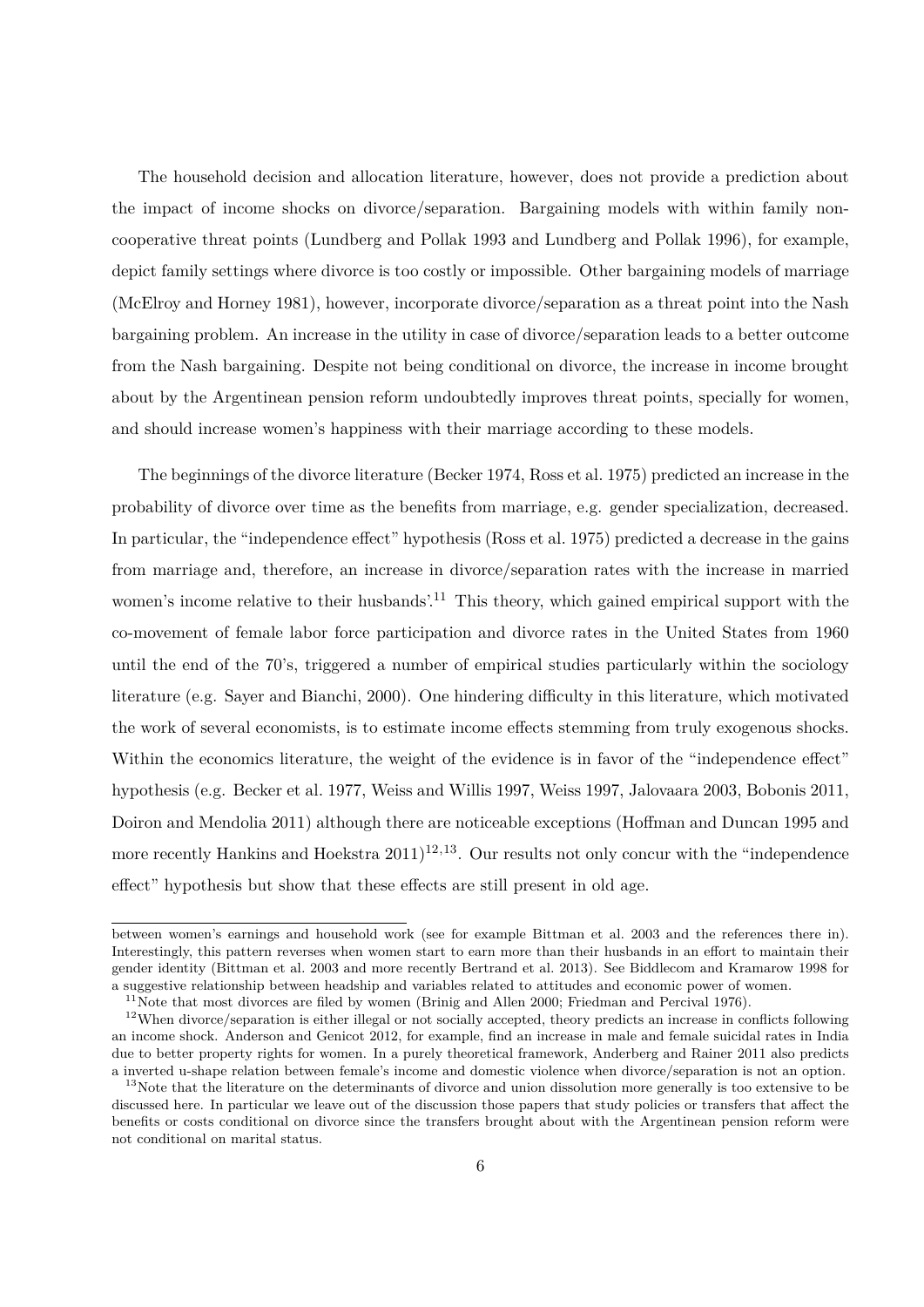Another literature also related to our paper is the one that analyzes the effects of pension transfers (Duflo 2000, Bertrand et al. 2003, Edmonds 2006, Posel et al. 2006, Sienaert 2008, Ardington et al. 2009, Ponczek 2011, de Carvalho Filho 2012, Bosch and Guajardo 2012, Danzer 2013). It concludes that pension transfers affect the labor supply of recipients and non-recipient household members, and also improves children outcomes, such as nutrition status and school attendance. The latter effect is observed especially when the pension recipient is female. To the extent that an improvement in children outcomes reveals a higher bargaining power of women within the household, the evidence provided by these papers is very related to our objective.

The rest of the paper is organized as follows. Section 2 describes the pension reform in Argentina. Section 3 describes the data set. Section 4 describes the empirical strategy. Section 5 describes the main results. Section 6 shows the results of placebo treatments, and in Section 7 we allow for heterogeneous effects by education and exploit the panel data dimension of the survey to estimate very short-run effects. Section 8 concludes. Section 8.1 contains tables and figures.

# **2 The Pension Reform**

In Argentina, women may retire at 60 and men at 65. Besides reaching the retirement age, a worker must have 30 years of Social Security (hereafter SS) contributions to be entitled to collect a pension. These requisites together with a traditionally low female participation in the labor market (around 44% in the 80s, ILO 2011) and an increasingly high level of informal jobs (45%, Tornarolli and Conconi 2007), resulted in a low pension coverage, especially amongst women; by 2004, only 55% of age-eligible women received a pension, and only 35% if widows are excluded (Figure 2). Pension coverage was higher for males (75%) due to their higher labor force participation.

In December 2004, the Argentinean Government approved a reform to the pension system (Law 25994), which allowed people who had reached the retirement age, i.e. cohorts 1944 and older, but did not fulfill the 30-year SS contribution requirement, to get a pension and health insurance coverage. The reform was implemented through a payment schedule, which was officially named "moratorium" and popularly known as "the housewife's pension" because housewives were perceived as the group of the population that benefited the most. The payment schedule consisted of paying back to the SS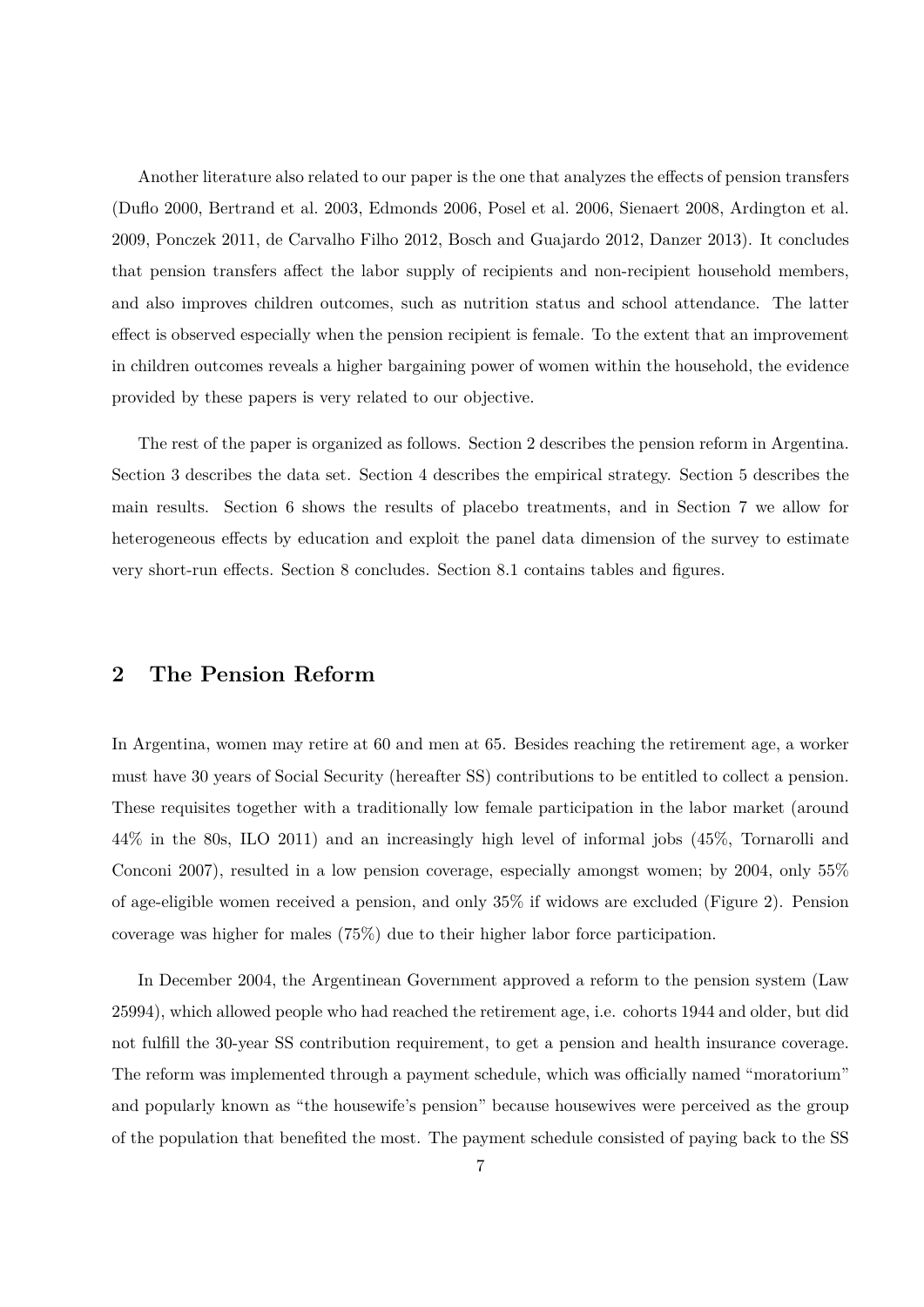the amount corresponding to the number of years (up to 30) the individual had failed to contribute. The debt to the SS would be paid in up to 60 monthly installments and was deducted directly from the individual's monthly pension benefit. The law also established a maximum deduction of 49% (Lustig and Pessino, 2013). Hence, the lowest benefit, which was received by those that had never contributed to the system, e.g. housewives, corresponded to 51% of the minimum pension during the first 5 years, i.e. 304 ARS in 2007 or 191 U.S. dollars PPP 2009 per month, and 596 ARS or 374 U.S. dollars PPP 2009 per month afterward. The basket of basic needs for an adult in Argentina in January 2007 cost 295.89 ARS (Source: INDEC). Importantly, benefits were not automatic and those eligible had to apply in order to benefit from a pension. Information from unofficial blogs suggest that the procedures were not straightforward.

Law 25994 expired in April 2007 but this expiration had no effects on the 1944 or older cohorts with the approval of Decree 1454/05 in December 2005. In addition, the approval of the Decree allowed younger cohorts to also benefit from the moratorium although it established harsher conditions of access. Hence, the pension reform affected different cohorts differently: older cohorts —born in 1944 or earlier— benefited relatively more than younger cohorts.<sup>14</sup> In our empirical exercise, we are going to focus on the effects of the reform on those cohorts that benefited the most i.e. cohorts born before 1944.

In Argentina, a law proposal must be discussed and approved in the Senate and the Congress before it becomes a law. Law 25994 was unusual in the sense that it was discussed and approved in both Congress and Senate on the same day, December 16, 2004. Moreover, its antecedent, Bill 1183-D-03 of April 2003, did not refer to any benefits to the 1944 or younger cohorts. We believe that this unusual trajectory may have contributed to the scarce media coverage received before December 2004. Despite the unusual fast approval process, the pension reform took approximately 2 years to be fully implemented. One reason was the delay in regulating the process to access a pension under the moratorium, which was complete in July 2006 (BOE 30870, March 21, 2006 and Resolución General Conjunta AFIP 2091/2006, July 2006). Comprehensibly, the media coverage of the reform peaks during this period: as we show in Figure 3, news related to the reform from the two major newspapers in Argentina, *La Nacion* and *El Clarin*, are concentrated in the last months of 2006. Concerns that news may be strategic or biased in favor or against the Government are dissipated

<sup>&</sup>lt;sup>14</sup>Decree 1454/05 extends the moratorium only to the self-employed. We could not find evidence on whether this requirement was effectively monitored or binding in practice.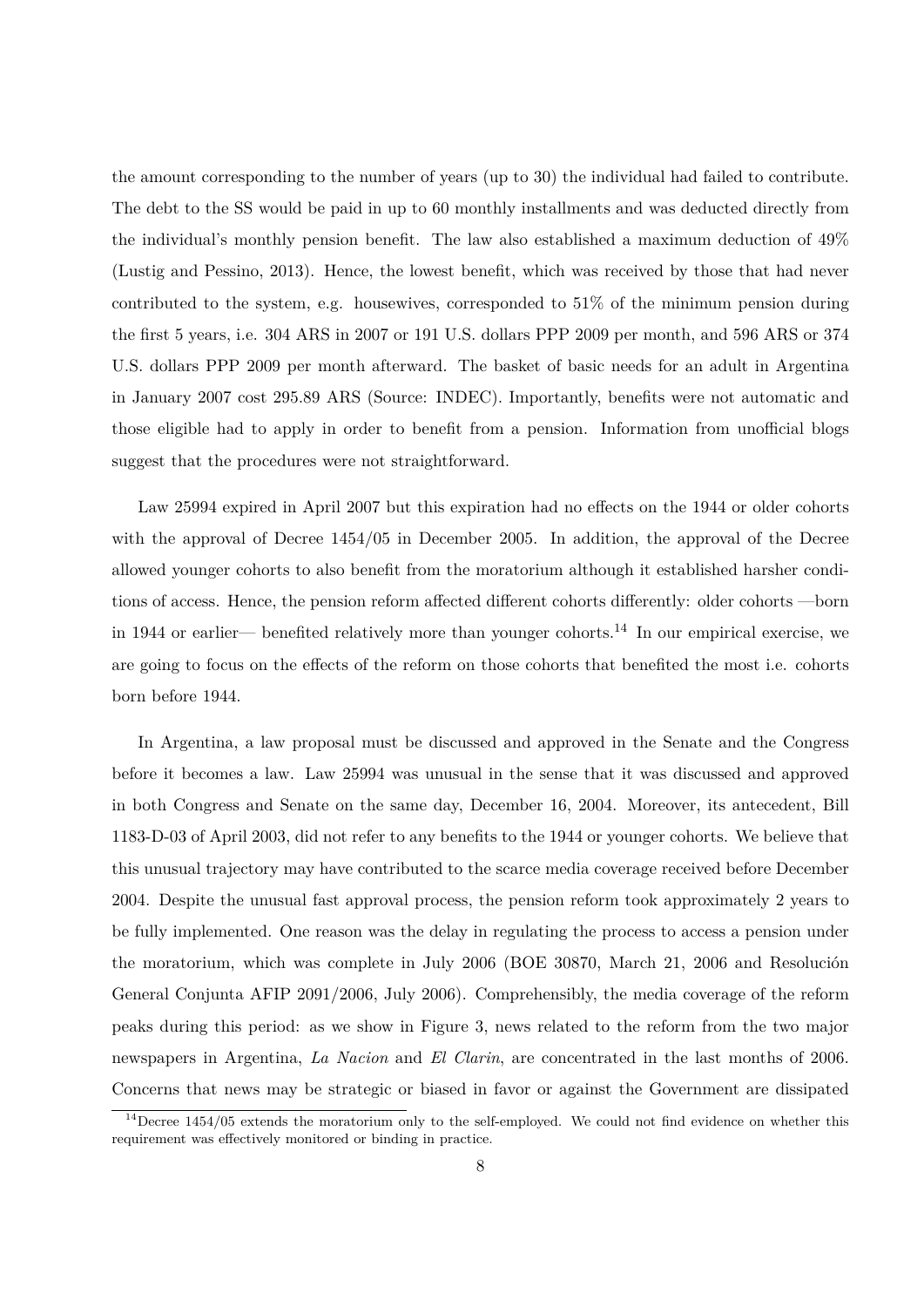by observing a similar timing pattern from google search counts, for example (see Figure 4). Social Security expenditures with the moratorium, as D'Elia et al. 2011 suggest, take off only in 2007. The number of pension recipients and the income effects observed in our data are consistent with that implementation date (see Figure 2).

# **3 Data**

We use the Argentine Continuous Permanent Household Survey (Encuesta Permanente de Hogares Continua, EPH from hereafter) for the years 2004-2009. The EPH is a rotating panel quarterly survey. Each household is in the panel in 4 quarters corresponding to two alternating periods of two quarters each spanning one year and a half: surveyed for two consecutive quarters in the first year, out of the sample for the next two quarters, and surveyed again in the following two quarters. Each quarter, there are approximately 25*,* 000 households surveyed. The rotating panel is designed in such a way that in each quarter 25% of the panel is replaced by households that are interviewed for the first time. The survey covers 32 urban regions representing 62% of the country's population although in our analysis we restrict to 29 urban areas since three of them were incorporated in the EPH only in 2006. The survey includes one household questionnaire and individual questionnaires for every person in the household. These questionnaires contain questions about housing conditions, household and individual incomes, demographic characteristics, occupation and working conditions, certain types of social benefits, etc. Unfortunately, however, there is neither information on the number of years each individual contributed to the SS —which would have allowed us to identify which individuals were more or less affected by the policy— nor it is possible to identify those individuals who claimed benefits from the moratorium.

In our empirical analysis below we start by measuring the effect of the reform on different measures of personal income. Concretely, we consider the following income measures: the probability of receiving a pension<sup>15</sup>, the probability of not having any personal income, the amount of monthly personal income, and for legally married women or those leaving with a partner also the wife's share of income within the household and within the couple.<sup>16</sup> Because monthly income is sometimes

<sup>&</sup>lt;sup>15</sup>We constructed a dummy variable for "receives a pension" from the "income from pensions" category. Only 2% of pension incomes were imputed by the Statistical Office.

<sup>16</sup>We consider that a woman is receiving a pension whenever she reports "pensions" as a source of her personal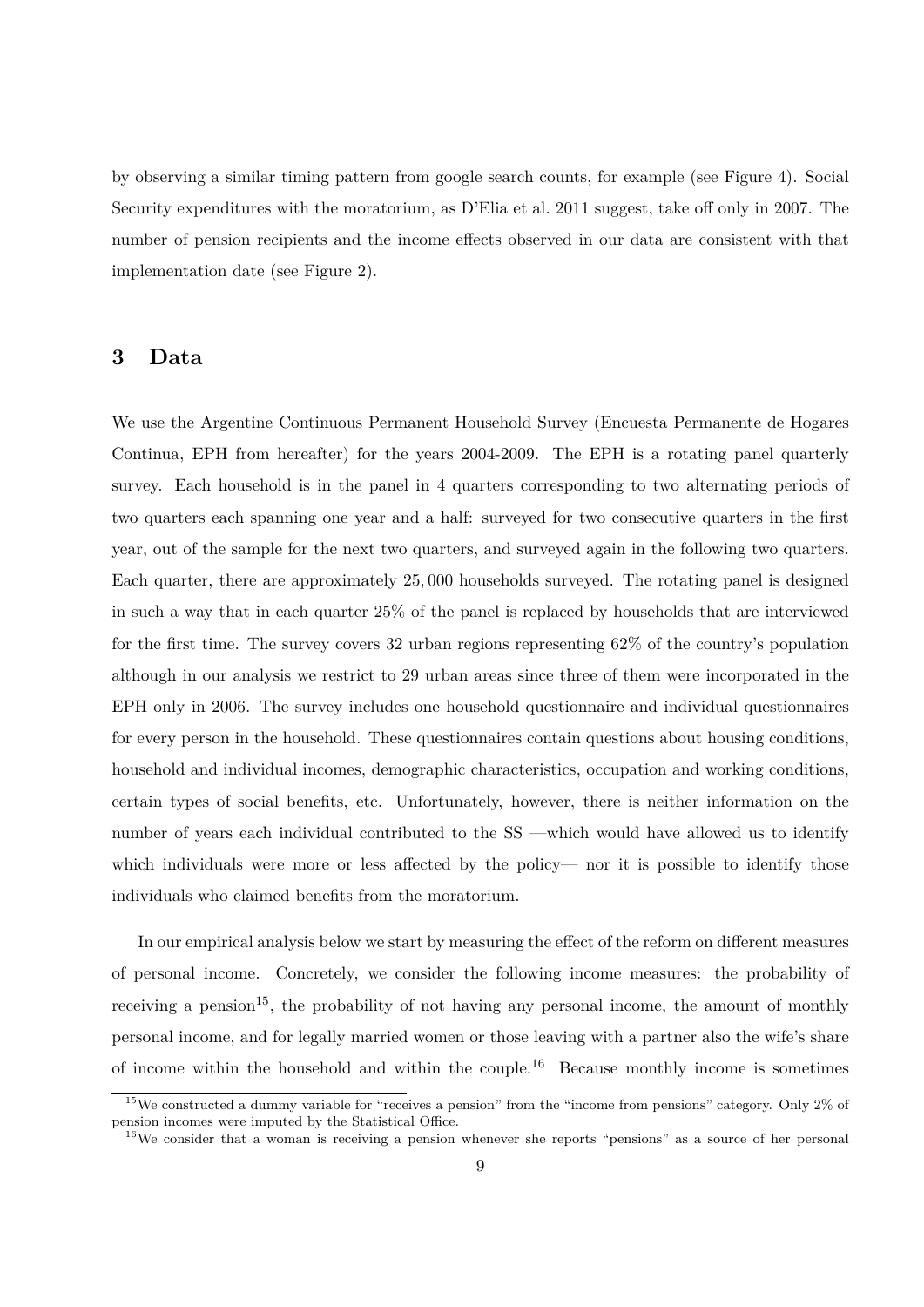left unreported, the Statistical Office created a twin variable where missing values were imputed. We transform Argentinean currency (Pesos ARS) to U.S. dollars (USD) using the purchasing power parity (PPP) conversion factor for private consumption.<sup>17</sup> This number represents the units of ARS required to buy the same amounts of goods and services in the domestic market as 1 USD would buy in the United States. We also use the U.S. annual inflation rate to adjust for price changes in the United States throughout our period of analysis. Therefore, 1 U.S. dollar (PPP 2009) has the same purchasing power as 1 USD had in the United States in 2009.

Once we establish that the reform had a significant impact on women's personal income and income shares, we are interested in its effects on: the marital status of women, in particular the probability of divorce/separation;<sup>18</sup> the identity of the household head; and the housework sharing within the household. The information used to construct the variables related to the identity of the household head and housework sharing comes from the household module of the survey where, unfortunately, the respondent is not identified. The respondent to the household module identifies the household head according to her own judgment since the definition provided by the Statistical Office, in charge of the EPH, provides little guidance —"household head is the one who is recognized by the household members as such." Being the household head is, therefore, compatible with being the main breadwinner as well as with being the main decision maker or both. The respondent to the household module also identifies which household members contribute to household duties —whether they do most of the housework or just help—, as well as whether the household has domestic service or receives some external help.<sup>19</sup> We construct the following variables: i) A dummy variable that takes the value one if the wife is the *only* responsible for most of the housework activities in the household i.e. no other household member is identified as in charge of *most* of the household chores; ii) a dummy variable that takes the value one if the husband is responsible for most of the housework —whether or not he is the only one responsible;<sup>20</sup> iii) a dummy variable that takes the value one if the husband contributes to housework activities —he is either responsible for most of the housework

income in the individual questionnaire.

<sup>&</sup>lt;sup>17</sup>The PPP conversion factor is published by the International Comparison Program database (World Bank).

<sup>&</sup>lt;sup>18</sup>The survey question does not allow us to distinguish between divorced and separated.

<sup>19</sup>Specifically, we use the closed-form answers to the following questions on the household questionnaire: 1) *"Who does most of the housework?".* Respondents can indicate up to two household members, domestic service or other help from people who do not live in the household; 2) *"What other people help in the household chores?"* where respondents indicate which other household members help with these chores, or whether they receive external help or have domestic service.

 $^{20}$ We do not construct a variable similar to i) for husbands since there are very few observations where husbands are identified as the *only* responsible for most of the housework.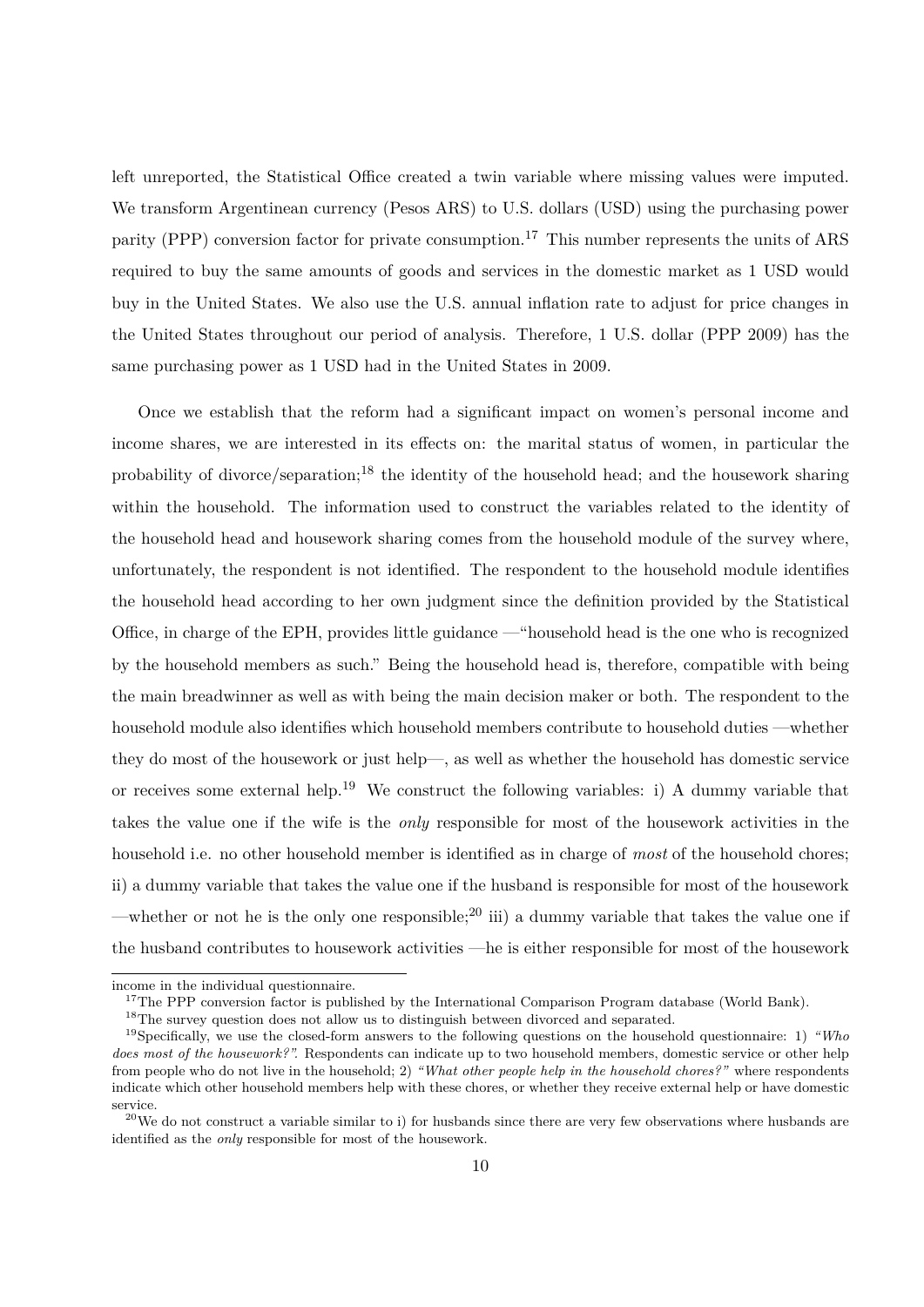or just provides some help, iv) a dummy variable that takes the value one if the household has domestic service or external help with housework activities.

Other individual characteristics that we include as control variables in our regressions are region of residence (dummies for urban areas where the EPH is conducted), educational level—high and low dummies, where low education indicates less than high school diploma—, and a dummy variable to identify those who were born abroad. Additionally, for married women, we construct variables to reflect age and educational differences between spouses. The latter is constructed taking differences between the spouses' level of education attained, with a positive value when the wife is more educated than the husband. $21$ 

Our sample includes women born between  $1941 - 1944$  and  $1950 - 1953$  (see Section 4 for the details about the sample selection).<sup>22</sup> Our baseline analysis uses the EPH as repeated cross sections. The final database contains 46*,* 047 individual observations of women aged between 51 and 68 years old. In the pre-reform period, 13% of these women were divorced or separated, 8% were single, 15% were widows, and the rest were married or living with a partner. At that time, 35% of the women were the head of their households, and 38% did not receive any personal income. In the subsample of married women, only 7% were the head of the household, on average their personal income represented 20% of the total household income, and 40% of them were the only responsible for doing the household chores. 11% of the husbands were responsible for housework and 26% helped with housework. Only 4% of the sample had domestic service or external help.

## **4 Empirical strategy: Difference-in-Difference Estimation**

Although the Argentinean pension reform law was passed in 2004*/*2005, its full implementation started in 2007 as argued in Section 2 and shown in Figure 2. Since our data set covers the period 2004 − 2009 we may compare outcomes of treated individuals before and after the law came into

<sup>&</sup>lt;sup>21</sup>The maximum level of education attained is a categorical variable available in the EPH. We assign values between 0 to 6 to each category. The maximum education category is "Higher Education (complete)" with the value 6, and the minimum is "no formal education" with the value 0. The other categories are "elementary school (incomplete)", "elementary school (complete)", "High School (incomplete)", "High School (complete)" and "Higher education (incomplete)".

 $22$ Data for the third quarter of 2007 is not available because some regions could not be surveyed due to administrative problems in the Statistical Office.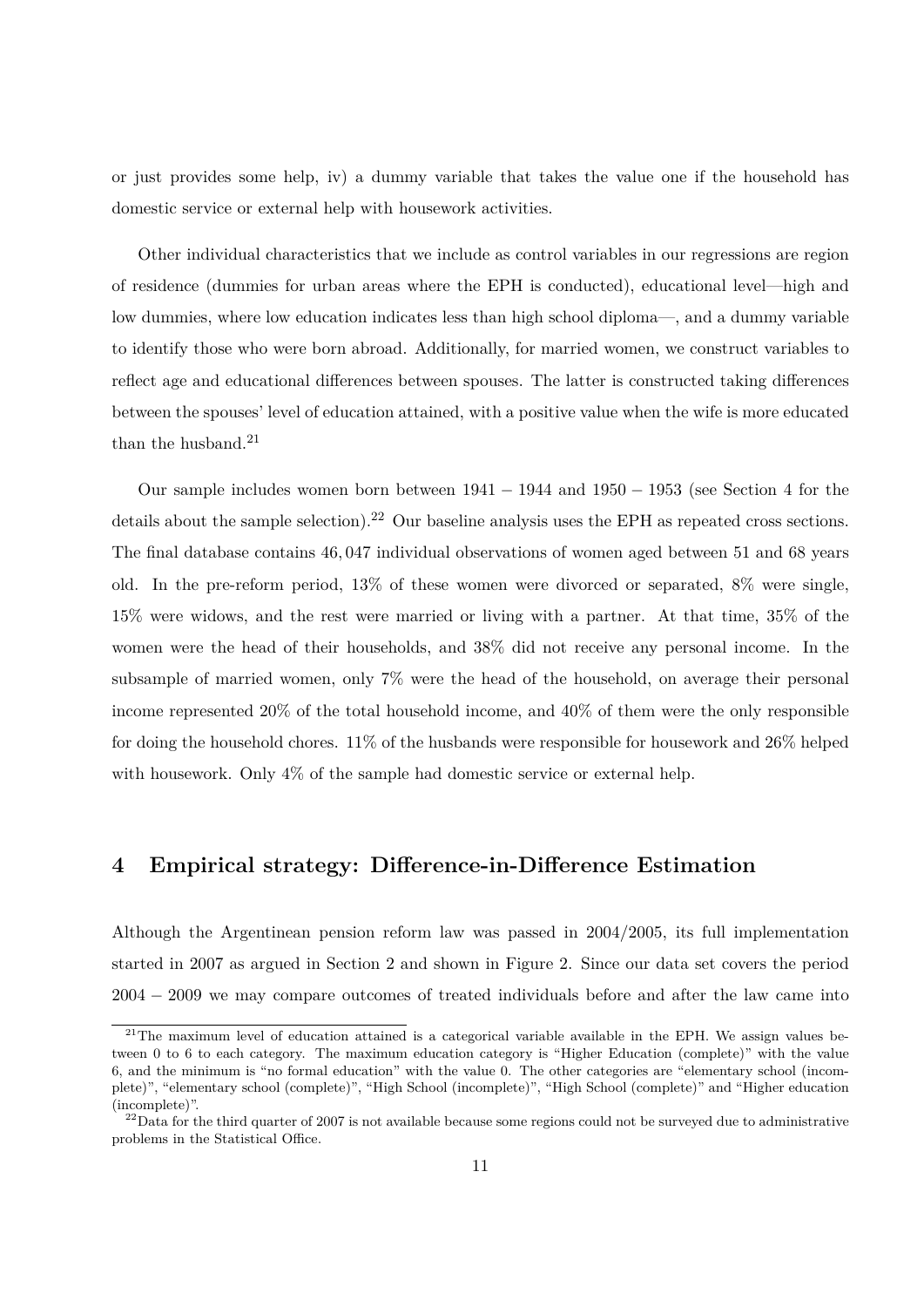effect as part of our identification strategy. Accordingly, we define the period 2004-2006 as the pre-treatment period and the period 2007−2009 as the post-treatment period.<sup>23</sup>

To complete our identification strategy, we exploit a feature of the reform that granted differential treatment to different cohorts. This discontinuity in treatment allows us to identify a treatment and a control group. We are going to focus on those cohorts that benefited the most from the reform, i.e. those born before 1944, as explained in Section 2. Accordingly, we define as treated all women born between 1941 and 1944 for two reasons: On the one hand, all these women already turned 60 by 2004 —their ages range between 60 and 65 in the pre-treatment period and between 63 and 68 in the post treatment period— $^{24}$ , which allows us to isolate the effect of the reform from the effect of changes in individual labor market decisions that occur at retirement age. On the other hand, in 2007—the year the reform is fully implemented— all women in the treatment group are potentially eligible to obtain the maximum benefit (i.e., may include up to 30 years in the payment schedule as shown in Table 1). Note that since we neither observe the number of years individuals contributed to the SS system nor who actually claim benefits from the moratorium, our estimates identify *intention to treat* (ITT) effects. Our control group is composed by women born between 1950 and 1953 who are, by definition, never affected by the reform during our sample period since their ages range between  $51 - 56$  in the pre-treatment period and between  $54 - 59$  in the post treatment period. Table 2 summarizes the cohort and age composition of the treatment and control groups. Using administrative records, D'Elia et al. (2011)'s Figure 4.4., show that by May 2010 there were roughly 506,000 women between 65-69 years old—i.e. of the same cohorts as our treatment group—affected by the moratorium.

Figures 6 and 7 show that after the reform the percentage of women in the treatment group who receive a pension increased from aproximately 30% to more than 75% and that, as a result, the percentage of women without any personal income fell from roughly 40% to 12%. Figures 6 and 7

<sup>&</sup>lt;sup>23</sup>We do not consider the years before 2004 since the EPH suffered important methodological changes in 2003. Neither do we include data after 2009 to insure women in the control group do not turn 60 and become treated (see Figure 5 for the evolution of retirement rates across time for each cohort between 1941 − 1953). Another important reason to leave years after 2009 out of the sample is the announcement and implementation of the Universal Child Allowance program (Asignación Universal por Hijo para Protección Social) at the end of 2009. This program paid a monthly amount per child under 18 to parents working in the informal sector or unemployed (Resolution ANSES Nº 393/2009). By 2011 almost 95% of the beneficiaries were women (ANSES, 2012).

<sup>&</sup>lt;sup>24</sup>To be precise, the EPH does not include information on "year of birth" and only includes information on "age". This implies that a proportion, hopefully small, of individuals are misclassified. An example would be a woman who declares to be 60 years old in January 2005 but turns 61 in February 2005. This woman would not be classified as treated (nor as control for that matter) although she was born in February 1944.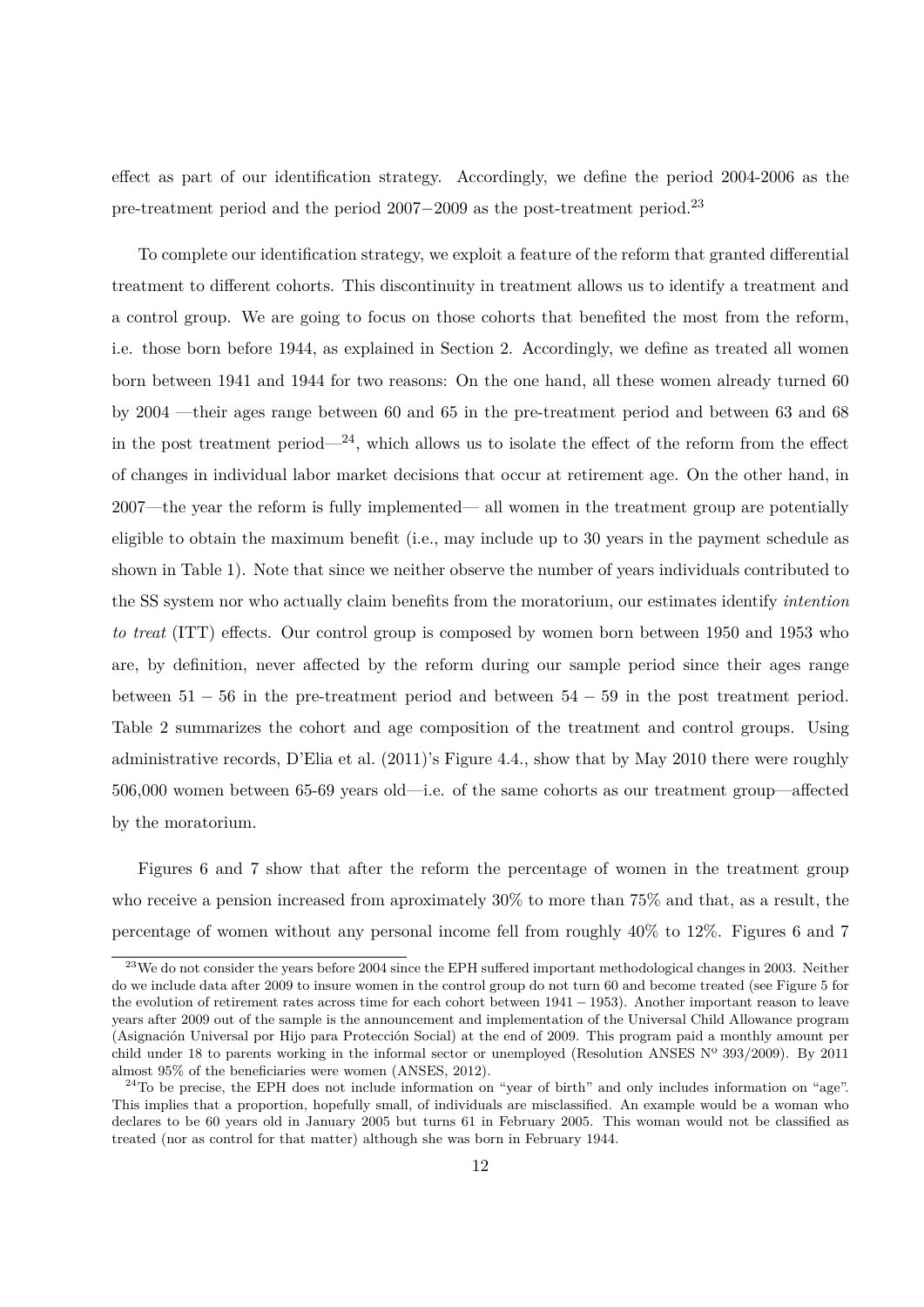also show that: 1) the increase in pension coverage and personal income of women in the treated cohorts were effective in 2007; 2) women from the control group were unaffected by the reform.

Table 4 shows the pre and post-treatment means of a set of relevant variables for the treated and control groups. Differences between the treated and control groups are mostly due to their age difference. For example, the treatment group has more widows—and therefore more heads of household and more pension beneficiaries. In addition, because the younger cohorts are typically more educated, there are also noticeable differences in education.

The difference-in-differences strategy relies on the assumption that the evolution of the outcome of the treatment group in the absence of the reform would have been the same as that of the control group, conditional on observed characteristics. We check the plausibility of this assumption by comparing the evolution of the outcomes of interest for the treated and control groups during the pre-treatment period. Specifically, we plot the estimated quarter-year coefficients of the regression of outcomes on quarter-year dummies, estimated separately for treatment and control cohorts. Naturally, because these are different cohorts and our sample consist of repeated cross sections it is important to control for the same exogenous characteristics that we use in our main specification (equation 1). Figures 11 to 15 show the estimated values of the quarter-year dummies. The time trends of treatment and control groups for all our outcomes are very similar before the reform took effect in 2007.<sup>25</sup>

In summary, our empirical strategy is a standard difference-in-difference where we compare the evolution of outcomes of the treatment group across time with the evolution of outcomes for the control group. Let  $Y_{it}$  be the outcome of interest for individual  $i$  in time  $t$ . Our model specification is

$$
y_{it} = \alpha + \beta Treat_i \times Post_t + \delta_i^C + \delta_t + X_i'\gamma + \varepsilon_{i,t}
$$
\n<sup>(1)</sup>

where  $Treat_i$  indicates whether woman *i* was born in the period 1941 – 1944,  $Post_t$  indicates if the outcome is observed in the post treatment period 2007 – 2009,  $\delta_i^C$  and  $\delta_t$  are cohort and period (yearquarter) fixed effects,  $X_i$  is a vector of individual characteristics (i.e. a dummy variable of high level

<sup>&</sup>lt;sup>25</sup>In the case of divorce/separation in Figure 11 there are two post-treatment quarters where the estimated period effect for the control group spikes downwards. We re-estimated the divorce/separation DD model dropping those two quarters of data and our results do not change significantly.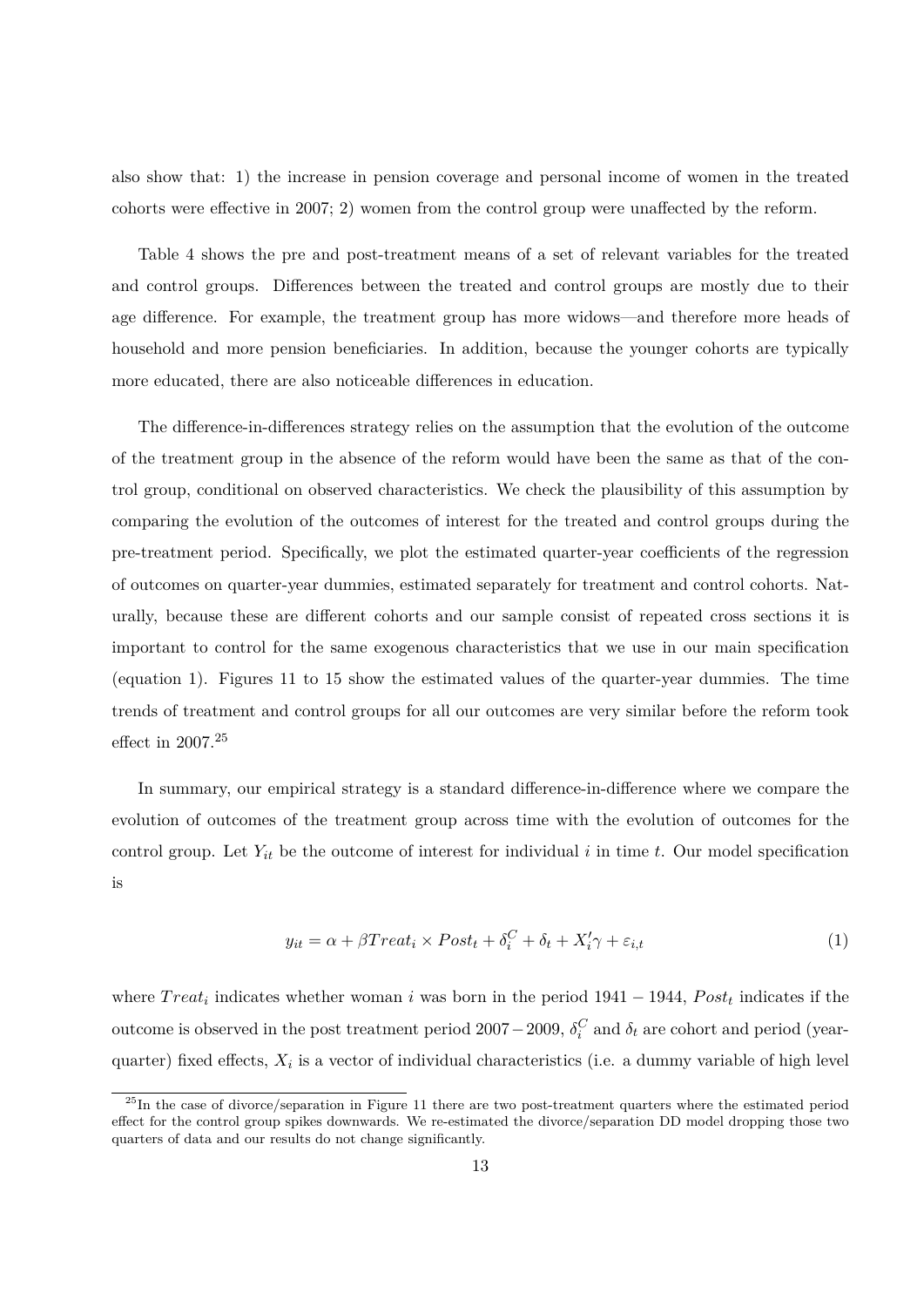of education, a dummy variable that equals one if the individual was born abroad and 28 dummies for region of residence) and  $\varepsilon_{it}$  is a residual. The coefficient  $\beta$  represents the difference-in-difference estimate of the effect of the reform.

The baseline results presented in the next Section do not make use of the panel structure of the data. This implies that observations from the same individual are treated as independent. Appropriate clustering of the standard errors could account for some of the correlation between error terms belonging to the same individual. For example, if we would apply two-way clustering at the cohort and year-quarter levels we would account for correlation among observations of the same cohort —whether or not they are observed in the same year-quarter— as well as for correlation among observations in the same quarter —whether or not they belong to the same cohort. However, because the number of clusters for the two-way clustering would be small—8 cohorts and 23 yearquarter periods— we decided to use one-way clustering at the cohort-year-quarter level; the two way cluster estimator needs a large number of observations in both the cross section and time series, Cameron et al. 2011 and Villacorta 2013. This effectively only accounts for correlation among the same cohort when observed in the same year-quarter and not for correlation belonging to the same individual. In Section 7.2 we specifically use the panel structure and account for individual fixed effects although at the expense of observing the effects of the reform only in the very short-run, accounting for a much lower number of individuals, and potentially incurring a problem of attrition.

An important concern in our setting is related to potential anticipation effects amongst women in the control group as they perceive themselves as future beneficiaries of the moratorium. Such anticipation effects, however, would bias downward our difference-in-difference estimates, reinforcing our results.

### **5 Results**

#### **5.1 Effects of the reform on women's income**

In this Section we show difference-in-difference (DD hereafter) estimates of the effect of the reform on women's probability of receiving a pension, on the probability of having no personal income, and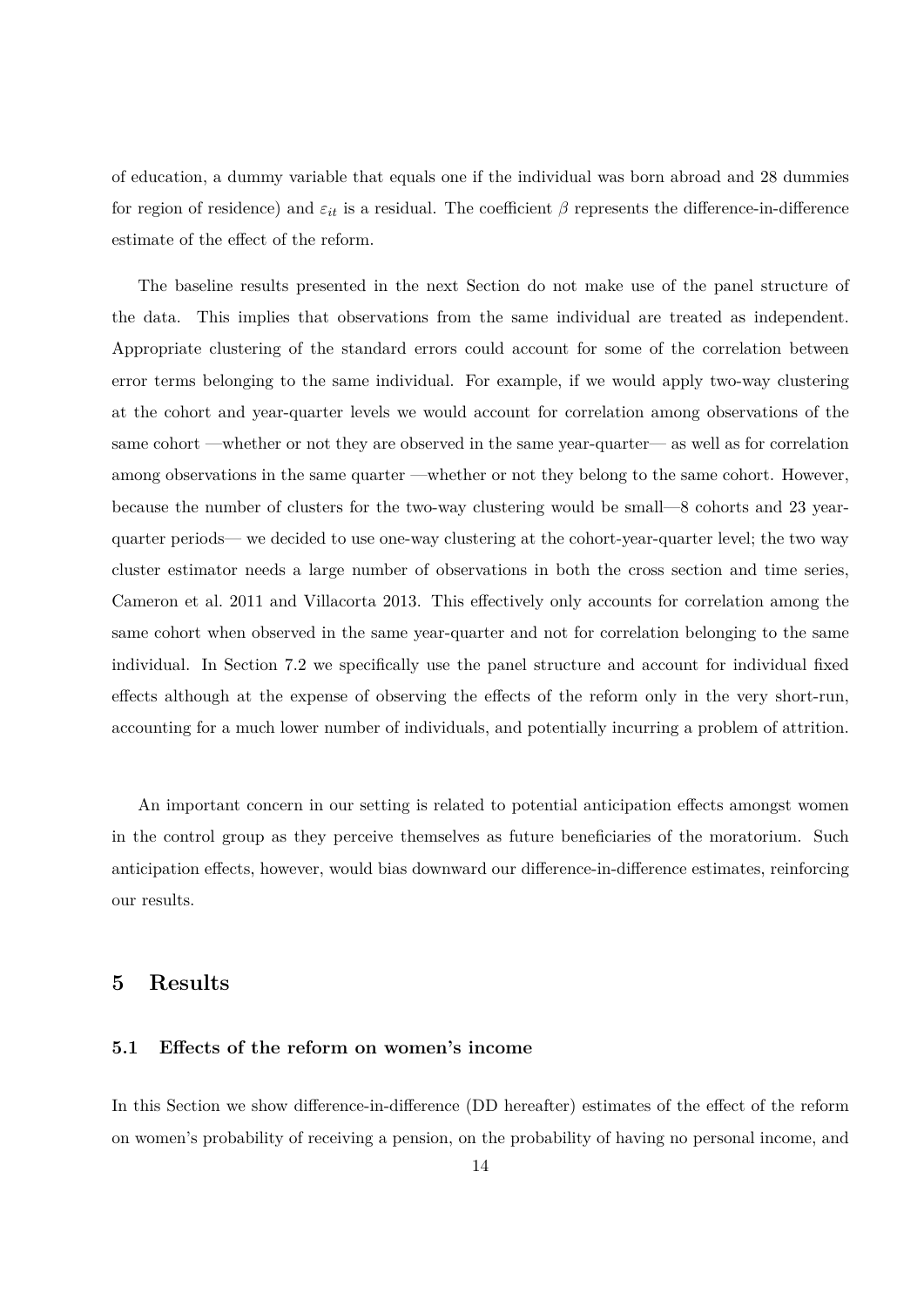on their monthly personal income using equation 1's specification.<sup>26</sup> In columns 1, 2*,* 5, 6, 9 and 10 of Table 5, we report results for the sample of all women regardless of their marital status whereas in columns 3, 4*,* 7, 8, 11 and 12 we present estimates when the sample is restricted to married and divorced/separated women (i.e., excluding singles and widows). Results for the sample of married women are shown separately in Table 6.

Results presented in Table 5 indicate that the implementation of the pension reform was very successful in increasing the percentage of women receiving a pension, between  $43 - 44$  percentage points (pp) for the whole sample  $(145\%)$  and between  $53 - 54$  pp once widows and singles are excluded (313%). For senior Argentinean women, receiving a pension meant a reduction of 27 pp on the probability of having no personal income (67%) or 36 pp once widows and singles are excluded  $(70\%)$  (columns 5 – 8 in Table 5). Columns 1 and 2 of Table 6 show that married women benefited the most from the reform with a 54*.*4 pp increase in the probability of receiving a pension (340%), 39 pp decrease in the probability of having no personal income (68%) and 71*.*14 USD (PPP 2009) increase in personal income  $(36\%)$ .<sup>27</sup>

Columns  $9 - 12$  in Table 5 show the estimates of the impact of the reform on women's monthly personal income. The estimated effect is between  $61 - 73$  USD (PPP 2009), and a similar result is shown in columns 3 and 4 of Table 6 for the group of married women. Note that since these are intention to treat effects —i.e. not all women in the treatment group were effectively treated— the real income effect on the treated is much higher than the ones presented in this table. Nevertheless, results shown in the last four columns of Table 6 indicate that the reform had a significant positive and large impact on a wife's contribution to the couple's and the household income which increased by  $10 - 11$  pp or  $50 - 55\%$ .

 $^{26}$ All linear probability models presented in Sections 5, 6 and 7 yield similar results to those obtained using probit estimations. For the sake of brevity, results from probit estimations are not shown here, but available upon request.

 $27$ Although the reform decreased labor force participation around 8 pp (see Table 9), most of the effects on income come from the impact on women who did not have any income sources. Our results on labor force participation are in line with those of Bosch and Guajardo (2012) although our effects are larger (the reduction of women labor force participation is about 4 pp in their paper) due to differences in the definitions of treatment and control groups.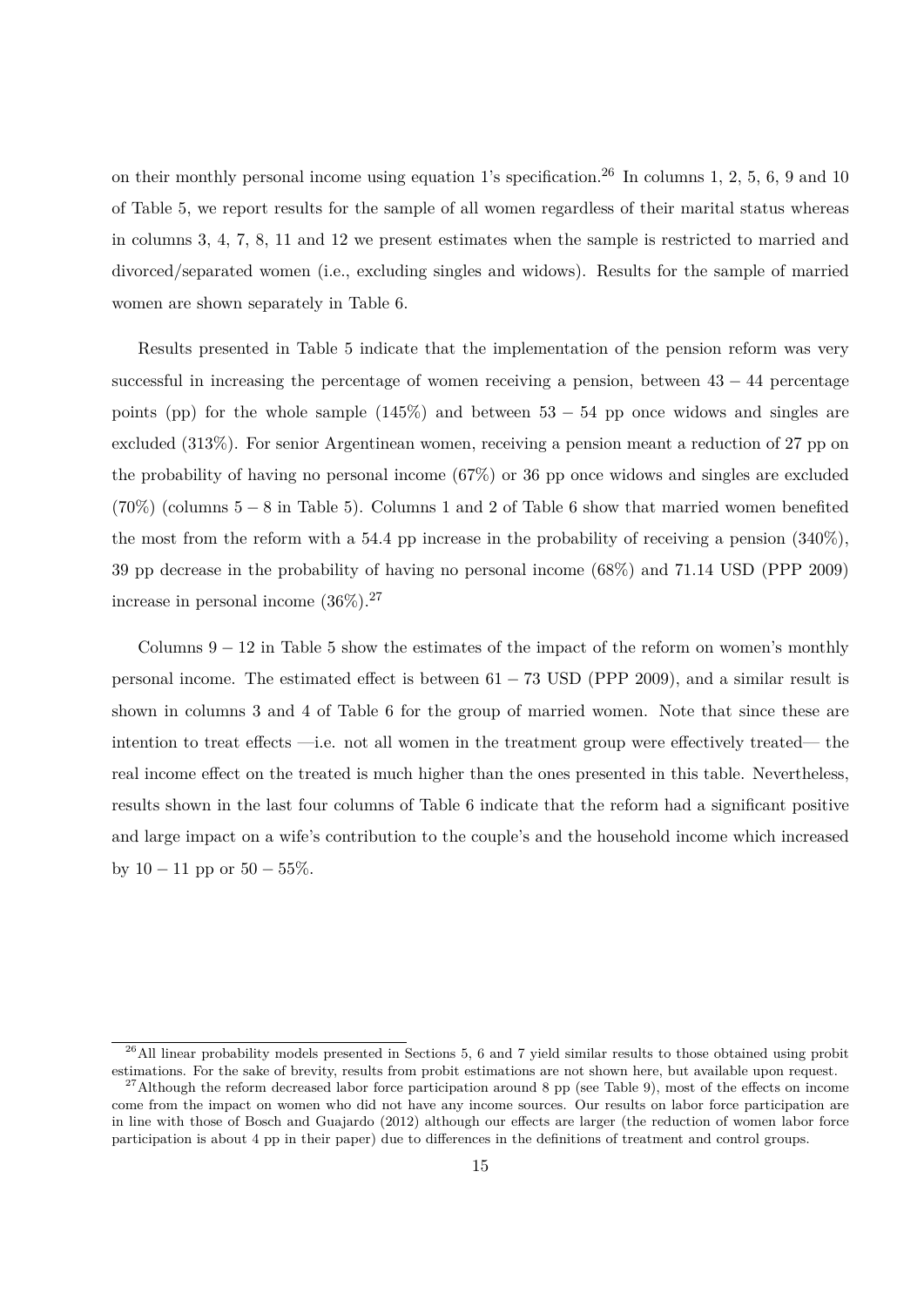#### **5.2 Effects of the reform on the probability of divorce/separation**

Table 7 reports DD estimates of the effect of the reform on the probability of being divorced or separated. Results show that the implementation of the reform had a positive and significant impact on the probability of divorce and separation, increasing it between 1*.*8−2*.*7 pp. These effects are large if we take into account that the share of women in the treatment group who were divorced/separated before the reform was only 10% and that the probability of divorce at these ages is low. Data for the US shows that the 12-month probability of divorce for women 60-65 is around 0.7% in 2009 and this figure is surprisingly similar to the figure obtained for the city of Buenos Aires for the same ages in 2011 (0.73%, see footnote 6). However, we believe that in Argentina divorces are less common than separations since divorces are lenghty and complicated processes. $^{28}$ 

A fair criticism to our analysis would be that our results are potentially affected by compositional effects originated from a different evolution of the proportion of widows in the treated and control groups. For example, women that are married in the pre-treatment but become widows in the posttreatment do not remain in the sample of divorce and married women ("d+m" in the tables) in the post-treatment period. Hence, a higher probability of widowhood amongst the treated automatically generates a larger increase in the rate of divorce/separation  $(d/d+m)$  for the treatment group because the number of married women in the denominator decreases. Similarly, a higher probability of marriage among singles in cohorts similar to the control group's would lead to an increase in the post-treatment denominator for this group and an upward bias in our estimated impact on divorce/separations. We follow three approaches to check that these compositional effects cannot explain our results: 1) we show that excluding widows and singles from the sample does not alter qualitatively our results; 2) we estimate equation 1 but using as an outcome variable an indicator for being a widow; 3) we estimate equation 1 but using as an outcome variable an indicator for being single. Results of the latter two exercises show that the estimated DD parameter is zero, which indicates that the results presented in Table 7 are not driven by differences in the evolution of widowhood or spinsterhood among treated and control groups (results not shown here, but available upon request).

<sup>&</sup>lt;sup>28</sup>Some of the features of divorce law in Argentina are: First, there is no unilateral divorce; Second, couples need to be separated for 2 years before they can file for a divorce; Third, if a woman files for divorce and she has no income source, it is up to the judge to decide how much and for how long her ex-husband should grant her alimony. Moreover, in the latter situation if the ex-husband were the first to die, his ex-wife could not inherit from him and would be left without any income source.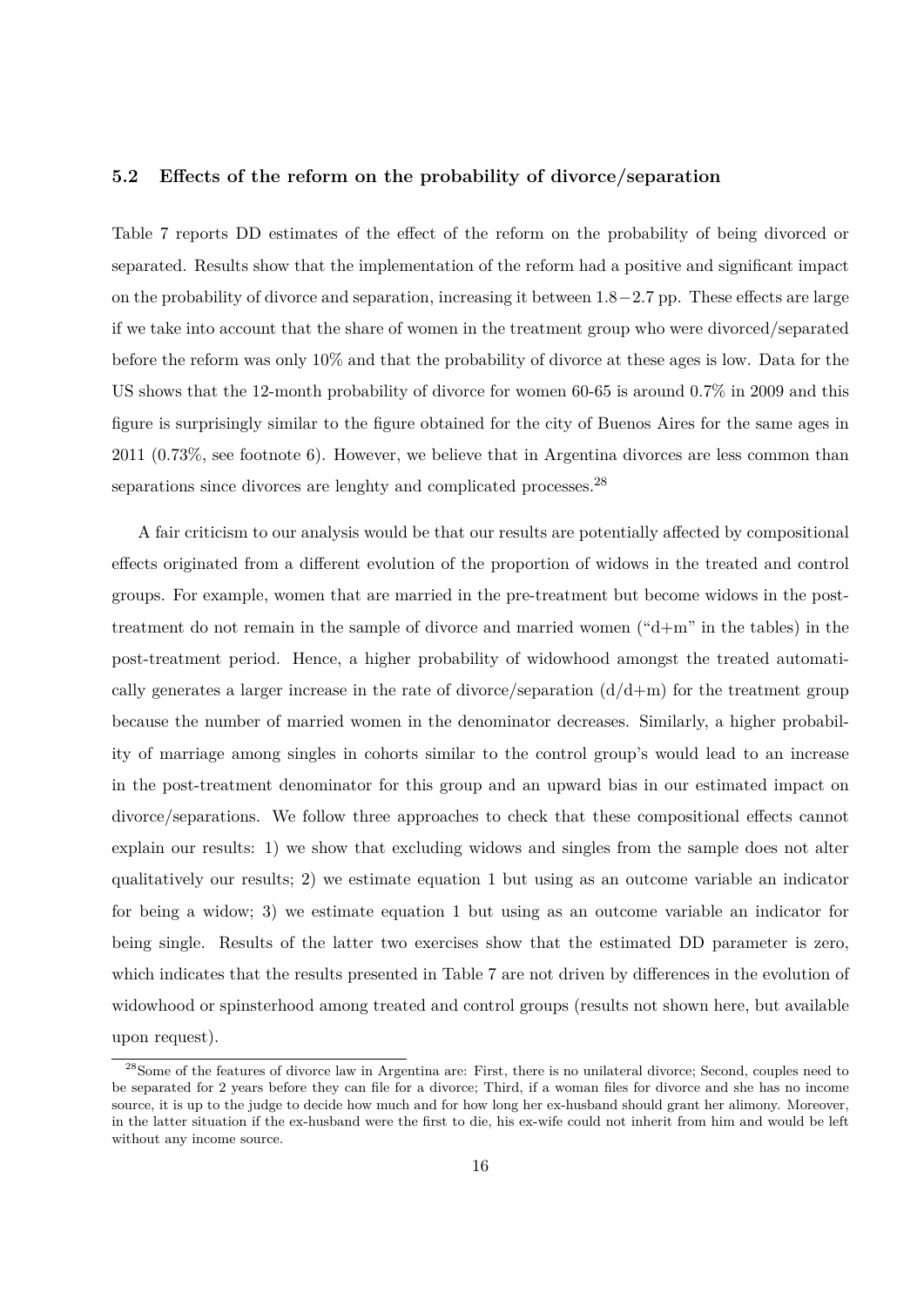An additional source of compositional effects is the one that occurs through mortality. Mortality rates increase with age and, therefore, should be higher in our treatment group than in our control group. However, mortality would only bias our results upwards if it would occur more than proportionately amongst married women (versus divorced women). Research shows that this is however not the case (Manzoli et al. 2007).

#### **5.3 Effects of the reform on the bargaining power of women**

DD results in Table 7 show that after the pension reform, the probability of women being the head of the household increased significantly. The estimated effect ranges from 2*.*8 pp to 3*.*3 pp, implying a 7.3-8.7 percent increase. For the married women sample (Table 8), the estimated effect of the reform on the probability of women being the head of the household is 1*.*3 pp, although statistically significant only at the 10 percent level; a result which is consistent with an increase in the bargaining power of wives within the household. The results reported in column 2 of Table 8 come from a regression that includes in addition to women's education and regional fixed effects, an indicator of being born abroad, and the age and educational differences within couples. The latter two variables are commonly used in the literature as *distribution factors* (Browning et al. 2011) and proxy for women's bargaining power previous to the reform. Their inclusion does not affect the estimated effects substantially but slightly reinforces our results by making them larger and more precisely estimated.

To further analyze the gains in married women's bargaining power, we estimate the impact of the pension reform on outcomes related to the division of housework within the household. Given that women are traditionally the ones in charge of housework, an increase in women's bargaining power within the household is likely to affect these outcomes.<sup>29</sup> Although, there is some effect for the sample of married and separated women, the effect is more pronounced and statistically significant for the sample of married women. Concretely, in columns 3 and 4 of Table 8 we show that the reform reduced significantly by 5 pp the probability that the wife is the *only* responsible for household chores. This result, however, would not reflect changes in bargaining power if it were entirely driven by a

<sup>&</sup>lt;sup>29</sup>In Lundberg and Pollak (1993) "separate spheres" bargaining model, divorce is not an option. Therefore, when bargaining fails, there is a non-cooperative equilibrium with an under-provision of the public good that each member of the couple provides according to gender specialization (the supply of household services in the case of women).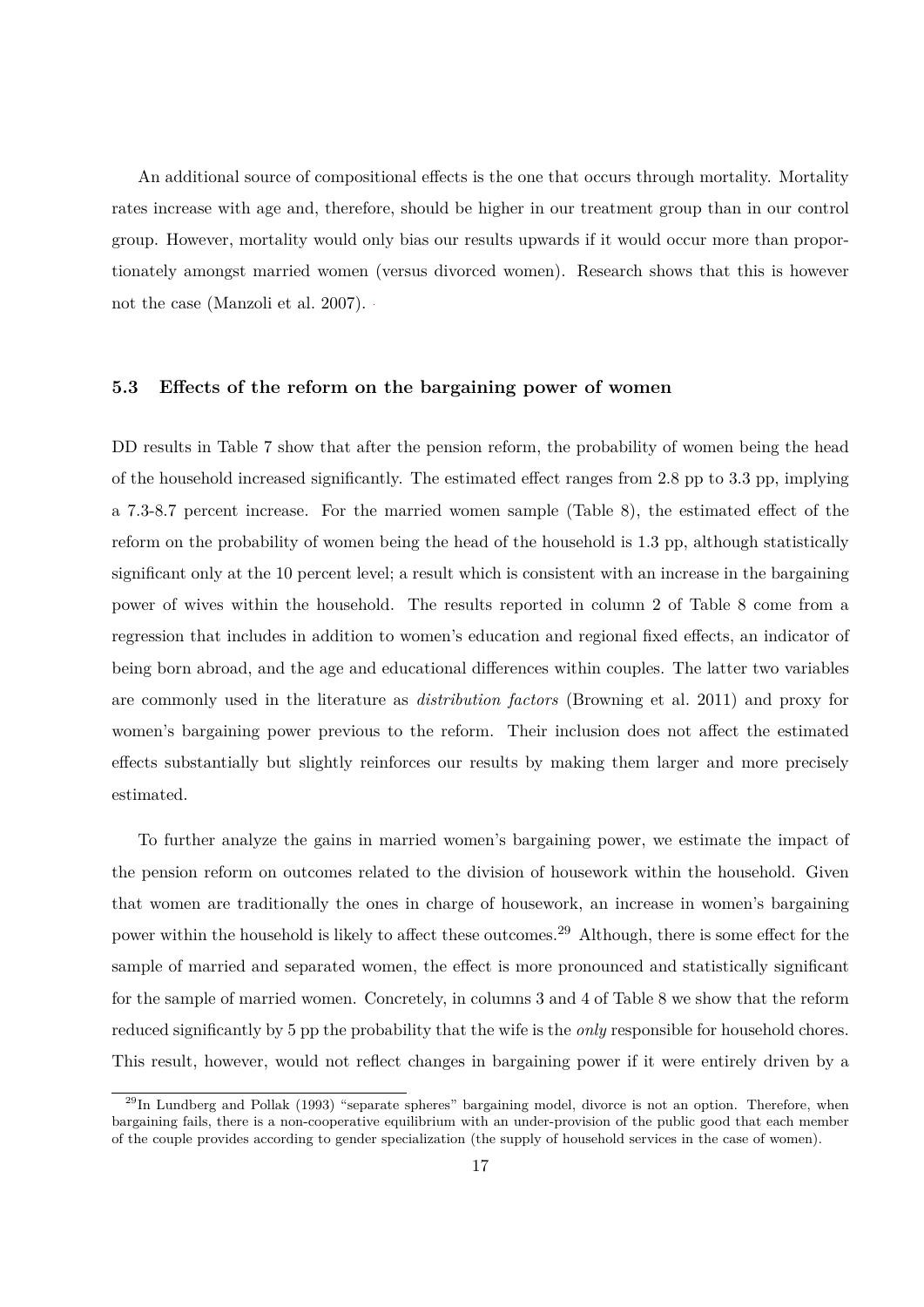pure income effect associated with the reform that allowed women to substitute their own time for paid domestic services. In columns 5 and 6 we discard this possibility by showing that the reform has no significant effect on the probability of having domestic service or other kind of external help. The remaining columns in Table 8 show that the reduction in women's responsibility for housework occurs simultaneously with an increase of 2*.*4−2*.*5 pp (columns 7 and 8) in the probability that the husband does *some* housework and an increase of 1*.*4 − 1*.*6 pp (columns 9 and 10) in the probability that the husband does most of housework, although none of these increases is statistically significant.<sup>30</sup> Taken together, the results from Table 8 reflect that gender roles in the household become more alike with the reform. Moreover, since the reform occurs simultaneously with a (small) reduction in women's labor force participation<sup>31</sup> and, hence, an increase in women's available time to dedicate to household activities, we argue that our estimates of columns (1)-(4) of Table 8 are likely biased downwards. In which case our conclusion about the reform bringing an increase in the bargaining power of women — allowing them to be less involved in housework activities — is reinforced.

# **6 Placebos**

One concern with our methodology is that different age profiles in the treatment and control groups may blur the identification of the treatment effect. While effective in controlling for age differences within treatment and control groups, the cohort and year dummies included in all the estimations so far, are ineffective across groups because their age profiles do not overlap. Hence, to discard that results obtained in Section 5 (Tables 7 and 8) are attributed to the different outcome trends associated with the different age profiles across groups, we estimate a placebo treatment effect using data from pre-treament years. The idea is to show that age differences across groups have zero impact on DD estimates.<sup>32</sup>

Specifically, as in our original framework we include 6 years in our analysis  $(1996 - 2001)$ , and define the period 1996 − 1998 as the placebo pre-treatment period, and 1999 − 2001 as the placebo

 $30$ Bittman et al. (2003), for example, find that an increase in the share of women's income in the household is not related to an increase in husbands' housework participation. In their paper, however, although they have a large set of controls, income shares are taken as exogenous variables.

 $31$ Results in Table 9 show that, on average, the reform reduced by  $8 - 9$  pp women's labor force participation.

 $32$ For this placebo analysis we use data from the EPH Puntual, a survey that was replaced by the EPH Continua by the end of 2003.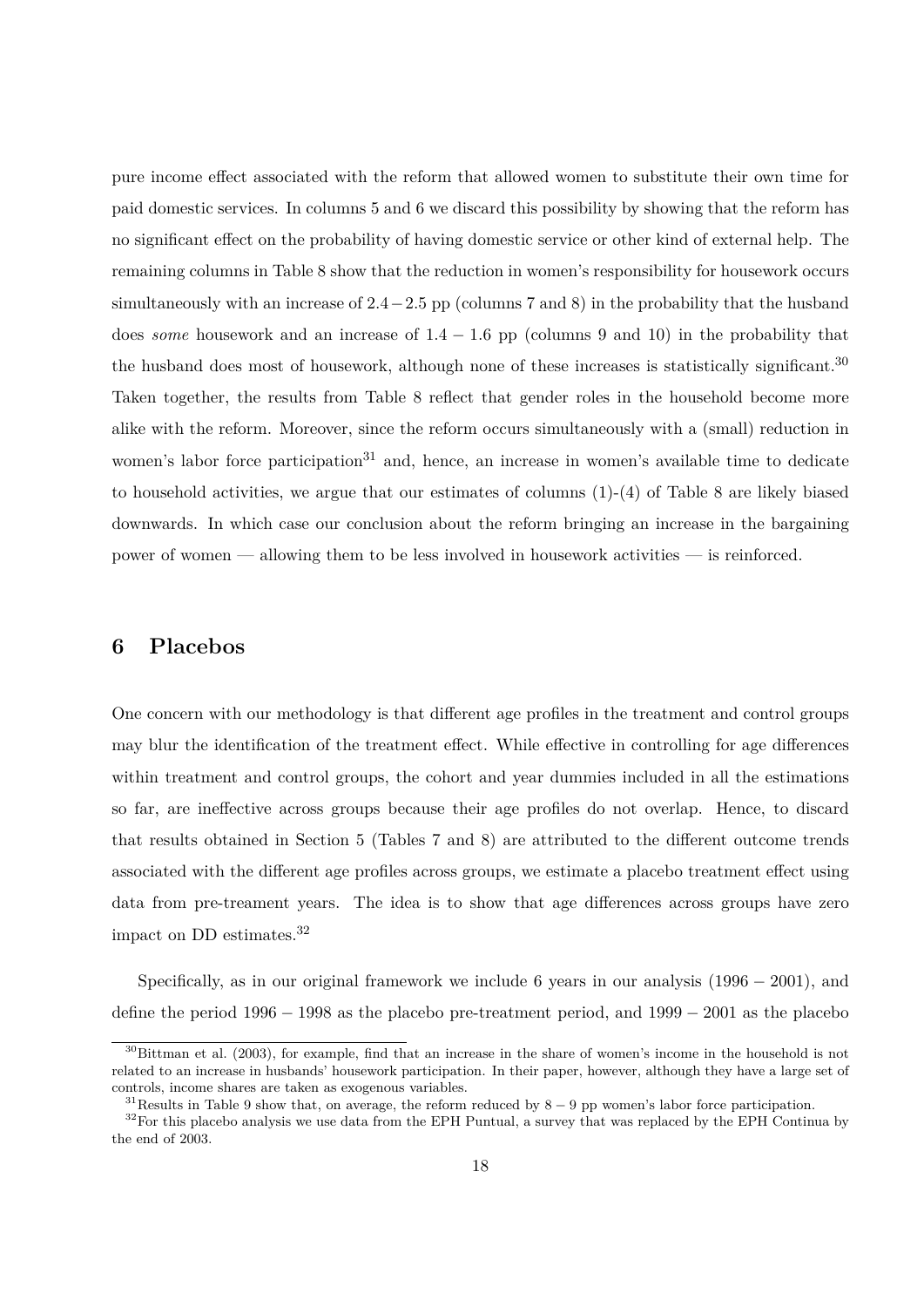post-treatment period.<sup>33</sup> In the placebo treatment group, we include women born between 1933 and 1936, while in the placebo control group we have women born between 1942 and 1945. Therefore, the individuals in these placebo treatment and control groups are the same age of individuals included in our original groups (see Tables 2 and 3). If there were an age effect instead of an income effect driving our results, the results of this placebo DD should be similar to those we presented in Tables 7 and 8.

Tables 10 and 11 present the results of the placebo DD. First, in columns 1 to 12 of Table 10 we check that the evolution of income of the placebo treatment and control groups in the placebo pre and post treatment periods is similar. Indeed, all coefficients are close to zero in magnitude and not statistically different from zero. Results displayed in columns 13 to 16 and 17 to 20 of Table 10 analyze whether there are any effects on the probability of being divorced/separated and on the probability of women being the head of the household, respectively. The estimated effects are very different from the ones in Table 7, often with the opposite sign, although not statistically significant. The same pattern is observed for the sample of married women –Table 11– where all coefficients are close to zero and not statistically significant, except women being the head of the household which goes in the opposite direction. Unfortunately, the EPH Puntual does not include questions about housework sharing within the household.

# **7 Extensions**

In this Section we provide evidence of heterogeneous effects of the reform by educational attainment (Section 7.1) and we repeat the analysis done in Section 5 using the panel dimension of the EPH (Section 7.2).

#### **7.1 Heterogeneous Impacts of the Reform by Educational Groups**

In this Section we are interested in checking whether the effects of the reform vary by educational attainment. To analyze the possible heterogeneous effects of the reform we conducted the same regressions as in Section 5 but separating the samples by educational level—high and low, where

<sup>&</sup>lt;sup>33</sup>Results of the placebo DD are robust to different definitions of "pre" and "post" periods.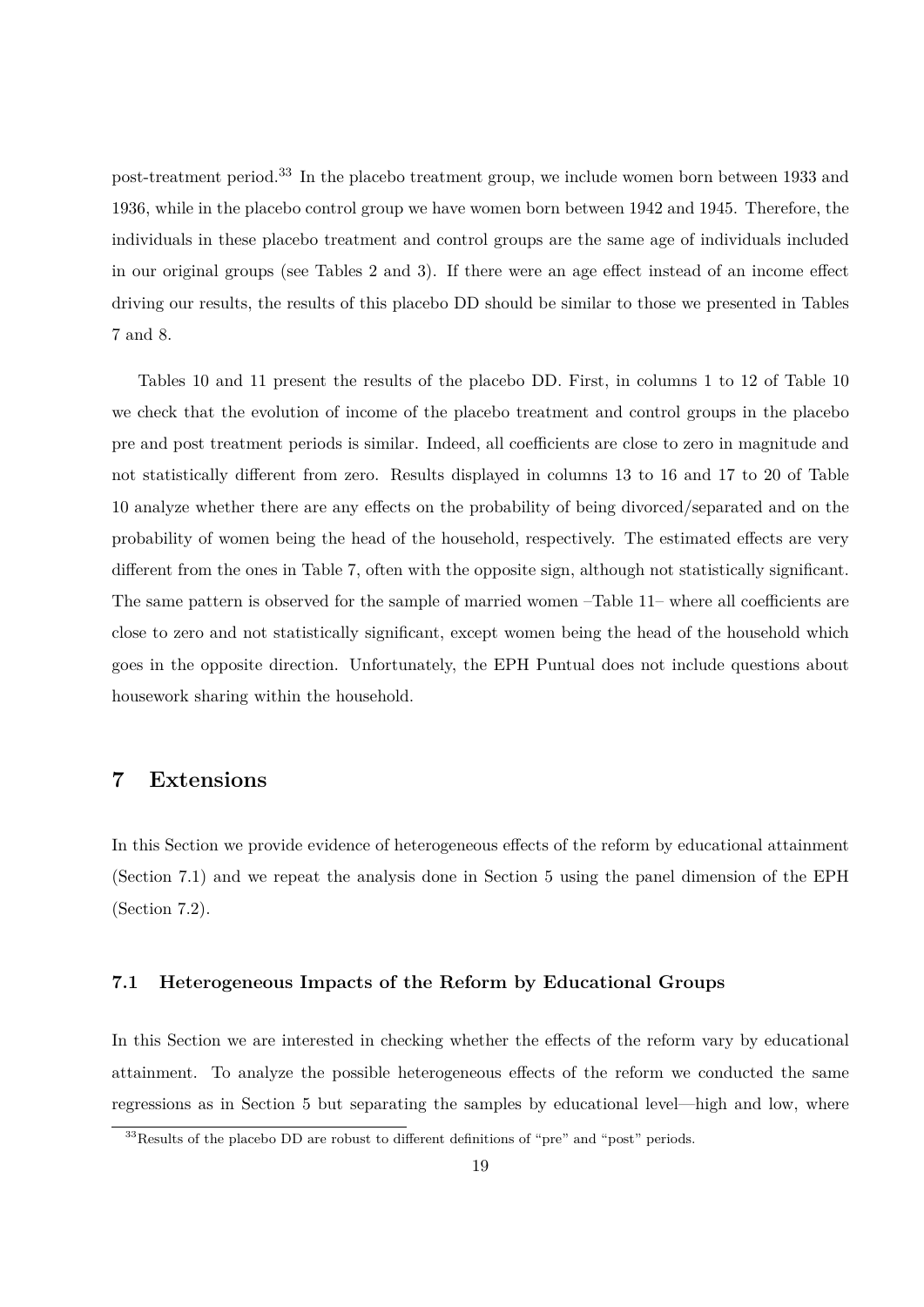low education indicates less than high school diploma. The analysis of heterogeneous effects in this Section reveals large differences in the way different educational groups were affected by a permanent income shock. While high-educated women opted-out by increasing their probability of divorce/separation, low-educated opted-in and gained more bargaining power within their marriages.

We start by analyzing the effects of the reform on income by educational attainment. In the interest of brevity, we only report results when controlling for all covariates. Table 13 shows that, although low educated women are in fact the most affected by the reform, so are high educated women. Accordingly, the reform increased the probability of receiving a pension by 50 − 61 pp for women with low education and by  $31 - 38$  pp for those with high education.<sup>34</sup> Results also indicate that the probability of not having any personal income was reduced by  $30 - 41$  pp for women with low education and by 19 − 26 pp for women with high education. Despite the high-educated's higher attachment to the formal labor market, which should grant them higher pensions under the reform, results show that the average increase in the monthly personal income was larger for the low educated women–- between 83-92 USD (PPP 2009) — than for the high-educated —between 52-76 USD (PPP 2009). This apparently contradictory result simply confirms that high educated women were less likely to enjoy the benefits from the reform. Results are similar for the subsample of married women. Consistent with the previous results, the low-educated married women saw a larger jump on their relative share of the household's (12*.*5 pp) and couple's income (15 pp) compared to the high-educated group (6 pp and 5 pp, respectively).

We now discuss the effects of the reform on the probability of divorce/separation by educational attainment. Results reported in the first two columns of Table 14 indicate that the effect of the reform on divorces and separations is mainly driven by the group of high educated women despite being the least affected on average by the reform. For the two subsamples and specifications we find a significant increase in the probability of divorce/separations for the high educated women, between 3*.*1 − 5*.*6 pp, while the effect for the low educated is never statistically significant. We can think of at least three non-exclusive explanations for why there are no effects on divorce/separation for the low-educated: (a) given their pre-reform disadvantage within the household, the gains of

<sup>34</sup>In our sample only 9% percent of the observations had imputed monthly income. Research using other data for Argentina (Cruces and Wodon, 2003) express concerns that people with higher incomes are more likely to either underreport or not report. The imputation rate varies by education, a good proxy for income (6% for low educated vs 14% for high educated). The estimated effects for the low-educated where imputation is lower should be regarded as closer to the real values.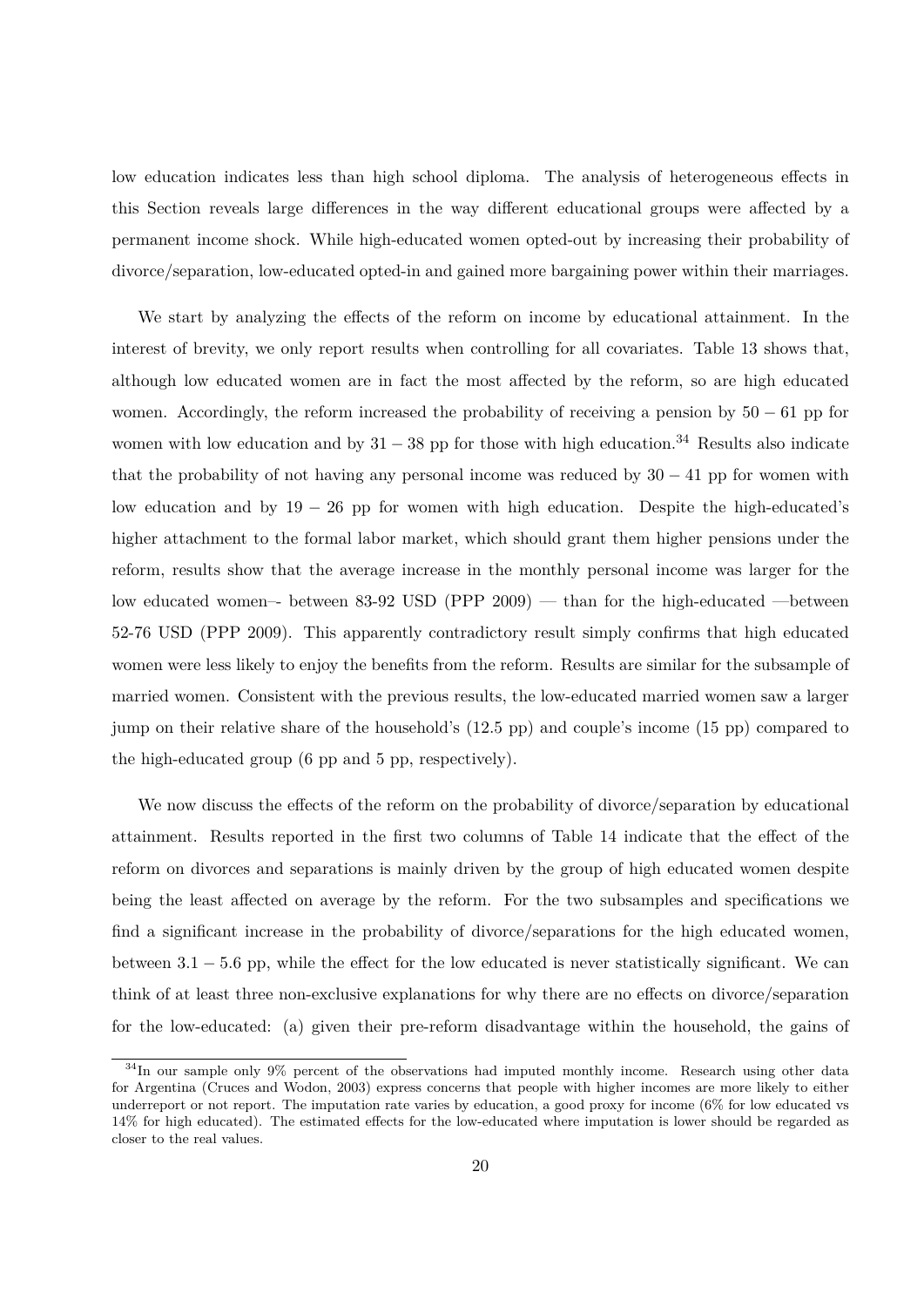a negotiated reallocation of resources may outweigh the gains from divorce or separation; (b) the resources obtained from a pension are not sufficient to live alone; indeed, in the post-reform period the average income of the low educated women in the treated group was around 396 USD (PPP 2009) while the average of the high educated was around 895 USD (PPP 2009); (c) social and cultural factors may be important obstacles that preclude low educated women to take such a decision.<sup>35</sup> Next, we give evidence that the income increase brought about by the reform led to gains among the low-educated women who remain married.

Finally, we look at differential effects of the reform on the bargaining power of women. Regarding our first indicator i.e. the probability of being the head of household, we find that the the positive effect shown in Section 5 is mainly driven by the effect of the reform on high educated women; while it increases very significantly by 7*.*1 − 8*.*3 pp for the high educated it is not statistically significantly for the low educated (see Table 14). However, when we re-estimate the model for the subsample of married women, the effect of the reform on the probability of being the head of the household is no longer statistically significant for any of the two educational groups. The latter shows that the effect for the high-educated group observed in Table 14 is simply a natural consequence of the increase in divorce/separation for this group. Regarding our second set of indicators i.e. the ones related to the division of housework, we observe an interesting pattern: the negative effect of the reform on the probability that wives are the only responsible for housework is mainly driven by the effects on the low educated women. Again, although coefficients are positive, there is not sufficient evidence to indicate that women's lower responsibility for housework activities is partially compensated by an increase in the husbands' participation.

## **7.2 Short-run Effect of the Reform Using Panel Data**

In this Section we exploit the panel dimension of the EPH survey. We restrict our sample to those individuals who are observed in the pre-reform period and can be followed after the reform is implemented. Given that each household in the EPH survey is followed for 1 and a half years, we keep in our sample those individuals interviewed for the first time between the pre-reform quarters 2005-IV and 2006-IV. Hence, the window of analysis using panel data goes from 2005-IV to 2008-I

 $35$ It is conceivable that divorce/separation is not an option for the low-educated as in Lundberg and Pollak (1993).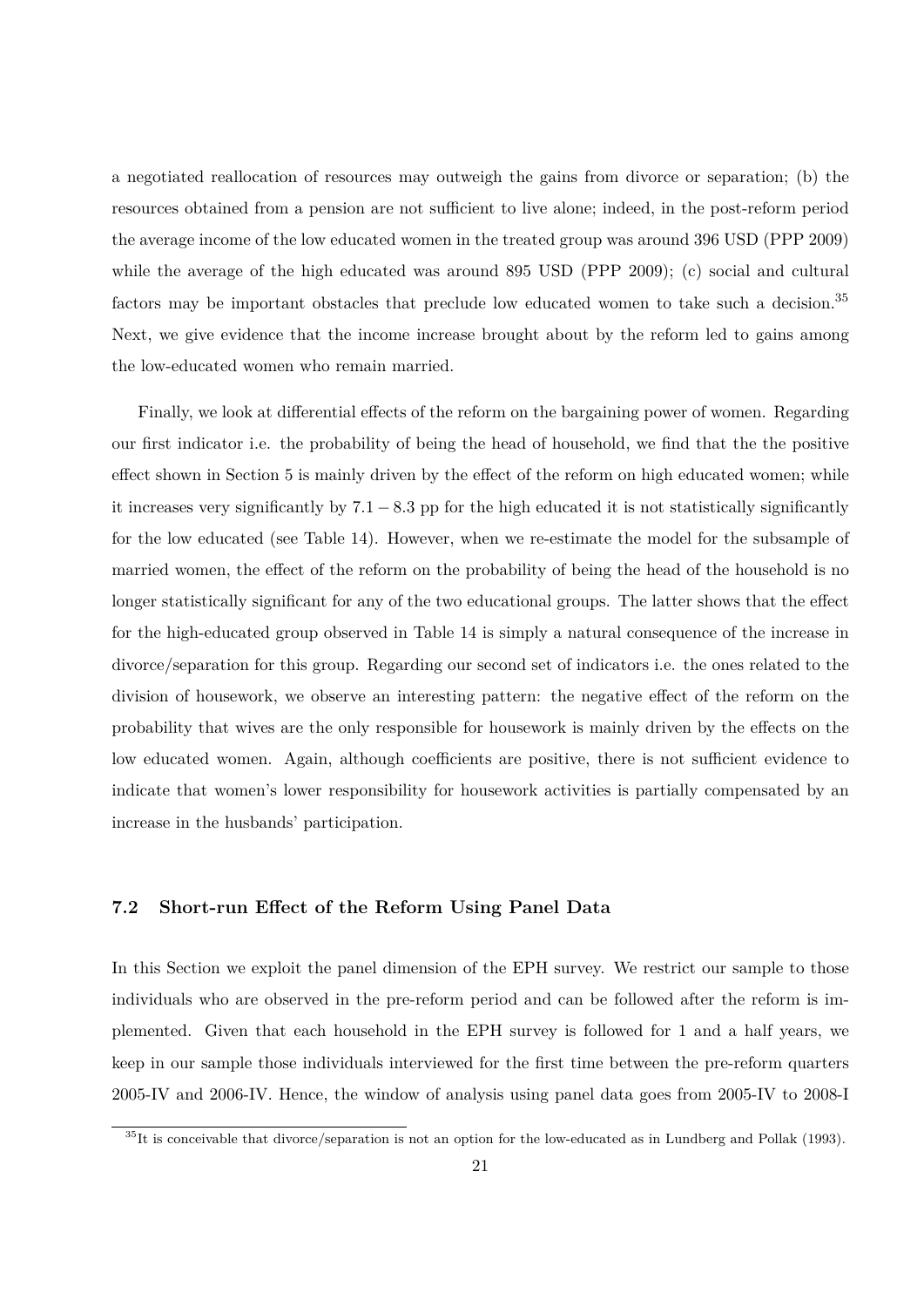(10 quarters).<sup>36</sup> The shorter time window allows us to extend the definition of treatment and control groups, considering additional cohorts that where disregarded in the DD analysis in the previous sections. We define as the treatment group all women born between 1941 and 1945 –i.e., we add the 1945 cohort to those considered in the analysis of Section 5 and Section 7.1. All women in this group already turned 60 by 2005-IV and are potentially eligible since 2007-I to obtain the maximum benefit (i.e., they may include the maximum of 30 years in the moratorium payment schedule, see Table 1). To our control group, we add the 1948 and 1949 cohorts since these cohorts do not turn 60 during the period under study and, hence, are not affected by the reform. Our control group is then composed of women born between 1948 and 1953.<sup>37</sup>

Using the panel has the following advantages: a) it allows controlling for unobserved timeinvariant individual characteristics; b) it allows considering additional cohorts and in this way decrease the age difference between treatment and control groups; However, the approach has its limitations: a) the sample size is much smaller; b) we can only perform an analysis of the very short run effects of the reform since individuals are only followed for a year and a half; c) attrition is likely to be related to the treatment, since women that leave their spouses/partners are more likely to be dropped from the sample, which would create an automatic lower bias in our estimates.<sup>38</sup> Hence, conditional on observing an individual in the pre-treatment period, we can observe her again, at most, five quarters after the implementation of the reform. In this short period of time many of our outcomes of interest may not change; either because some of the potential beneficiaries of the reform may failed to have effective access to the benefits, or because household dynamics, specially for the elderly, may take more time. Indeed, in the following analysis two outcomes of interest –probability of divorce/separation and probability of being the head of the household– are disregarded since there is almost no variability in these outcomes in the period under analysis. Therefore, we focus exclusively on the effects of the reform on income and the distribution of housework for married women, which, by definition, would not be affected by attrition related to union disolutions.

Table 15 shows the fixed effects estimates of the effects of the reform on women's outcomes for

<sup>&</sup>lt;sup>36</sup>Individuals interviewed for the first time in 2005-IV are followed until 2007-I, while individuals observed for the first time in 2006-IV are followed until 2008-I.

 $^{37}\rm{We}$  get the same results if we restrict the analysis to the same cohorts considered in section 5.

<sup>&</sup>lt;sup>38</sup>Cruces and Wodon 2003 refer to the problem of attrition in the EPH puntual which is the dataset that preceeded the EPH continua used in the estimation of the baseline results. Although the EPH continua contains many improvements in relation to the EPH puntual we are concerned that attrition may still be relevant.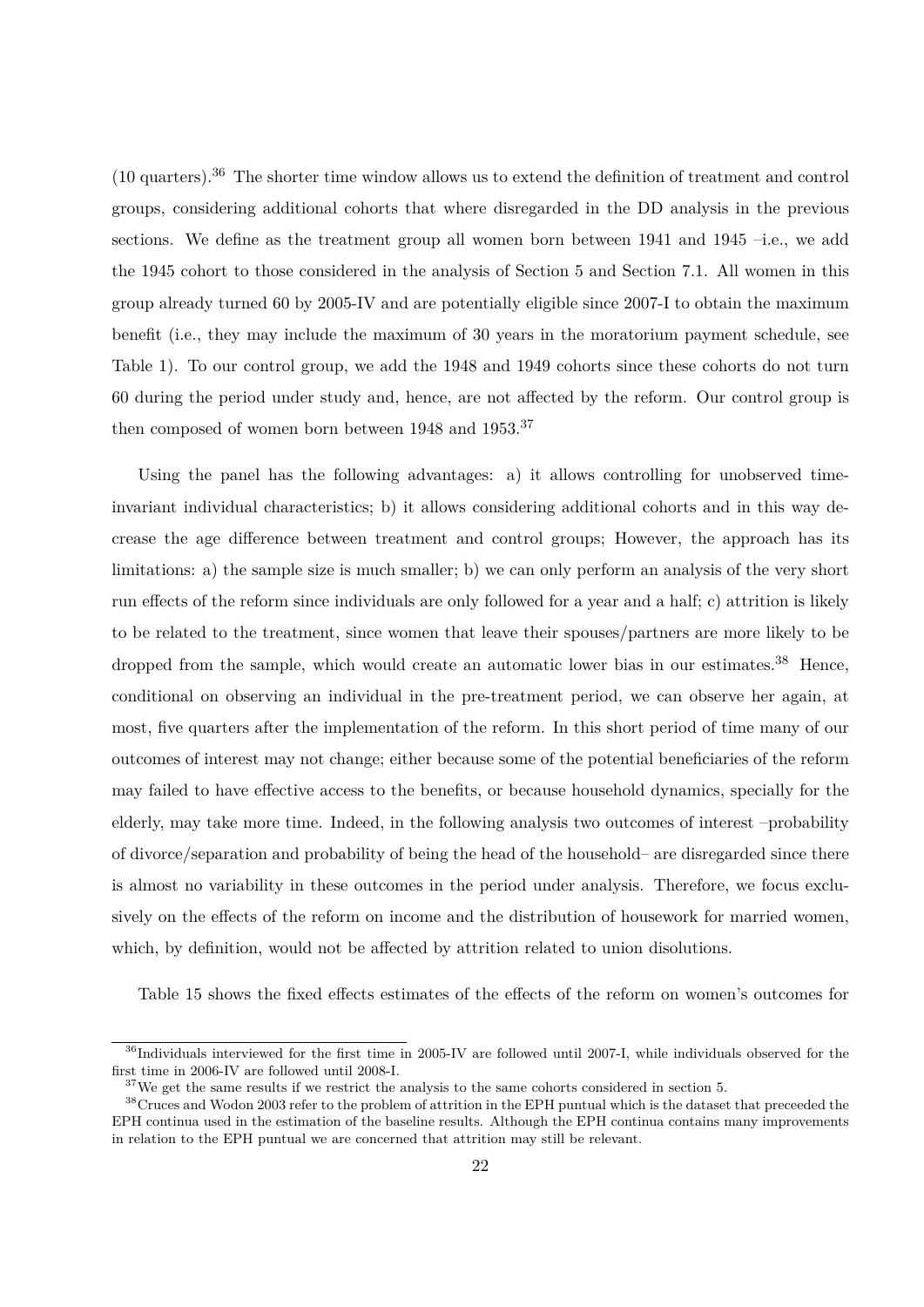the sample of women who are married and remain married throughout the following 5 quarters of the panel.<sup>39</sup> The reported coefficients in the first row of the table are the DD estimates specified in equation 1 adding an individual fixed effect. Results in columns 1 to 5 of Table 15 confirm that, even in the short run, the implementation of the pension reform led to a significant increase in the probability of receiving a pension (30 pp), a reduction in the percentage of females without any personal income (24 pp), an increase in their monthly personal income (40 USD PPP 2009) and in their participation in the couple's (8 pp) and household's (6 pp) total income. As expected, these short run effects are smaller than the ones reported in Table 6. Consistent with results from Section 7.1, the second and third rows of Table 15 show that in the short-run, the pension reform had an effect on the low-educated's personal income while it did not affect the average personal income of the high-educated (see column 3).

Despite the notable improvements in the position of married women within the household in terms of income –specially for low educated women– we do not find a short run effect of the reform on outcomes related to the distribution of household chores–columns 7 to 9 of table 15. It is possible that women need to accumulate a certain amount of income before they can bargain with their partners or that the time elapsed since the implementation of the reform is not enough for household members to internalize the change in their relative bargaining power.

#### **7.2.1 Placebos using the Panel**

We perform a placebo analysis using the panel data in a period prior to the implementation of the reform. As in the previous subsection we consider a period of 10 quarters (2003-IV to 2006-I), and define the period 2003-IV to 2004-IV as the placebo pre-treatment period, and 2005-I to 2006-I as the placebo post-treatment period. To mimic the age structure of our treatment and control groups we define as placebo treatment group cohorts between 1939 to 1943 –which are 60 years old or more in 2003-IV– and as placebo control group cohorts those born between 1946 and 1951 –which are less than 60 years old by 2006-I.

Table 16 reports panel data fixed effects estimates using the placebo sample. As predicted,

<sup>39</sup>As described in Section 3, we do not observe the individual in 2 of the 5 consecutive quarters.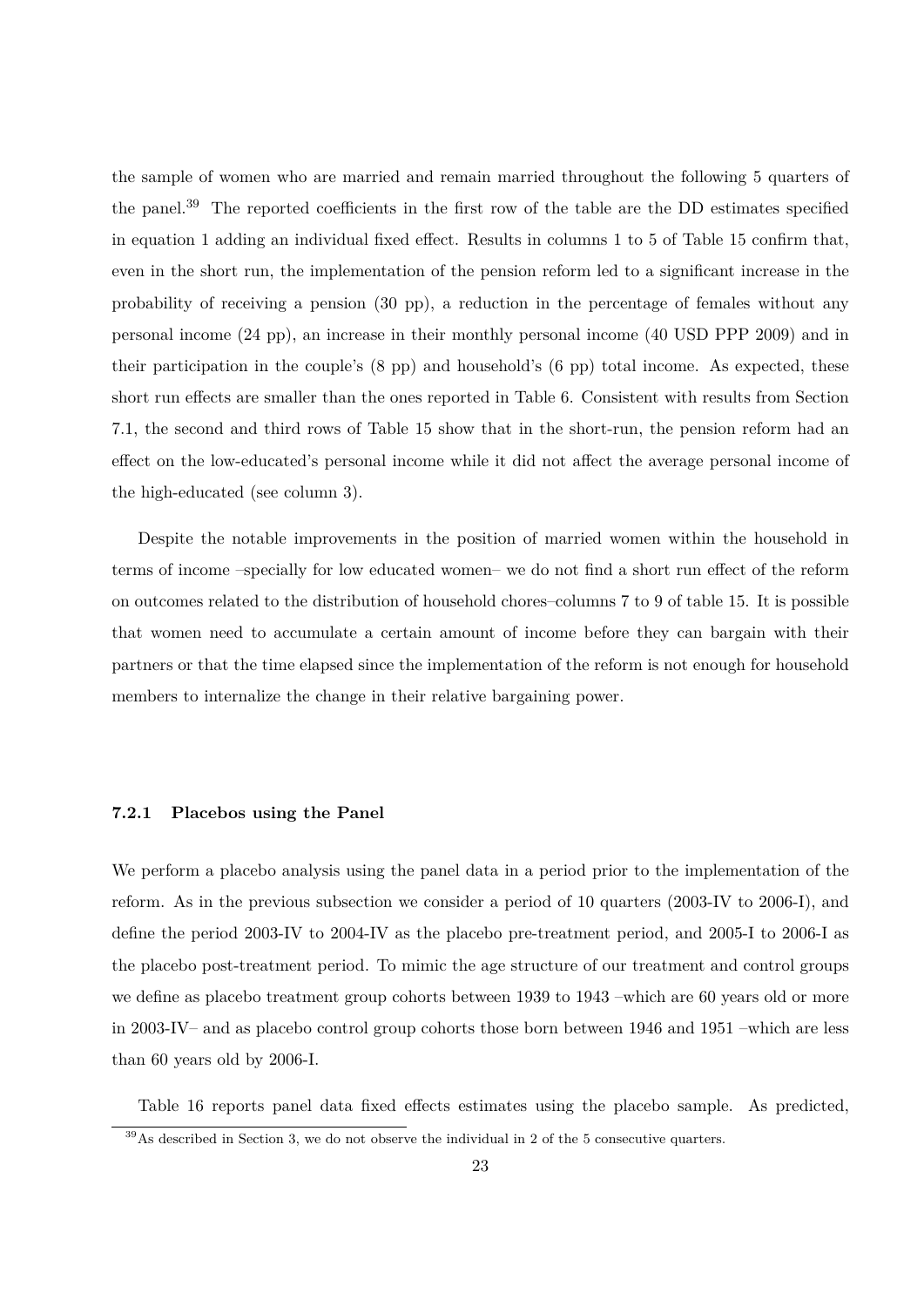there are no effects on the probability of pension receipt, on the probability of having no personal income, and on the share of wive's income within the couple or household's income. There is a (small) statistically significant decrease in nominal personal income which may be a consequence of a reduction in the probability of the high-educated women being employed. Importantly, there are no statistically significant changes in outcomes related to the division of household chores within the household.

#### **7.2.2 Defining treatment and control in the same cohort**

The panel allows us to define a control and treatment group within the same cohorts using information on pre-treatment retirement status. Let's start by restricting the analysis to married women born between 1932 to 1945 observed in the period 2005-IV to 2008-I; all these women already turned 60 by 2005-IV. Then, include in the treatment group all women that do not receive a pension in the pre-treatment period and in the control group all women that already receive a pension in the pre-treatment period. Our results with this alternative definition are the same as before: the reform has a large and positive impact on the probability of receiving a pension, a large and negative impact on the probability of not having personal income, and a positive impact on the amount of monthly personal income. Similarly, the short run impacts on the division of household chores are not statistically significant.<sup>40</sup>

# **8 Conclusion**

What happens inside the household is often not observable to researchers. However, there seems to be a consensus that processes that occur inside the household have potentially large consequences for economic and social outcomes of individuals and society as a whole. The economic literature has provided evidence that transfer programs can, presumably by altering such processes, have large effects on economic outcomes (e.g. labor force participation, children development). In this paper we focus on senior women —all above the retirement age— and ask whether even relatively small transfers can affect their marital status and bargaining power within the household. We find

<sup>40</sup>Results available upon request.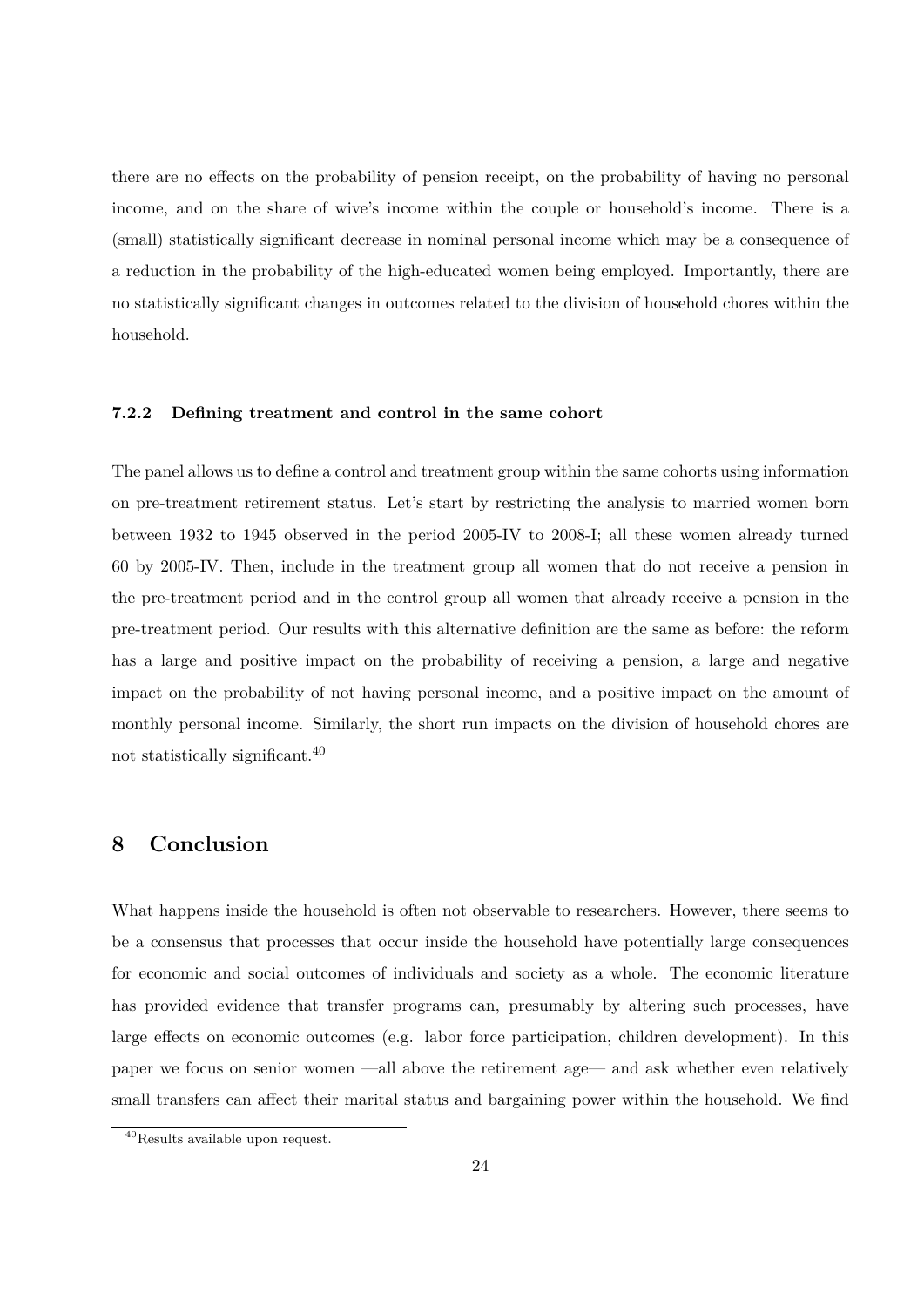surprising effects in this population; both the union dissolution and outcomes related to bargain power are affected by public transfers.

Our identification strategy comes from estimating the effects of the 2004*/*2005 Argentinean pension reform on a number of outcomes by differences-and-differences. We use data from the Argentine Continuous Permanent Household Survey (*Encuesta Permanente de Hogares Continua*) for the years 2004 − 2009. The Argentinean pension reform is an interesting application because it not only affected more than 2 million women in Argentina but also because it affected their permanent income substantially; in particular, their income share within the couple increased by an average of 50−55%. This large income shock had an impact on the probability of divorce/separation which increased by 18 − 19% for 60 − 65 year old women; a large impact on the probability of women headship, which increased by 7−19% for all women and by 20−22% amongst married women; and finally, a decrease of 11% in the likelihood that women are the only responsibles for household chores.

Our result conform with the predictions and results of two main literatures; On the one hand, the increase in the probability of divorce/separation is consistent with the "independent income effect" postulated by sociologists in the context of the divorce literature and later also supported by economists. On the other hand, the results on the probability of women's headship and on the division of household chores are consistent with the literature on the decision and allocation within the household, which predicts that exogenous changes in household members relative incomes affect household demands and outcomes.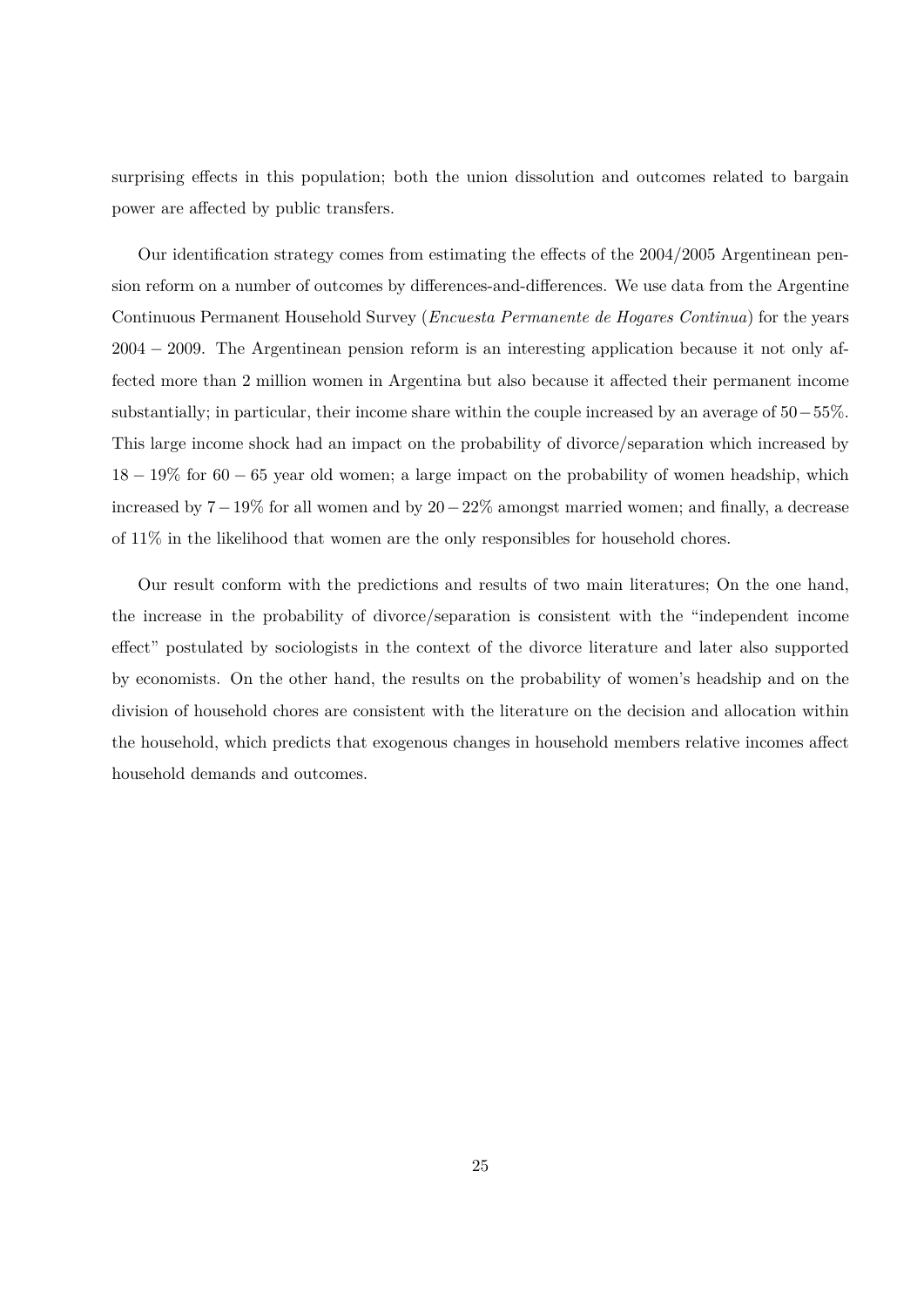# **References**

- ANDERBERG, D. AND H. RAINER (2011): "Domestic Abuse: Instrumental Violence and Economic Incentives," *CESifo Working Paper Series*.
- ANDERSON, S. AND G. GENICOT (2012): "Suicide and Property Rights in India," Working papers, eSocialSciences.
- ANSES, O. d. l. S. S. (2012): "La Asignación Universal por Hijo para Protección Social en perspectiva. La política pública como restauradora de derechos," .
- Ardington, C., A. Case, and V. Hosegood (2009): "Labor Supply Responses to Large Social Transfers: Longitudinal Evidence from South Africa," *American Economic Journal: Applied Economics*, 1, 22–48.
- Becker, G. (1974): "A theory of marriage," in *Economics of the family: Marriage, children, and human capital*, UMI, 299–351.
- BECKER, G. S., E. M. LANDES, AND R. T. MICHAEL (1977): "An economic analysis of marital instability," *The Journal of Political Economy*, 1141–1187.
- BENIGNI, M., A. LIEUTIER, AND G. LUDMER (2012): "Evolución reciente de sistema previsional argentino y su impacto en la pobreza de los adultos mayores," *Debate Público. Reflexión de Trabajo Social*, 2.
- Berniell, L. (2012): "Finanzas Públicas y Equidad en América Latina," in *Finanzas Públicas para el Desarrollo: Fortaleciendo la Conexión entre Ingresos y Gastos*, Corporación Andina de Fomento.
- BERTRAND, M., S. MULLAINATHAN, AND D. MILLER (2003): "Public policy and extended families: evidence from pensions in South Africa," *The World Bank Economic Review*, 17, 27–50.
- BERTRAND, M., J. PAN, AND E. KAMENICA (2013): "Gender Identity and Relative Income within Households," Working Paper 19023, National Bureau of Economic Research.
- BIDDLECOM, A. E. AND E. A. KRAMAROW (1998): "Household headship among married women: The roles of economic power, education, and convention," *Journal of Family and Economic Issues*, 19, 367–382.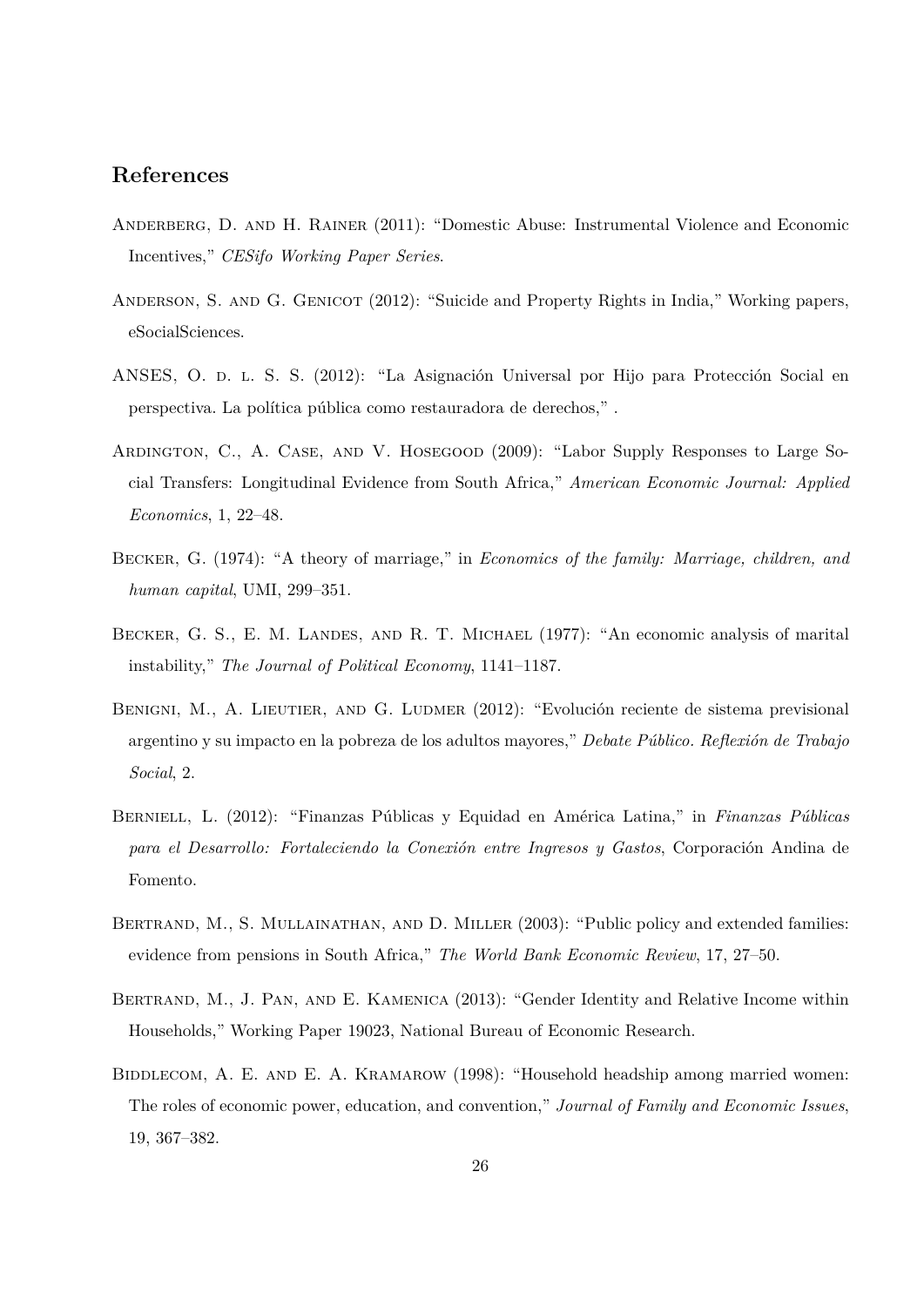- BITTMAN, M., P. ENGLAND, L. SAYER, N. FOLBRE, AND G. MATHESON (2003): "When Does Gender Trump Money? Bargaining and Time in Household Work," *American Journal of Sociology*, 109, 186–214.
- Bobonis, G. J. (2011): "The Impact of Conditional Cash Transfers on Marriage and Divorce," *Economic Development and Cultural Change*, 59, 281–312.
- Bonke, J. and M. Browning (2009): "The Allocation of Expenditures within the Household: A New Survey," *Fiscal Studies*, 30, 461–481.
- Bosch, M. and J. Guajardo (2012): "Labor Market Impacts of Non-Contributory Pensions: The Case of Argentina's Moratorium," Tech. rep., Inter-American Development Bank.
- Bourguignon, F., M. Browning, P.-A. Chiappori, and V. Lechene (1993): "Intra household allocation of consumption: A model and some evidence from French data," *Annales d'Economie et de Statistique*, 137–156.
- BRINIG, M. AND D. ALLEN (2000): "These boots are made for walking': why most divorce filers are women," *American Law and Economics Review*, 2, 126–169.
- BROWNING, M. AND P. CHIAPPORI (1998): "Efficient intra-household allocations: A general characterization and empirical tests," *Econometrica*, 1241–1278.
- Browning, M., P. Chiappori, and V. Lechene (2006): "Collective and unitary models: A clarification," *Review of Economics of the Household*, 4, 5–14.
- Browning, M., P. Chiappori, and Y. Weiss (2011): "Family economics," *Tel Aviv University, unpublished textbook manuscript*.
- CAMERON, A. C., J. B. GELBACH, AND D. L. MILLER (2011): "Robust inference with multiway clustering," *Journal of Business & Economic Statistics*, 29.
- Chiappori, P.-A. (1988): "Rational household labor supply," *Econometrica: Journal of the Econometric Society*, 63–90.
- Cruces, G. and Q. Wodon (2003): "Risk-adjusted poverty in Argentina: measurement and determinants.".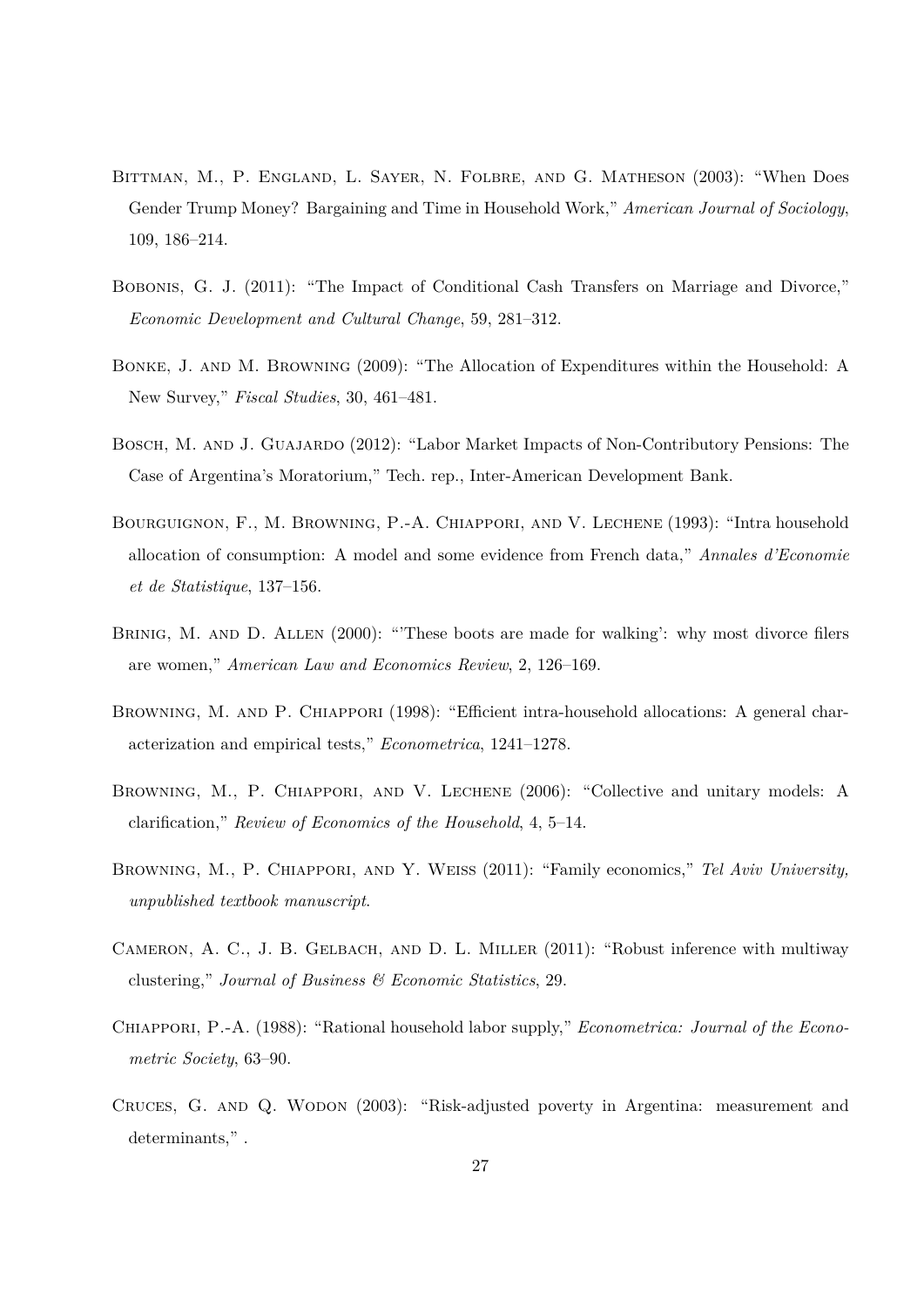- Danzer, A. M. (2013): "Benefit Generosity and the Income Effect on Labour Supply: Quasi-Experimental Evidence," *The Economic Journal*.
- DE CARVALHO FILHO, I. (2012): "Household Income as a Determinant of Child Labor and School Enrollment in Brazil: Evidence from a Social Security Reform," *Economic Development and Cultural Change*, 60, 399–435.
- D'ELIA, V. V., A. CALABRIA, A. CALERO, J. GAIADA, AND S. ROTTENSCHWEILER (2011): "Análisis de la cobertura previsional del SIPA: protección, inclusión e igualdad," *Serie Estudios de la Seguridad Social, Gerencia Estudios de la Seguridad Social, ANSES*.
- Doiron, D. and S. Mendolia (2011): "The impact of job loss on family dissolution," *Journal of Population Economics*, 25, 367–398.
- Duflo, E. (2000): "Child health and household resources in South Africa: Evidence from the Old Age Pension program," *The American Economic Review*, 90, 393–398.
- Edmonds, E. (2006): "Child labor and schooling responses to anticipated income in South Africa," *Journal of Development Economics*, 81, 386–414.
- FRIEDMAN, L. AND R. PERCIVAL (1976): "Who Sues for Divorce-From Fault through Fiction to Freedom," *J. Legal Stud.*, 5, 61.
- González, L. and T. K. Viitanen (2009): "The effect of divorce laws on divorce rates in Europe," *European Economic Review*, 53, 127 – 138.
- Gray, J. (1998): "Divorce-law changes, household bargaining, and married women's labor supply," *American Economic Review*, 628–642.
- Hankins, S. and M. Hoekstra (2011): "Lucky in life, unlucky in love? The effect of random income shocks on marriage and divorce," *Journal of Human Resources*, 46, 403–426.
- Hoffman, S. and G. Duncan (1995): "The effect of incomes, wages, and AFDC benefits on marital disruption," *Journal of Human Resources*, 19–41.
- ILO (2011): "Key Indicators of the Labour Market (KILM) 6th edition." .
- Jalovaara, M. (2003): "The joint effects of marriage partners' socioeconomic positions on the risk of divorce," *Demography*, 40, 67–81.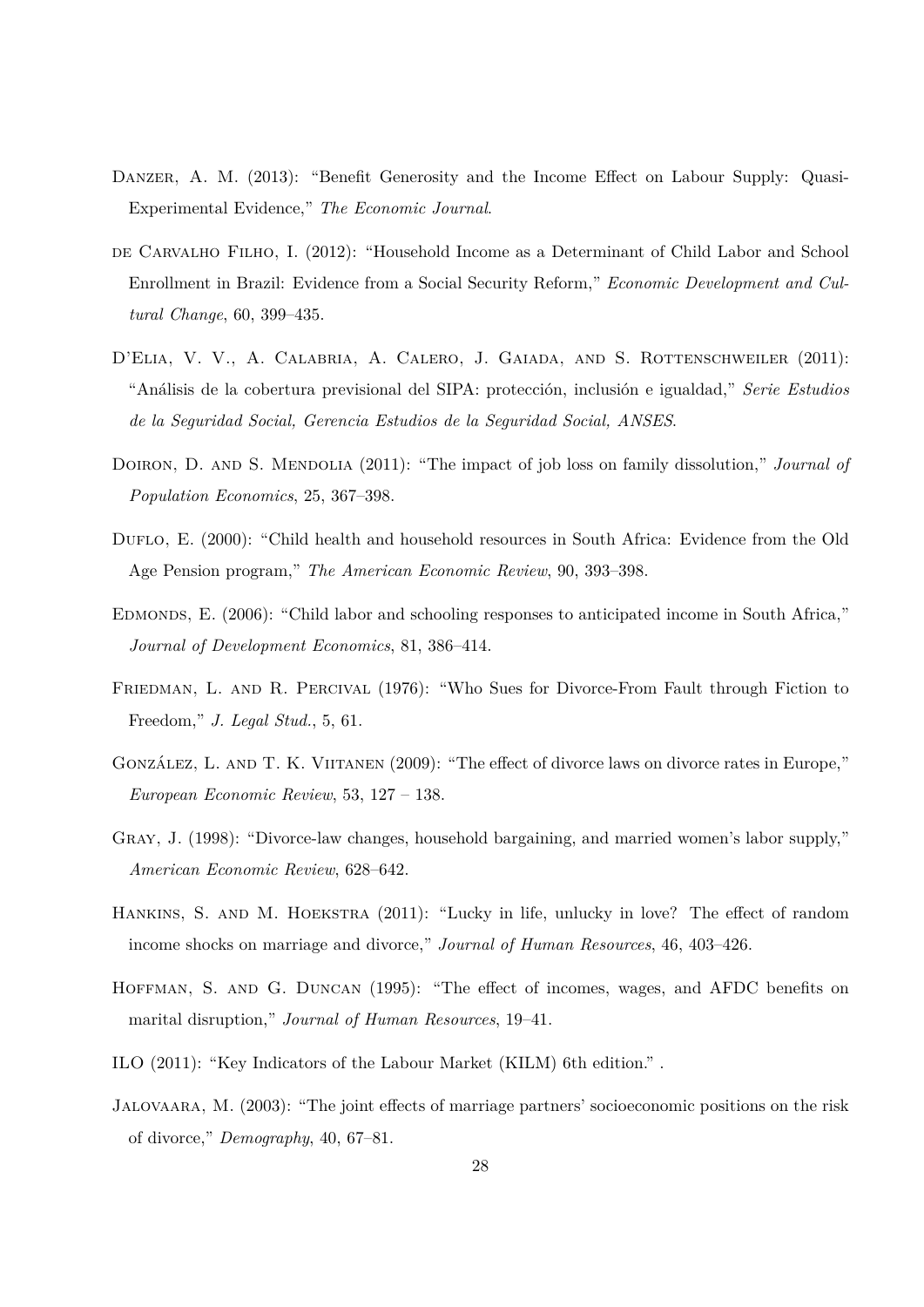- Levy, S. and N. Schady (2013): "Latin America's Social Policy Challenge: Education, Social Insurance, Redistribution," *Journal of Economic Perspectives*, 27, 193–218.
- LUNDBERG, S. AND R. POLLAK (1993): "Separate spheres bargaining and the marriage market," *Journal of Political Economy*, 988–1010.
- ——— (1996): "Bargaining and distribution in marriage," *The Journal of Economic Perspectives*, 10, 139–158.
- Lundberg, S. J., R. A. Pollak, and T. J. Wales (1997): "Do husbands and wives pool their resources? Evidence from the United Kingdom child benefit," *Journal of Human Resources*, 463– 480.
- Lustig, N. and C. Pessino (2013): "Social Spending and Income Redistribution in Argentina During the 2000s: The Rising Role of Noncontributory Pensions," Working paper, Commitment to Equity.
- MANSER, M. AND M. BROWN (1980): "Marriage and household decision-making: A bargaining analysis," *International Economic Review*, 31–44.
- MANZOLI, L., P. VILLARI, G. M PIRONE, AND A. BOCCIA (2007): "Marital status and mortality in the elderly: a systematic review and meta-analysis," *Social science & medicine*, 64, 77–94.
- McElroy, M. (1990): "The empirical content of Nash-bargained household behavior," *Journal of human resources*, 559–583.
- McElroy, M. B. and M. J. Horney (1981): "Nash-bargained household decisions: Toward a generalization of the theory of demand," *International Economic Review*, 22, 333–349.
- Ponczek, V. (2011): "Income and bargaining effects on education and health in Brazil," *Journal of Development Economics*, 94, 242–253.
- POSEL, D., J. FAIRBURN, AND F. LUND (2006): "Labour migration and households: A reconsideration of the effects of the social pension on labour supply in South Africa," *Economic Modelling*, 23, 836–853.
- Ross, H., I. Sawhill, and A. MacIntosh (1975): *Time of transition: The growth of families headed by women*, The Urban Insitute.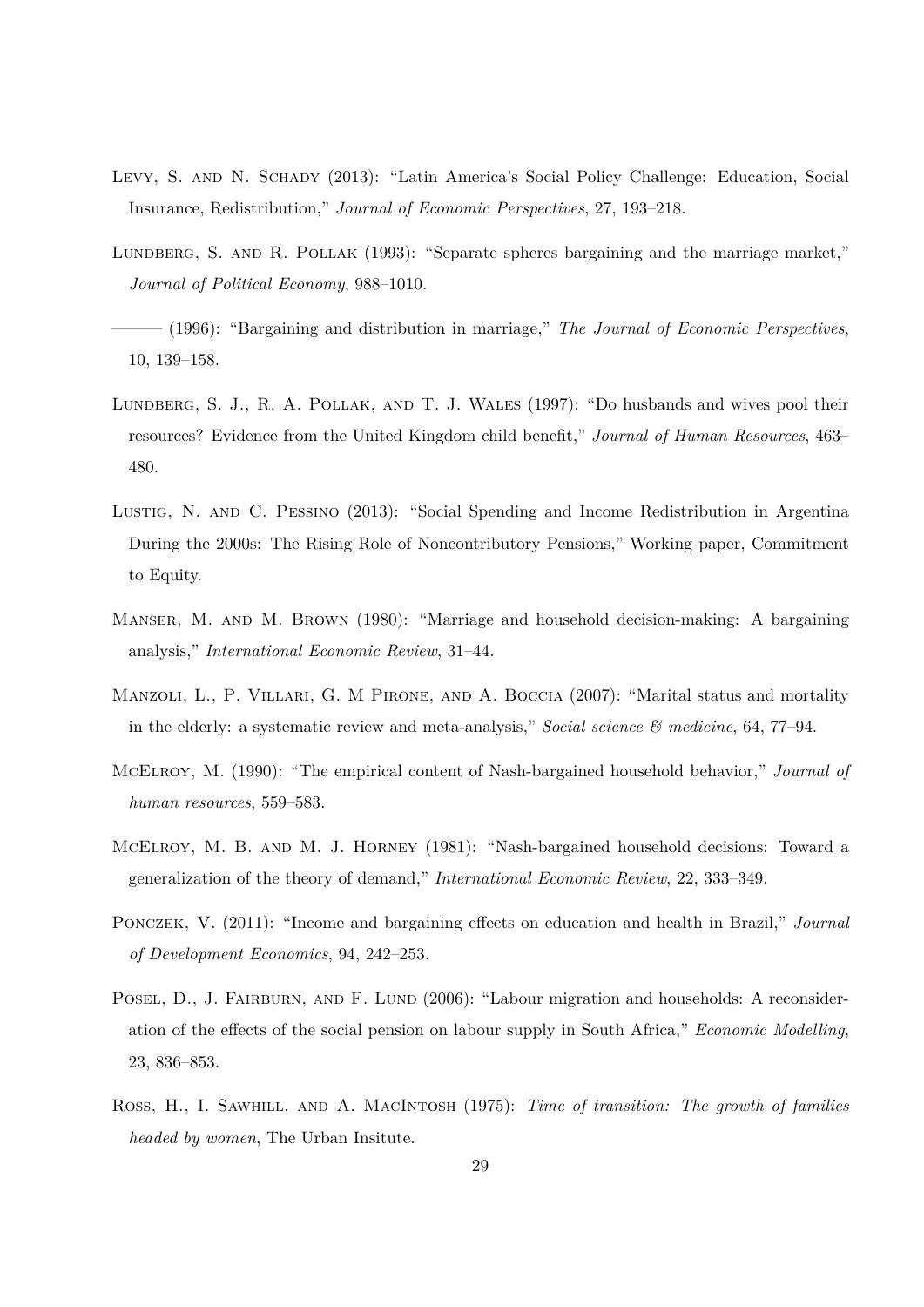- SAYER, L. AND S. BIANCHI (2000): "Women's Economic Independence and the Probability of Divorce A Review and Reexamination," *Journal of Family Issues*, 21, 906–943.
- Schultz, T. (1990): "Testing the neoclassical model of family labor supply and fertility," *Journal of Human Resources*, 599–634.
- SIENAERT, A. (2008): "The labour supply effects of the South African state old age pension: Theory, evidence and implications," Tech. rep., Southern Africa Labour and Development Research Unit, University of Cape Town.
- Thomas, D. (1990): "Intra-household resource allocation: An inferential approach," *Journal of human resources*, 635–664.
- TORNAROLLI, L. AND A. CONCONI (2007): "Informalidad y movilidad laboral: un análisis empírico para Argentina," *Documento de Trabajo*, 59.
- Villacorta, L. (2013): "Robust Standard Errors to Spatial and Time Dependence in Nearly Square Panels," *Mimeo*.
- Weiss, Y. (1997): "The formation and dissolution of families: Why marry? Who marries whom? And what happens upon divorce," *Handbook of population and family economics*, 1, 81–123.
- WEISS, Y. AND R. WILLIS (1997): "Match quality, new information, and marital dissolution," *Journal of Labor Economics*, 293–329.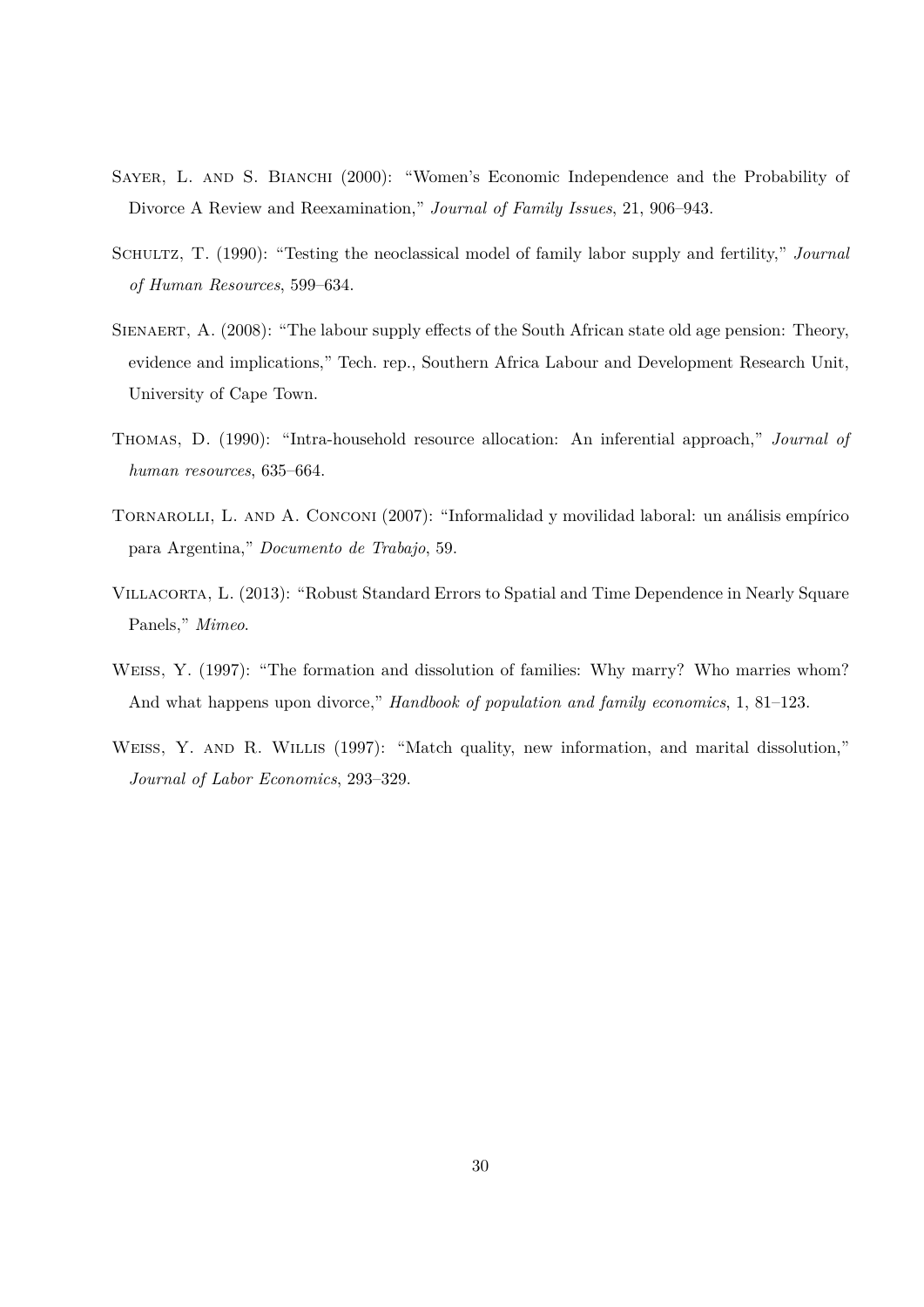# **8.1 Tablas and Figures**

| Birth year | Year she is 18    | Year she is 60    | Years allowed to include in  | Effective years of SS                         |
|------------|-------------------|-------------------|------------------------------|-----------------------------------------------|
|            | years old         | years old         | the payment schedule         | contributions needed to retire at 60          |
|            |                   |                   | $min(1993 - column (2), 30)$ | $30\text{-min}(1993 - \text{column} (2), 30)$ |
| (1)        | $\left( 2\right)$ | $\left( 3\right)$ | $^{(4)}$                     | $\left( 5\right)$                             |
| 1941       | 1959              | 2001              | 30                           | $\boldsymbol{0}$                              |
| 1944       | 1962              | 2004              | 30                           | $\overline{0}$                                |
| 1950       | 1968              | 2010              | 25                           | 5                                             |
| 1953       | 1971              | 2013              | 22                           | 8                                             |
|            |                   |                   |                              |                                               |

#### Table 1: Examples of the different impact of the pension reform across cohorts

Required years of effective social security contributions (Column 5)= 30 − min {1993 − (*birth year* + 18)*,* 30}

Table 2: Definition of treated and control groups

| Women           | Pre treatment $(2004-2006)$ | Post treatment $(2007-2009)$ |
|-----------------|-----------------------------|------------------------------|
| Treated cohorts | ages $60-65$                | ages $63-68$                 |
| born 1941-1944  |                             |                              |
| Control cohorts | ages $51-56$                | ages $54-59$                 |
| born 1950-1953  |                             |                              |

|  |  |  | Table 3: Placebo DD: Definition of treated and control groups |  |  |  |  |  |
|--|--|--|---------------------------------------------------------------|--|--|--|--|--|
|--|--|--|---------------------------------------------------------------|--|--|--|--|--|

| Women                   | Placebo pre treatment | Placebo post treatment |
|-------------------------|-----------------------|------------------------|
|                         | $(1996 - 1998)$       | $(1999-2001)$          |
| Placebo treated cohorts | ages $60-65$          | ages $63-68$           |
| born 1933-1936          |                       |                        |
| Placebo control cohorts | ages $51-56$          | ages $54-59$           |
| born 1942-1945          |                       |                        |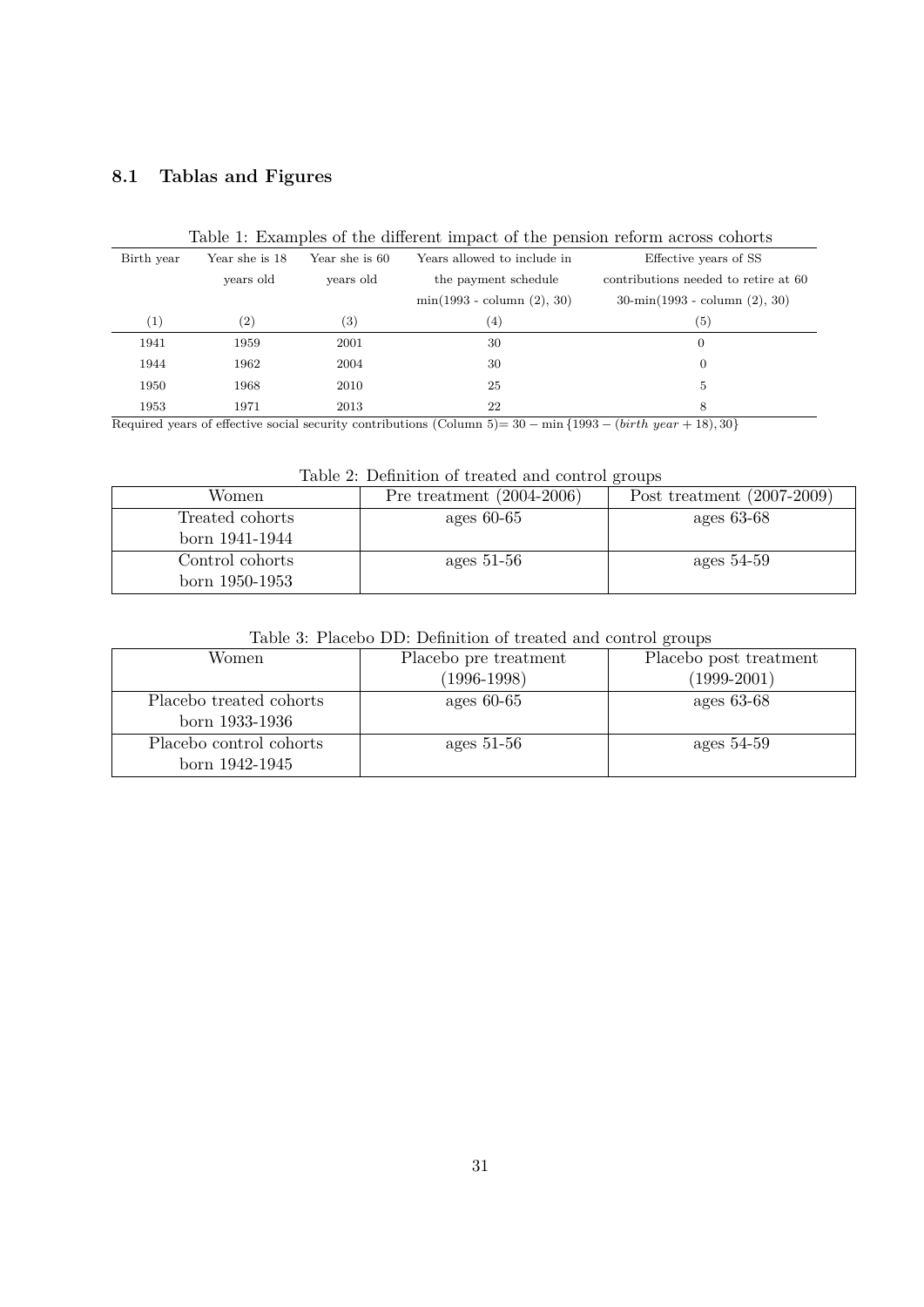|                                             | Control cohorts    |                |         | Treated cohorts | All sample             |          |
|---------------------------------------------|--------------------|----------------|---------|-----------------|------------------------|----------|
| Variable                                    | 2004-06            | 2007-092004-06 |         |                 | 2007-092004-06 2007-09 |          |
|                                             | All women          |                |         |                 |                        |          |
| Pension recipient                           | 0.08               | 0.12           | 0.30    | 0.77            | 0.18                   | 0.39     |
| No personal income                          | 0.36               | 0.34           | 0.40    | 0.12            | 0.38                   | 0.25     |
| Personal income (Argentine Pesos: AR\$)     | 510                | 1017           | 412     | 928             | 468                    | 980      |
| Personal income (2009 PPP USD)              | 341                | 615            | 275     | 562             | 313                    | 593      |
| Divorced or separated                       | 0.16               | 0.15           | 0.10    | 0.10            | 0.13                   | 0.13     |
| Head of household                           | 0.32               | $0.36\,$       | 0.38    | 0.44            | 0.35                   | 0.40     |
| Woman is the only responsible for housework | 0.37               | 0.39           | 0.44    | 0.45            | 0.40                   | 0.42     |
| Education (high= $1$ , low= $0$ )           | 0.45               | 0.46           | 0.32    | 0.33            | 0.39                   | 0.40     |
| Born abroad                                 | 0.07               | 0.08           | 0.10    | 0.10            | 0.08                   | 0.09     |
| Live with partner                           | 0.09               | 0.09           | 0.07    | 0.07            | 0.08                   | 0.08     |
| Married                                     | 0.58               | 0.57           | 0.52    | 0.48            | 0.56                   | 0.53     |
| Widow                                       | 0.08               | 0.11           | 0.23    | 0.26            | 0.15                   | 0.17     |
| Single                                      | 0.08               | 0.09           | 0.08    | 0.09            | 0.08                   | 0.09     |
| Active (in the labor market)                | 0.61               | 0.56           | 0.37    | 0.24            | 0.50                   | 0.43     |
|                                             | Divorced & married |                |         |                 |                        |          |
| Pension recipient                           | 0.04               | 0.06           | 0.17    | 0.72            | 0.09                   | 0.31     |
| No personal income                          | 0.41               | 0.39           | 0.52    | 0.16            | 0.45                   | $0.31\,$ |
| Personal income (Argentine Pesos: AR\$)     | 481                | 958            | 333     | 783             | 424                    | 893      |
| Personal income (2009 PPP USD)              | 321                | 580            | 222     | 474             | 283                    | 541      |
| Divorced or separated                       | 0.19               | 0.18           | 0.14    | 0.16            | 0.17                   | 0.18     |
| Head of household                           | 0.23               | 0.25           | 0.18    | 0.23            | 0.21                   | 0.24     |
| Woman is the only responsible for housework | 0.37               | 0.39           | 0.44    | 0.43            | 0.40                   | 0.40     |
| Education (high=1, low=0)                   | 0.46               | 0.47           | 0.34    | 0.33            | 0.41                   | 0.42     |
| Born abroad                                 | 0.07               | 0.09           | 0.10    | 0.11            | 0.08                   | 0.09     |
| Active (in the labor market)                | 0.58               | $_{0.55}$      | 0.34    | $0.22\,$        | 0.49                   | 0.43     |
|                                             | Married            |                |         |                 |                        |          |
| Pension recipient                           | 0.04               | 0.06           | 0.16    | 0.72            | 0.09                   | 0.31     |
| No personal income                          | 0.48               | 0.46           | 0.57    | 0.18            | 0.52                   | 0.35     |
| Personal income (Argentine Pesos: AR\$)     | 412                | 849            | 298     | 722             | 367                    | 801      |
| Personal income (2009 PPP USD)              | 276                | 514            | 199     | 436             | 245                    | 485      |
| Wife's share of income within household     | 0.21               | 0.21           | 0.18    | 0.28            | 0.20                   | 0.24     |
| Wife's share of income within couple        | 0.26               | 0.27           | 0.22    | 0.34            | 0.24                   | 0.29     |
| Head of household                           | 0.08               | 0.11           | 0.07    | 0.11            | 0.07                   | 0.11     |
| Wife is the only responsible for housework  | 0.37               | 0.40           | 0.44    | 0.41            | 0.40                   | 0.40     |
| Husband does some housework                 | 0.24               | 0.27           | 0.30    | 0.35            | 0.26                   | 0.30     |
| Husband responsible for housework           | 0.11               | 0.15           | 0.13    | 0.18            | 0.11                   | 0.16     |
| Have domestic service or external help      | 0.04               | 0.05           | 0.03    | 0.03            | 0.04                   | 0.04     |
| Education (high= $1$ , low= $0$ )           | 0.45               | 0.46           | 0.33    | 0.31            | 0.40                   | 0.40     |
| Born abroad                                 | 0.07               | 0.09           | 0.11    | 0.11            | 0.09                   | 0.09     |
| Couple's age difference                     | 2.65               | 2.51           | 2.50    | 2.50            | 2.59                   | 2.50     |
| Couple's education difference               | 0.06               | 0.06           | $-0.15$ | $-0.16$         | $-0.03$                | $-0.02$  |
| Active (in the labor market)                | 0.52               | 0.50           | 0.30    | 0.18            | 0.44                   | 0.38     |
| Observations                                | 13271              | 13359          | 9537    | 9680            | 23008                  | 23039    |

Table 4: Mean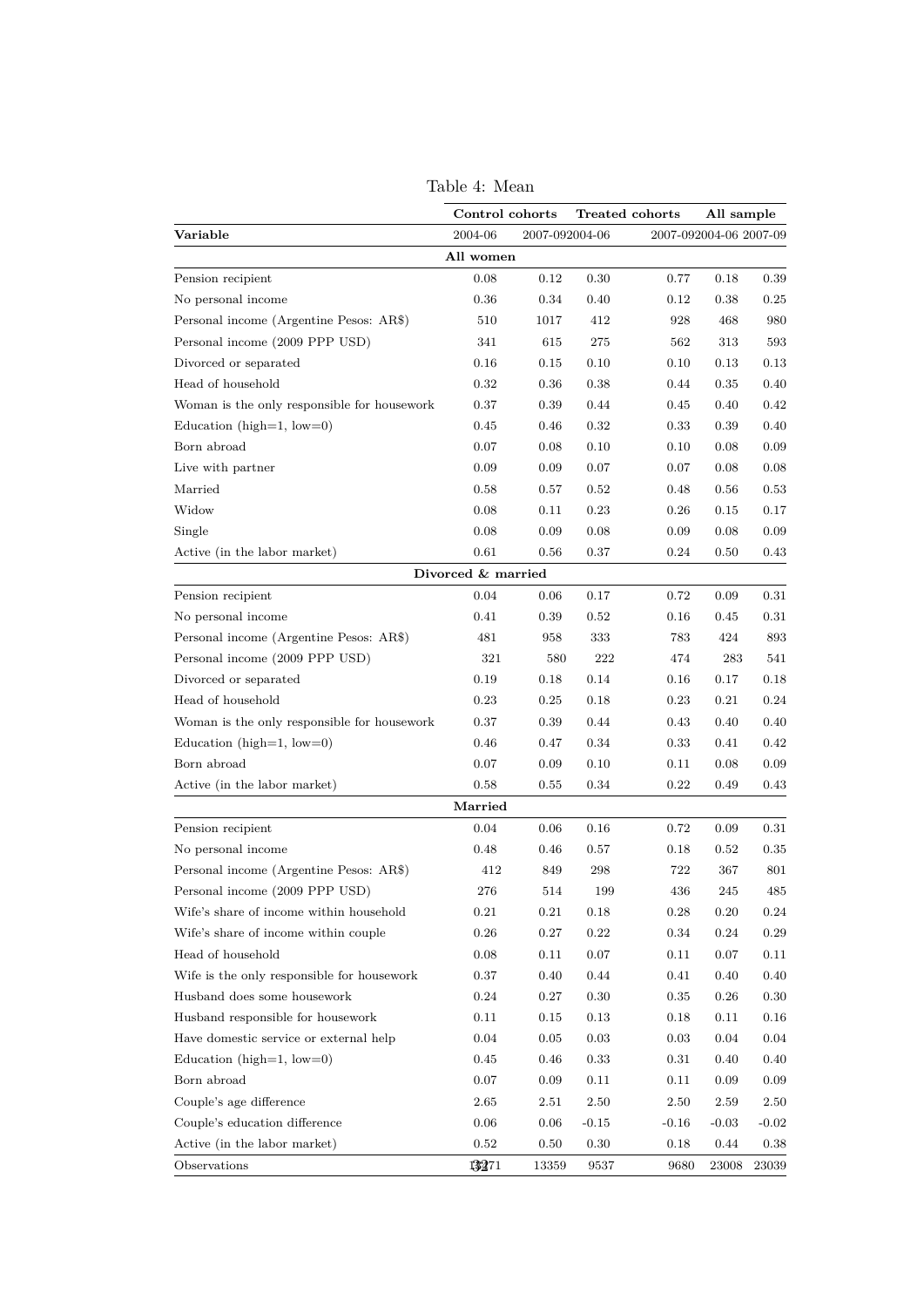|                         |            | Probability of receiving a pension |            |                    |             |              | Probability of not having any personal income |             | Women's personal income (dollars PPP) |             |                    |             |
|-------------------------|------------|------------------------------------|------------|--------------------|-------------|--------------|-----------------------------------------------|-------------|---------------------------------------|-------------|--------------------|-------------|
|                         |            | Whole sample                       |            | Divorced & married |             | Whole sample | Divorced & married                            |             | Whole sample                          |             | Divorced & married |             |
|                         | $d+m+w+s$  |                                    | $d+m$      |                    | $d+m+w+s$   |              | $d+m$                                         |             | $d+m+w+s$                             |             | $d+m$              |             |
|                         | (1)        | (2)                                | (3)        | (4)                | (5)         | (6)          | (7)                                           | (8)         | (9)                                   | (10)        | (11)               | (12)        |
| Post*Treated            | $0.437***$ | $0.434***$                         | $0.535***$ | $0.532***$         | $-0.269***$ | $-0.267***$  | $-0.361***$                                   | $-0.362***$ | $73.12***$                            | $68.47***$  | $60.97***$         | $65.64***$  |
|                         | (0.0135)   | (0.0135)                           | (0.0176)   | (0.0176)           | (0.0122)    | (0.0120)     | (0.0168)                                      | (0.0168)    | (13.47)                               | (12.69)     | (14.67)            | (13.66)     |
| Education high (dummy)  |            | $\mathbf x$                        |            | X                  |             | X            |                                               | $\mathbf x$ |                                       | $\mathbf x$ |                    | $\mathbf x$ |
| Born abroad             |            | $\mathbf x$                        |            | $\mathbf x$        |             | $\mathbf x$  |                                               | $\mathbf x$ |                                       | $\mathbf x$ |                    | $\mathbf x$ |
| Region fixed effects    |            | $\mathbf x$                        |            | $\mathbf x$        |             | X            |                                               | $\mathbf x$ |                                       | $\mathbf x$ |                    | $\mathbf x$ |
| Observations            | 46,047     | 46,047                             | 34,039     | 34,039             | 46,047      | 46,047       | 34,039                                        | 34,039      | 46,047                                | 46,047      | 34,039             | 34,039      |
| Obs. in treatment group | 19,217     | 19,217                             | 12,554     | 12,554             | 19,217      | 19,217       | 12,554                                        | 12,554      | 19,217                                | 19,217      | 12,554             | 12,554      |
| Obs. in control group   | 26,830     | 26,830                             | 21,485     | 21,485             | 26,830      | 26,830       | 21,485                                        | 21,485      | 26,830                                | 26,830      | 21,485             | 21,485      |
| Mean dependent variable | 0.3        | 0.3                                | 0.17       | 0.17               | 0.4         | 0.4          | 0.52                                          | 0.52        | 275                                   | 275         | 222.3              | 222.3       |

Table 5: Effects of the reform on income

The dependent variables are: a dummy that equals one when the woman receives a pension (columns 1-4); a dummy that equals one when she has no personal income (columns 5-8); and the woman's monthly persona<sup>l</sup> income in international <sup>2009</sup> PPP dollars (columns 9-12). The coefficient on Post\*Treated is the estimated parameter *β* of equation <sup>1</sup> which is the DD estimates (OLS) of the effect of the reform on each of the outcomes. Period 2004-2006 is the pre-treatment period and period 2007-2009 is the post-treatment period. Thetreatment group includes all women born between 1941 and 1944, and the control group women born between 1950 and 1953. All regressions include the following control variables:cohort, year and quarter fixed effects, interactions between the last two, and a dummy that indicates whether the woman belongs to the top  $1\%$  of personal income. The whole sample includes all women regardless of their marital status. Other individual characteristics in the even columns are: <sup>a</sup> dummy variable that equals one if the maximum level ofeducation attained is at least <sup>a</sup> high school diploma; <sup>a</sup> dummy variable that equals one if the woman was born abroad; and regions fixed effects (29 urban areas). All results comefrom regressions using as sample weights the variable *pondera* in the EPH. The sample "divorced & married" is restricted to married (m) and divorced/separated women (d), i.e. it excludes singles (s) and widows (w). Data source: Argentine Continuous Permanent Household Survey (Encuesta Permanente de Hogares Continua, EPH). Robust standard errorsclustered at cohort-year-quarter in parentheses. \*\*\*  $p<0.01$ , \*\*  $p<0.05$ , \*  $p<0.1$ .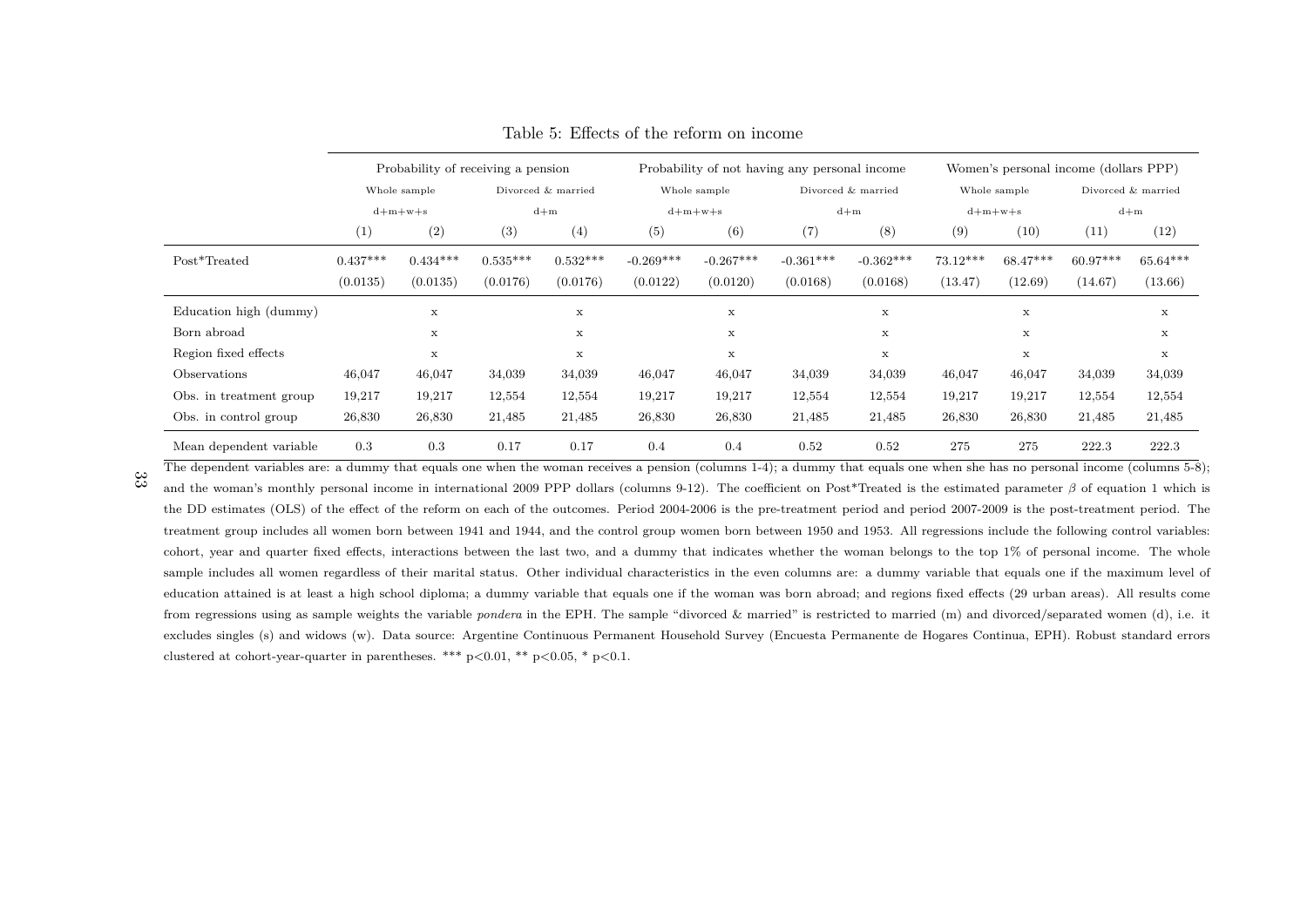|                               | Probability of      |             | Wife does not have |                 | Wife's personal |                      |            | Wife's share of income | Wife's share of income |             |  |
|-------------------------------|---------------------|-------------|--------------------|-----------------|-----------------|----------------------|------------|------------------------|------------------------|-------------|--|
|                               | receiving a pension |             |                    | personal income |                 | income (PPP Dollars) |            | within household       | within couple          |             |  |
|                               | (1)                 | (2)         | (3)                | (4)             | (5)             | (6)                  | (7)        | (8)                    | (9)                    | (10)        |  |
| Post*treated                  | $0.546***$          | $0.544***$  | $-0.387***$        | $-0.390***$     | $64.02***$      | $71.14***$           | $0.101***$ | $0.102***$             | $0.110***$             | $0.112***$  |  |
|                               | (0.0179)            | (0.0178)    | (0.0186)           | (0.0179)        | (16.87)         | (15.55)              | (0.00931)  | (0.00899)              | (0.0107)               | (0.0103)    |  |
| Education high (dummy)        |                     | $\mathbf x$ |                    | X               |                 | X                    |            | $\mathbf x$            |                        | X           |  |
| Region fixed effects          |                     | x           |                    | $\mathbf x$     |                 | $\mathbf x$          |            | x                      |                        | $\mathbf x$ |  |
| Couple's age difference       |                     | X           |                    | X               |                 | $\mathbf x$          |            | $\mathbf x$            |                        | $\mathbf x$ |  |
| Couple's education difference |                     | X           |                    | X               |                 | X                    |            | $\mathbf x$            |                        | X           |  |
| Born abroad                   |                     | x           |                    | X               |                 | $\mathbf x$          |            | X                      |                        | $\mathbf x$ |  |
| Observations                  | 27,157              | 27,157      | 27,157             | 27,157          | 27,157          | 27,157               | 26,954     | 26,954                 | 26,544                 | 26,544      |  |
| Obs. in treatment group       | 10,304              | 10,304      | 10,304             | 10,304          | 10,304          | 10,304               | 10,304     | 10,304                 | 10,304                 | 10,304      |  |
| Obs. in control group         | 16,853              | 16,853      | 16,853             | 16,853          | 16,853          | 16,853               | 16,853     | 16,853                 | 16,853                 | 16,853      |  |
| Mean dependent variable       | 0.16                | 0.16        | 0.57               | 0.57            | 199.3           | 199.3                | 0.18       | 0.18                   | 0.22                   | 0.22        |  |

#### Table 6: Effects of the reform on income.*Sample of married women*

The dependent variables are: <sup>a</sup> dummy that equals one when the wife receives <sup>a</sup> pension (columns 1-2), <sup>a</sup> dummy that equals one when she has no persona<sup>l</sup>income (columns 3-4), wife's persona<sup>l</sup> income in international <sup>2009</sup> PPP dollars (columns 5-6), the share of wife's income within the household (columns 7-8) andwithin the couple (columns 9-10). The coefficient on Post\*Treated is the estimated parameter *β* of equation <sup>1</sup> which is the DD estimates (OLS) of the effect of the reform on each of the outcomes. Period 2004-2006 is the pre-treatment period and period 2007-2009 is the post-treatment period. The treatment group includesall women born between 1941 and 1944, and the control group women born between 1950 and 1953. All regressions include the following control variables: cohort,year and quarter fixed effects, interactions between the last two, and <sup>a</sup> dummy that indicates whether the woman belongs to the top 1% of persona<sup>l</sup> income. Other individual characteristics in the even columns are: <sup>a</sup> dummy variable that equals one if the maximum level of education attained is at least <sup>a</sup> high school diploma;<sup>a</sup> dummy variable that equals one if the woman was born abroad; regions fixed effects (29 urban areas); and differences between spouses' age and level of educationattained. All results come from regressions using as sample weights the variable *pondera* in the EPH. Data source: Argentine Continuous Permanent HouseholdSurvey (Encuesta Permanente de Hogares Continua, EPH). Robust standard errors clustered at cohort-year-quarter in parentheses. \*\*\* p<0.01, \*\* p<0.05, \*  $p < 0.1$ .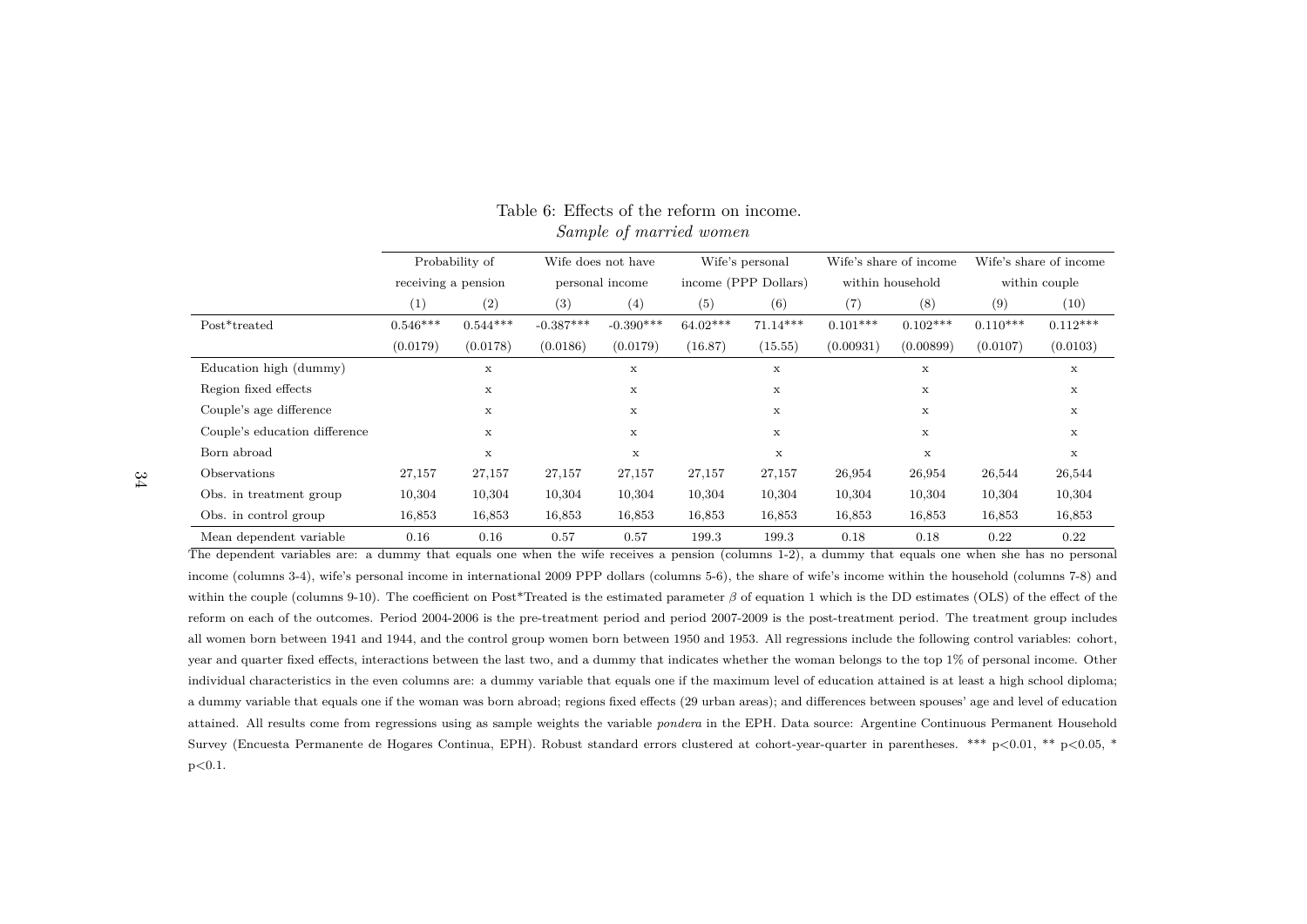|                         |            | Probability of women being divorced/separated |            |                    |              |             |                    | Probability of women being the head of the household |           |              | Woman is the only responsible for housework |                    |
|-------------------------|------------|-----------------------------------------------|------------|--------------------|--------------|-------------|--------------------|------------------------------------------------------|-----------|--------------|---------------------------------------------|--------------------|
|                         |            | Whole sample                                  |            | Divorced & married | Whole sample |             | Divorced & married |                                                      |           | Whole sample |                                             | Divorced & married |
|                         |            | $d+m+w+s$                                     |            | $d+m$              | $d+m+w+s$    |             |                    | $d+m$                                                | $d+m+w+s$ |              | $d+m$                                       |                    |
|                         | (1)        | (2)                                           | (3)        | (4)                | (5)          | (6)         | (7)                | (8)                                                  | (9)       | (10)         | (11)                                        | (12)               |
| Post*treated            | $0.0180**$ | $0.0183**$                                    | $0.0254**$ | $0.0269**$         | $0.0284***$  | $0.0277**$  | $0.0321***$        | $0.0334***$                                          | $-0.0126$ | $-0.0121$    | $-0.0257*$                                  | $-0.0244*$         |
|                         | (0.00829)  | (0.00829)                                     | (0.0113)   | (0.0114)           | (0.0107)     | (0.0107)    | (0.0112)           | (0.0114)                                             | (0.0121)  | (0.0121)     | (0.0140)                                    | (0.0141)           |
| Education high (dummy)  |            | $\mathbf x$                                   |            | X                  |              | $\mathbf x$ |                    | x                                                    |           | x            |                                             | X                  |
| Region fixed effects    |            | $\mathbf x$                                   |            | X                  |              | $\mathbf x$ |                    | x                                                    |           | X            |                                             | X                  |
| Born abroad             |            | X                                             |            | x                  |              | $\mathbf x$ |                    | x                                                    |           | $\mathbf x$  |                                             | $\mathbf x$        |
| Observations            | 46,047     | 46,047                                        | 34,039     | 34,039             | 46,047       | 46,047      | 34,039             | 34,039                                               | 46,047    | 46,047       | 34,039                                      | 34,039             |
| Obs. in treatment group | 19,217     | 19,217                                        | 12,554     | 12,554             | 19,217       | 19,217      | 12,554             | 12,554                                               | 19,217    | 19,217       | 12,554                                      | 12,554             |
| Obs. in control group   | 26,830     | 26,830                                        | 21,485     | 21,485             | 26,830       | 26,830      | 21,485             | 21,485                                               | 26,830    | 26,830       | 21,485                                      | 21,485             |
| Mean dependent variable | 0.10       | 0.10                                          | 0.14       | 0.14               | 0.38         | 0.38        | 0.18               | 0.18                                                 | 0.44      | 0.44         | 0.44                                        | 0.44               |

Table 7: Effects of the reform on the probability of being divorced/separated, and the bargaining power of women

The dependent variables are: a dummy that equals one if the woman is divorced or separated (Columns 1-4), a dummy that equals one if she is the head of the household (Columns 5-8), and <sup>a</sup> dummy that equals one if she is the only household member responsible for housework (Columns 9-12). The coefficient on Post\*Treated is the estimated parameter*β* of equation <sup>1</sup> which is the DD estimates (OLS) of the effect of the reform on each of the outcomes. Period 2004-2006 is the pre-treatment period and period 2007-2009 is the post-treatment period. The treatment group includes all women born between 1941 and 1944, and the control group women born between <sup>1950</sup> and 1953. All regressions include the following control variables: cohort, year and quarter fixed effects, interactions between the last two, and <sup>a</sup> dummy that indicates whether the woman belongs to the top 1% of personal income. Other individual characteristicsin the even columns are: <sup>a</sup> dummy variable that equals one if the maximum level of education attained is at least <sup>a</sup> high school diploma; <sup>a</sup> dummy variable that equals one if the womanwas born abroad; and regions fixed effects (29 urban areas). All results come from regressions using as sample weights the variable *pondera* in the EPH. The "whole sample" includes all women regardless of their marital status. The sample "divorced & married" is restricted to married (m) and divorced/separated women (d), i.e. it excludes singles (s) and widows (w). Data source: Argentine Continuous Permanent Household Survey (Encuesta Permanente de Hogares Continua, EPH). Robust standard errors clustered at cohort-year-quarter in parentheses.\*\*\* p<0.01, \*\* p<0.05, \* p<0.1.

 $\frac{35}{5}$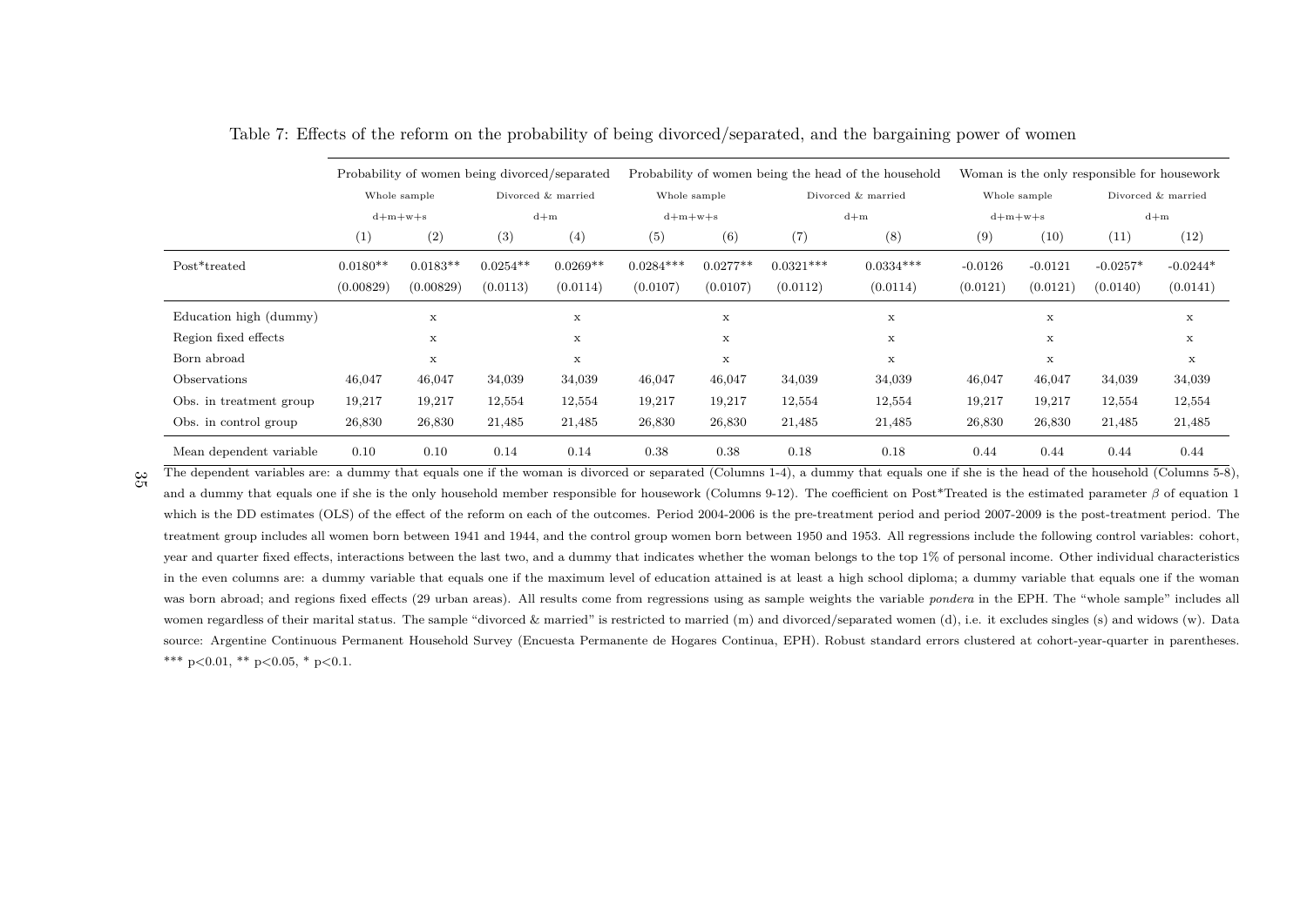|                               |              | Wife is the head |              | Wife is the only          | Domestic service |                  |          | Husband does           | Husband does   |          |
|-------------------------------|--------------|------------------|--------------|---------------------------|------------------|------------------|----------|------------------------|----------------|----------|
|                               | of household |                  |              | responsible for housework |                  | or external help |          | some or most housework | most housework |          |
|                               | (1)          | (2)              | (3)          | (4)                       | (5)              | (6)              | (7)      | (8)                    | (9)            | (10)     |
| Post*treated                  | $0.0134*$    | $0.0145*$        | $-0.0502***$ | $-0.0497***$              | 0.0049           | 0.0060           | 0.0237   | 0.0251                 | 0.0140         | 0.0163   |
|                               | (0.00807)    | (0.00769)        | (0.0150)     | (0.0151)                  | (0.0054)         | (0.0053)         | (0.0170) | (0.0168)               | (0.0121)       | (0.0122) |
| Education high (dummy)        |              | $\mathbf x$      |              | x                         |                  | $\mathbf x$      |          | х                      |                | x        |
| Region fixed effects          |              | x                |              | x                         |                  | $\mathbf x$      |          | $\mathbf x$            |                | х        |
| Couple's age difference       |              | x                |              | x                         |                  | $\mathbf x$      |          | $\mathbf x$            |                | х        |
| Couple's education difference |              | $\mathbf x$      |              | X                         |                  | $\mathbf x$      |          | $\mathbf x$            |                | x        |
| Born abroad                   |              | X                |              | $\mathbf x$               |                  | X                |          | х                      |                | x        |
| Observations                  | 27,157       | 27,157           | 27,157       | 27,157                    | 27,157           | 27,157           | 27,157   | 27,157                 | 27,157         | 27,157   |
| Obs. in treatment group       | 10,304       | 10,304           | 10,304       | 10,304                    | 10,304           | 10,304           | 10,304   | 10,304                 | 10,304         | 10,304   |
| Obs. in control group         | 16,853       | 16,853           | 16,853       | 16,853                    | 16,853           | 16,853           | 16,853   | 16,853                 | 16,853         | 16,853   |
| Mean dependent variable       | 0.07         | 0.07             | 0.44         | 0.44                      | 0.03             | 0.03             | 0.30     | 0.30                   | 0.13           | 0.13     |

#### Table 8: Effects of the reform on the bargaining power of women*Sample of married women*

The dependent variables are: <sup>a</sup> dummy that equals one if the wife is the head of the household (Columns 1-2), <sup>a</sup> dummy that equals one if she is the only householdmember responsible for housework (column 3-4), <sup>a</sup> dummy variable that equals one if the household has domestic service or external help for housework (columns5-6), <sup>a</sup> dummy variable that equals one if the husband helps or is in charge of most of the housework (columns 7-8) and <sup>a</sup> dummy variable that equals one if he isin charge of most of the housework (columns 9-10). The coefficient on Post\*Treated is the estimated parameter*β* of equation <sup>1</sup> which is the DD estimates (OLS) of the effect of the reform on each of the outcomes. Period 2004-2006 is the pre-treatment period and period 2007-2009 is the post-treatment period.The treatmentgroup includes all women born between 1941 and 1944, and the control group women born between 1950 and 1953. All regressions include the following controlvariables: cohort, year and quarter fixed effects, interactions between the last two, and <sup>a</sup> dummy that indicates whether the woman belongs to the top 1% ofpersonal income. Other individual characteristics in the even columns are: <sup>a</sup> dummy variable that equals one if the maximum level of education attained is at least<sup>a</sup> high school diploma; <sup>a</sup> dummy variable that equals one if the woman was born abroad; regions fixed effects (29 urban areas); and differences between spouses'age and level of education attained. All results come from regressions using as sample weights the variable *pondera* in the EPH. Data source: Argentine Continuous Permanent Household Survey (Encuesta Permanente de Hogares Continua, EPH). Robust standard errors clustered at cohort-year-quarter in parentheses. \*\*\* $p<0.01$ , \*\*  $p<0.05$ , \*  $p<0.1$ .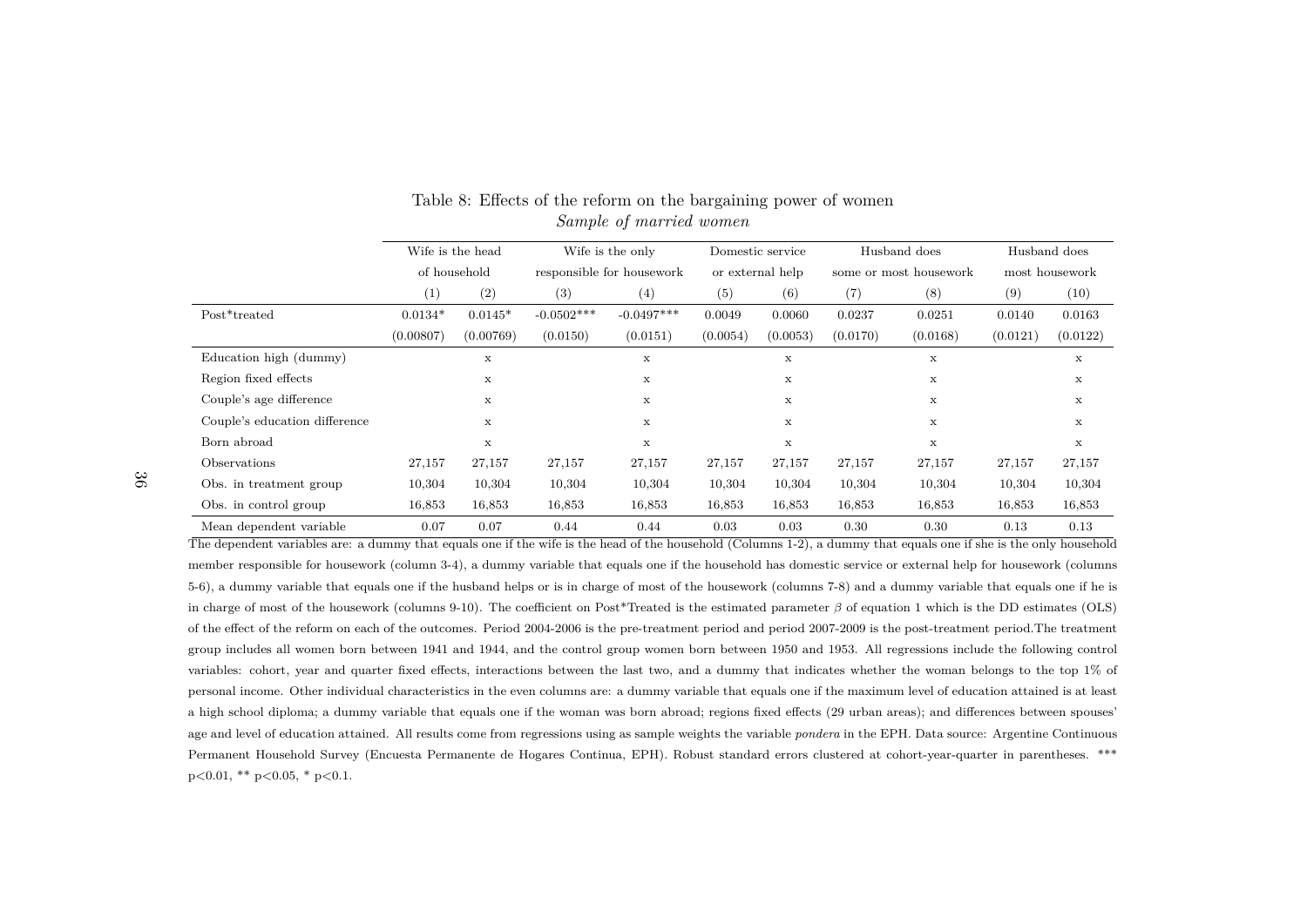|                               |              | All married women |              | Low education | High education |             |  |
|-------------------------------|--------------|-------------------|--------------|---------------|----------------|-------------|--|
|                               | (1)          | (2)               | (3)          | (4)           | (5)            | (6)         |  |
| Post*treated                  | $-0.0863***$ | $-0.0806***$      | $-0.0727***$ | $-0.0679***$  | $-0.114***$    | $-0.108***$ |  |
|                               | (0.0151)     | (0.0145)          | (0.0175)     | (0.0175)      | (0.0257)       | (0.0256)    |  |
| Education high (dummy)        |              | $\mathbf x$       |              |               |                |             |  |
| Region fixed effects          |              | X                 |              | X             |                | $\mathbf x$ |  |
| Couple's age difference       |              | X                 |              | X             |                | X           |  |
| Couple's education difference |              | $\mathbf{x}$      |              | $\mathbf x$   |                | $\mathbf x$ |  |
| Born abroad                   |              | X                 |              | $\mathbf x$   |                | X           |  |
| Observations                  | 27,122       | 27,122            | 16,466       | 16,466        | 10,656         | 10,656      |  |
| Obs. in treatment group       | 10,293       | 10,293            | 7,049        | 7,049         | 3,244          | 3,244       |  |
| Obs. in control group         | 16,829       | 16,829            | 9,417        | 9,417         | 7,412          | 7,412       |  |
| Mean dependent variable       | 0.37         | 0.37              | 0.33         | 0.33          | 0.44           | 0.44        |  |

#### Table 9: The effect of the reform on the labor status*Sample of married women*

The dependent variable is <sup>a</sup> dummy that equals one if the woman is economically "active". This variable uses the definition proposed inthe EPH which is constructed from survey variables related to labor force participation. The coefficient on Post\*Treated is the estimatedparameter *β* of equation <sup>1</sup> which is the DD estimates (OLS) of the effect of the reform on each of the outcomes. Results in columns 3-6 are obtained separating the samples by educational level—high and low, where low education indicates less than high than high schooldiploma. Period 2004-2006 is the pre-treatment period and period 2007-2009 is the post-treatment period. The treatment group includesall women born between 1941 and 1944, and the control group women born between 1950 and 1953. All regressions include the followingcontrol variables: cohort, year and quarter fixed effects, interactions between the last two, and <sup>a</sup> dummy that indicates whether thewoman belongs to the top 1% of personal income. Other individual characteristics in the even columns are: <sup>a</sup> dummy variable that equalsone if the maximum level of education attained is at least <sup>a</sup> high school diploma; <sup>a</sup> dummy variable that equals one if the woman wasborn abroad; regions fixed effects (29 urban areas); and differences between spouses' age and level of education attained. All results comefrom regressions using as sample weights the variable *pondera* in the EPH. Data source: Argentine Continuous Permanent HouseholdSurvey (Encuesta Permanente de Hogares Continua, EPH). Robust standard errors clustered at cohort-year-quarter in parentheses. \*\*\* $p<0.01$ , \*\*  $p<0.05$ , \*  $p<0.1$ .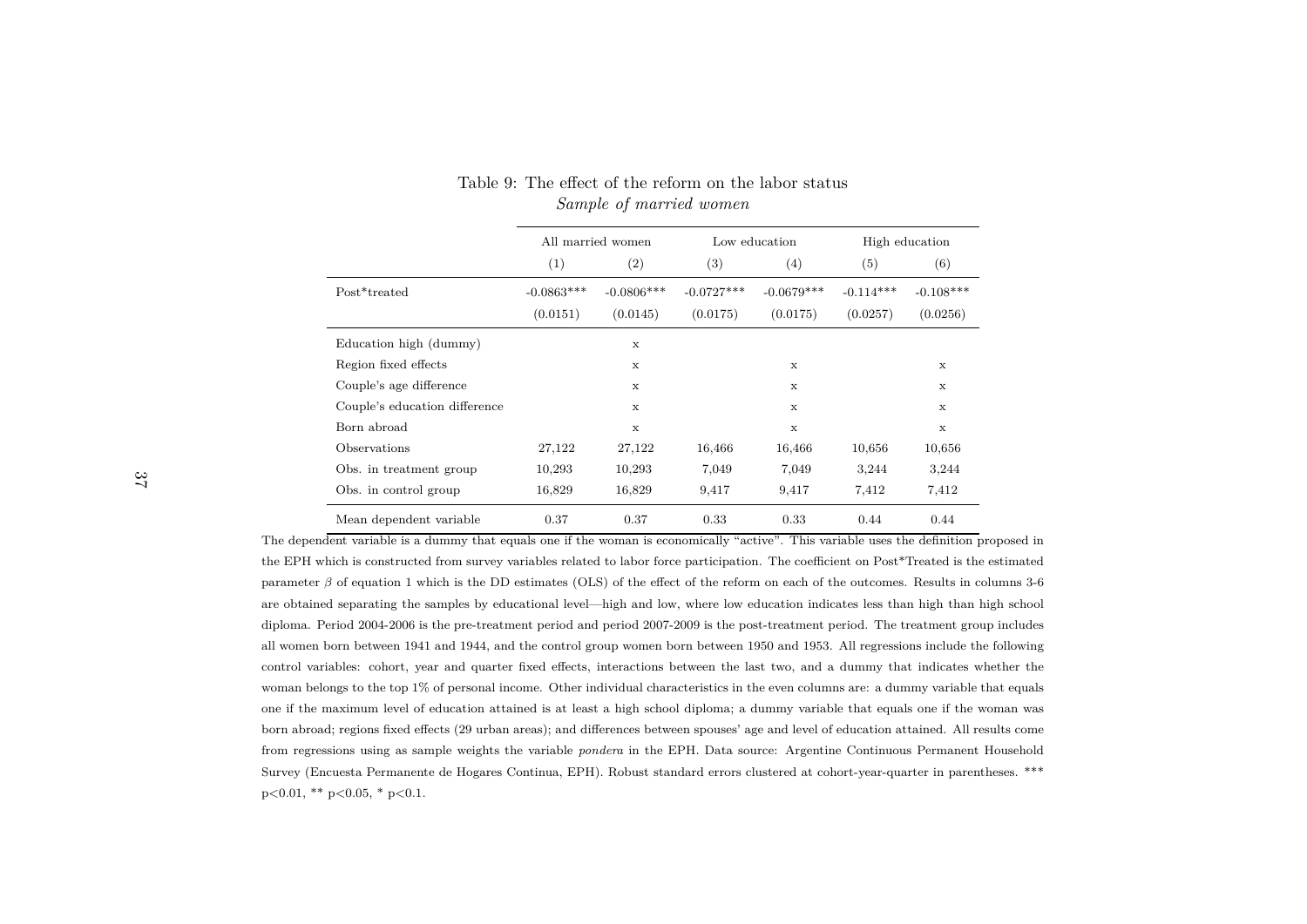|                             |                      | Probability of receiving a pension |           |                    |           |                           | Probability of not having any personal income |                    | Women's personal income (Dollars PPP) |              |          |                    |  |
|-----------------------------|----------------------|------------------------------------|-----------|--------------------|-----------|---------------------------|-----------------------------------------------|--------------------|---------------------------------------|--------------|----------|--------------------|--|
|                             |                      | Whole sample                       |           | Divorced & married |           | Whole sample              |                                               | Divorced & married |                                       | Whole sample |          | Divorced & married |  |
|                             |                      | $d+m+w+s$                          |           | $d+m$              |           | $d+m+w+s$                 |                                               | $d+m$              |                                       | $d+m+w+s$    |          | $d+m$              |  |
|                             | (1)                  | (2)                                | (3)       | (4)                | (5)       | (6)                       | (7)                                           | (8)                | (9)                                   | (10)         | (11)     | (12)               |  |
| Post*Treated                | $0.0394***$          | $0.0395***$                        | 0.0193    | 0.0196             | $-0.0183$ | $-0.0186$                 | $-0.00174$                                    | $-0.00218$         | $-6.972$                              | $-6.660$     | $-15.93$ | $-15.51$           |  |
|                             | (0.0125)             | (0.0126)                           | (0.0136)  | (0.0136)           | (0.0131)  | (0.0132)                  | (0.0165)                                      | (0.0163)           | (6.831)                               | (6.769)      | (10.16)  | (9.937)            |  |
| <b>Including Covariates</b> |                      | $\mathbf x$                        |           | $\mathbf x$        |           | $\mathbf x$               |                                               | $\mathbf x$        |                                       | $\bf x$      |          | $\mathbf x$        |  |
| Obs. in treatment group     | 14,647               | 14,647                             | 9,195     | 9,195              | 14,647    | 14,647                    | 9,190                                         | 9,190              | 14,647                                | 14,647       | 9,190    | 9,190              |  |
| Obs. in control group       | 19,451               | 19,451                             | 15,169    | 15,169             | 19,442    | 19,442                    | 15,165                                        | 15,165             | 19,442                                | 19,442       | 15,165   | 15,165             |  |
|                             | Probability of being |                                    |           |                    |           |                           | Probability of being                          |                    |                                       |              |          |                    |  |
|                             |                      | divorced/separated                 |           |                    |           | the head of the household |                                               |                    |                                       |              |          |                    |  |
|                             |                      | Whole sample                       |           | Divorced & married |           | Whole sample              |                                               |                    |                                       |              |          |                    |  |
|                             |                      | $d+m+w+s$                          |           | $d+m$              |           | $d+m+w+s$                 | $d+m$                                         |                    |                                       |              |          |                    |  |
|                             | (13)                 | (14)                               | (15)      | (16)               | (17)      | (18)                      | (19)                                          | (20)               |                                       |              |          |                    |  |
| Post*Treated                | $-0.00966$           | $-0.00961$                         | $-0.0109$ | $-0.0108$          | 0.00297   | 0.00305                   | $-0.00882$                                    | $-0.00872$         |                                       |              |          |                    |  |
|                             | (0.0105)             | (0.0104)                           | (0.0148)  | (0.0146)           | (0.0146)  | (0.0145)                  | (0.0153)                                      | (0.0152)           |                                       |              |          |                    |  |
| <b>Including Covariates</b> |                      | $\mathbf x$                        |           | $\mathbf x$        |           | $\mathbf x$               |                                               | $\mathbf x$        |                                       |              |          |                    |  |
| Obs. in treatment group     | 14,647               | 14,647                             | 9,195     | 9,195              | 14,647    | 14,647                    | 9,195                                         | 9,195              |                                       |              |          |                    |  |
| Obs. in control group       | 19,451               | 19,451                             | 15,169    | 15,169             | 19,451    | 19,451                    | 15,169                                        | 15,169             |                                       |              |          |                    |  |

Table 10: Placebo using pre-treatment data (1996-2001)

The dependent variables are: <sup>a</sup> dummy that equals one when the wife receives <sup>a</sup> pension (columns 1-2), <sup>a</sup> dummy that equals one when she has no persona<sup>l</sup> income (columns3-4), the wife's monthly persona<sup>l</sup> income in international <sup>2009</sup> PPP dollars (columns 5-6), the share of the wife's income within the household (columns 7-8) and within the couple (columns 9-10), and <sup>a</sup> <sup>a</sup> dummy that equals one if the wife is the head of the household (Columns 11-12). The coefficient on Post\*Treated is the estimatedparameter*β* of equation <sup>1</sup> for the <sup>p</sup>lacebo DD estimates (OLS) specified in Section <sup>4</sup> (see Table 3). Period 1996-1998 is the <sup>p</sup>lacebo pre-treatment period and period 1999-2001 is the placebo post-treatment period. The placebo treatment group includes all women born between 1933 and 1936, and the placebo control group women bornbetween 1942 and 1945. All regressions include the following control variables: cohort, year and quarter fixed effects, interactions between the last two, and <sup>a</sup> dummy thatindicates whether the woman belongs to the top 1% of personal income. Other individual characteristics in the even columns are: <sup>a</sup> dummy variable that equals one if themaximum level of education attained is at least <sup>a</sup> high school diploma and regions fixed effects (29 urban areas) . All results come from regressions using as sample weightsthe variable *pondera* in the EPH. The whole sample includes all women regardless of their marital status. The sample "divorced & married" is restricted to married (m) and divorced/separated women (d), i.e. it excludes singles (s) and widows (w). Data source: Argentine Permanent Household Survey (Encuesta Permanente de Hogares Puntual, EPH). Robust standard errors clustered at cohort-year-quarter in parentheses. \*\*\* p<0.01, \*\* p<0.05, \* p<0.1.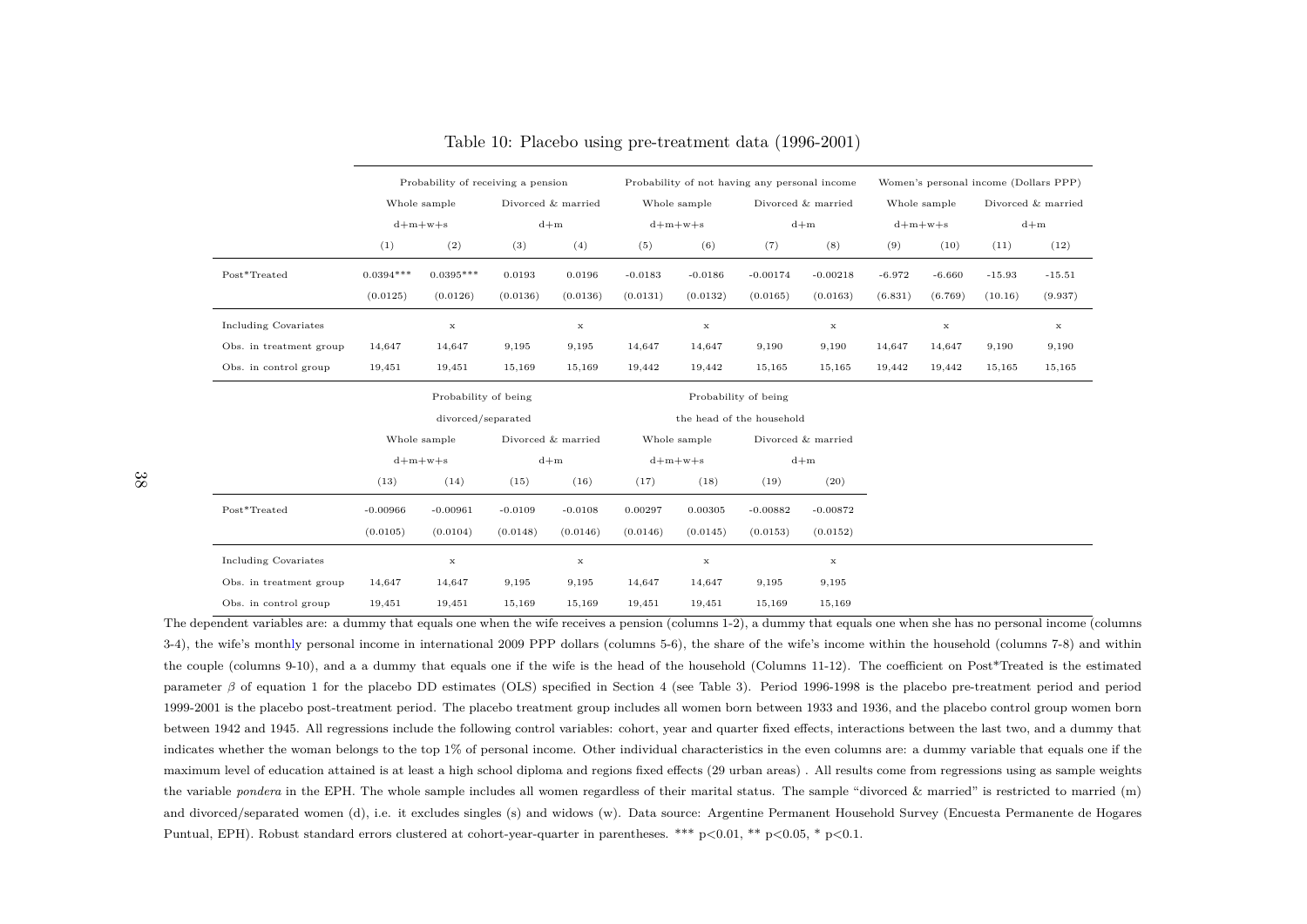|                               | Wife receives<br>a pension |                        | Wife does not have<br>personal income |                        | Wife's personal<br>income |                     | Wife's share of<br>income within couple |                          | Wife's share of income<br>within household |                       | Wife is the head<br>of household |                          |
|-------------------------------|----------------------------|------------------------|---------------------------------------|------------------------|---------------------------|---------------------|-----------------------------------------|--------------------------|--------------------------------------------|-----------------------|----------------------------------|--------------------------|
|                               | (1)                        | (2)                    | (3)                                   | (4)                    | (5)                       | (6)                 | (7)                                     | (8)                      | (9)                                        | $^{(10)}$             | (11)                             | (12)                     |
| Post*Treated                  | $0.0284**$<br>(0.0142)     | $0.0303**$<br>(0.0141) | $-0.00232$<br>(0.0170)                | $-0.00498$<br>(0.0171) | $-12.99$<br>(9.573)       | $-10.68$<br>(9.703) | $-0.000107$<br>(0.0102)                 | $-0.000341$<br>(0.00994) | $-0.0192$<br>(0.0122)                      | $-0.0181$<br>(0.0120) | $-0.0138**$<br>(0.00619)         | $-0.0138**$<br>(0.00629) |
| Education high (dummy)        |                            | $\mathbf x$            |                                       | $\mathbf x$            |                           | X                   |                                         | $\mathbf x$              |                                            | X                     |                                  | X                        |
| Region fixed effects          |                            | $\mathbf x$            |                                       | $\mathbf x$            |                           | x                   |                                         | $\mathbf x$              |                                            | $\mathbf x$           |                                  | X                        |
| Couple's age difference       |                            | $\mathbf x$            |                                       | $\mathbf x$            |                           | x                   |                                         | $\mathbf x$              |                                            | $\mathbf x$           |                                  | X                        |
| Couple's education difference |                            | $\mathbf x$            |                                       | $\mathbf x$            |                           | $\mathbf x$         |                                         | $\mathbf x$              |                                            | $\mathbf x$           |                                  | $\mathbf x$              |
| Observations                  | 20,677                     | 20,677                 | 20,677                                | 20,677                 | 20,677                    | 20,677              | 18,220                                  | 18,220                   | 18,913                                     | 18,913                | 20,685                           | 20,685                   |
| Obs. in treatment group       | 7,942                      | 7,942                  | 7,942                                 | 7,942                  | 7,942                     | 7,942               | 7,135                                   | 7,135                    | 7,375                                      | 7,375                 | 7,946                            | 7,946                    |
| Obs. in control group         | 12,735                     | 12,735                 | 12,735                                | 12,735                 | 12,735                    | 12,735              | 11,085                                  | 11,085                   | 11,538                                     | 11,538                | 12,739                           | 12,739                   |

Table 11: Placebo using pre-treatment data (1996-2001). Married women.

The dependent variables are: <sup>a</sup> dummy that equals one when the wife receives <sup>a</sup> pension (columns 1-2), <sup>a</sup> dummy that equals one when she has no persona<sup>l</sup> income (columns 3-4), thewife's monthly personal income in international 2009 PPP dollars (columns 5-6), the share of the wife's income within the household (columns 7-8) and within the couple (9-10), and a a dummy that equals one if the wife is the head of the household (Columns 11-12). The coefficient on Post\*Treated is the estimated parameter  $\beta$  of equation 1 for the placebo DD estimates (OLS) specified in Section <sup>4</sup> (see Table 3). Period 1996-1998 is the <sup>p</sup>lacebo pre-treatment period and period 1999-2001 is the <sup>p</sup>lacebo post-treatment period. The <sup>p</sup>lacebo treatment group includes all women born between 1933 and 1936, and the <sup>p</sup>lacebo control group women born between 1942 and 1945. All regressions include the following controlvariables: cohort, year and quarter fixed effects, interactions between the last two, and <sup>a</sup> dummy that indicates whether the woman belongs to the top 1% of personal income. Otherindividual characteristics in the even columns are: <sup>a</sup> dummy variable that equals one if the maximum level of education attained is at least <sup>a</sup> high school diploma; regions fixed effects(29 urban areas); and differences between spouses' age and level of education attained. All results come from regressions using as sample weights the variable *pondera* in the EPH. Data source: Argentine Permanent Household Survey prior to <sup>2003</sup> (Encuesta Permanente de Hogares Puntual). Robust standard errors clustered at cohort-year-quarter in parentheses. \*\*\* p<0.01, \*\* p<0.05, \* p<0.1.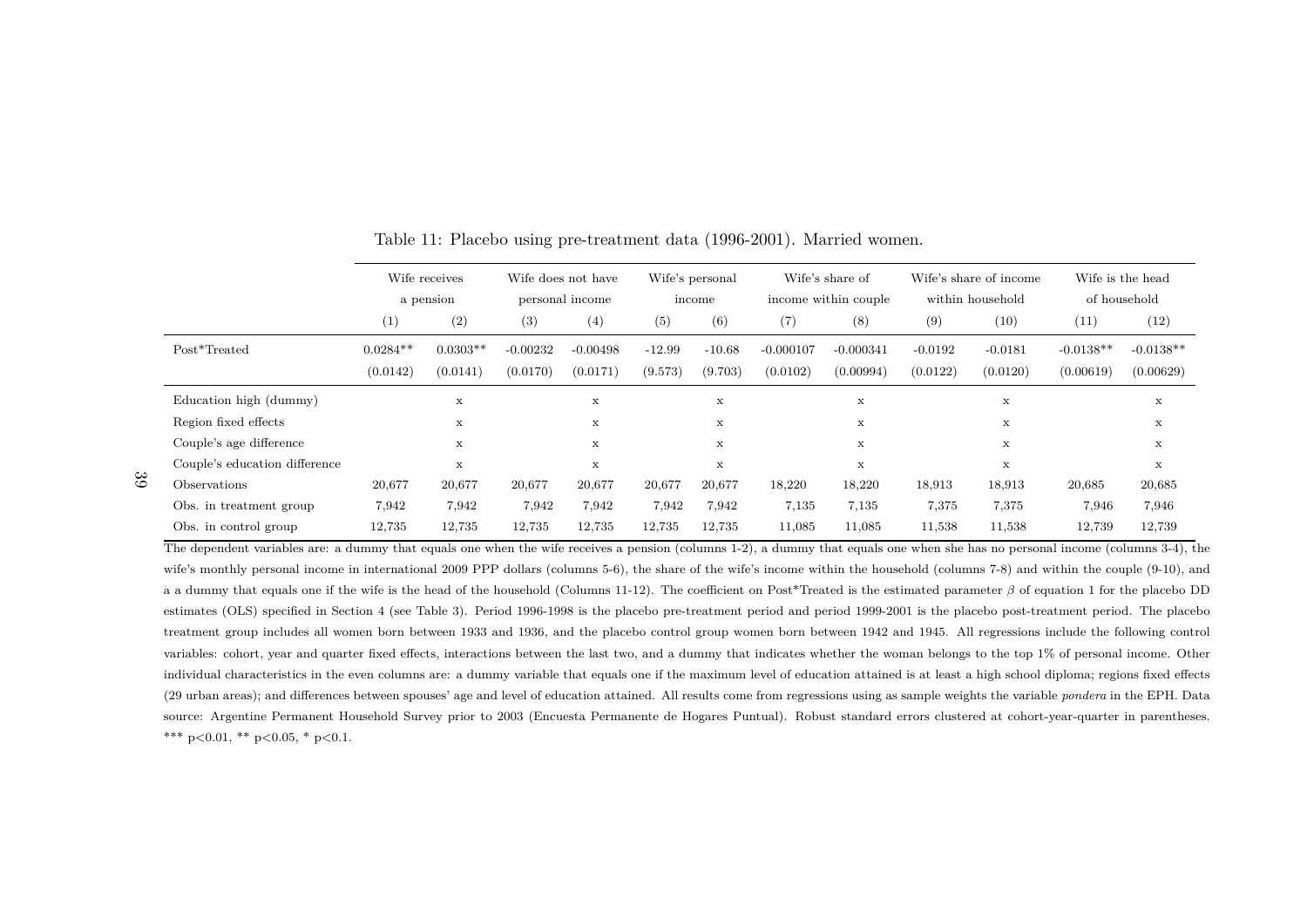|  |  |  |  | Table 12: Means, by education |
|--|--|--|--|-------------------------------|
|--|--|--|--|-------------------------------|

|                                             |            |                 | Low educated       |         | High educated |                 |                 |         |  |  |
|---------------------------------------------|------------|-----------------|--------------------|---------|---------------|-----------------|-----------------|---------|--|--|
|                                             |            | Control cohorts | Treated cohorts    |         |               | Control cohorts | Treated cohorts |         |  |  |
| Variable                                    | 2004-06    | 2007-09         | 2004-06            | 2007-09 | 2004-06       | 2007-09         | 2004-06         | 2007-09 |  |  |
|                                             |            |                 | All women          |         |               |                 |                 |         |  |  |
| Pension recipient                           | 0.09       | 0.12            | 0.26               | 0.78    | 0.08          | 0.12            | 0.39            | 0.74    |  |  |
| No personal income                          | 0.41       | 0.39            | 0.45               | 0.13    | 0.31          | 0.28            | 0.30            | 0.09    |  |  |
| Personal income (Argentine Pesos: AR\$)     | 259        | 534             | 246.64             | 654.81  | 823.73        | 1592.84         | 758.58          | 1476.51 |  |  |
| Personal income (2009 PPP USD)              | 173        | 323             | 164.58             | 396.29  | 550.15        | 963.28          | 506.14          | 895.45  |  |  |
| Divorced or separated                       | 0.14       | 0.13            | 0.09               | 0.09    | 0.18          | 0.17            | 0.12            | 0.14    |  |  |
| Head of household                           | 0.32       | 0.37            | 0.37               | 0.42    | 0.32          | 0.35            | 0.39            | 0.49    |  |  |
| Woman is the only responsible for housework | 0.39       | 0.42            | 0.44               | 0.45    | 0.34          | 0.36            | 0.44            | 0.45    |  |  |
| Born abroad                                 | 0.08       | 0.11            | 0.12               | 0.11    | 0.06          | 0.05            | 0.07            | 0.08    |  |  |
| Live with partner                           | 0.12       | 0.11            | 0.07               | 0.08    | 0.07          | 0.07            | 0.05            | 0.06    |  |  |
| Married                                     | 0.56       | 0.55            | 0.51               | 0.49    | 0.61          | 0.59            | 0.55            | 0.45    |  |  |
| Widow                                       | 0.10       | 0.14            | 0.25               | 0.28    | 0.06          | 0.08            | 0.19            | 0.23    |  |  |
| Single                                      | 0.08       | 0.08            | 0.07               | 0.07    | 0.09          | 0.09            | 0.09            | 0.13    |  |  |
| Active (in the labor market)                | 0.55       | 0.50            | 0.33               | 0.21    | 0.68          | 0.63            | 0.44            | 0.31    |  |  |
| Observations                                | 7,684      | 7,309           | 6,572              | 6,527   | 5,787         | 6,050           | 2,965           | 3,153   |  |  |
|                                             |            |                 | Divorced & married |         |               |                 |                 |         |  |  |
| Pension recipient                           | 0.03       | 0.06            | 0.11               | 0.74    | 0.05          | 0.07            | 0.27            | 0.67    |  |  |
| No personal income                          | 0.47       | 0.45            | 0.59               | 0.17    | 0.33          | 0.32            | 0.39            | 0.12    |  |  |
| Personal income (Argentine Pesos: AR\$)     | 224.20     | 461.44          | 165.81             | 546.38  | 785.54        | 1523.24         | 662.36          | 1263.80 |  |  |
| Personal income (2009 PPP USD)              | 149.96     | 279.77          | 110.81             | 330.47  | 525.01        | 921.34          | 442.51          | 765.28  |  |  |
| Divorced or separated                       | 0.18       | 0.17            | 0.13               | 0.13    | 0.21          | 0.21            | 0.16            | 0.21    |  |  |
| Head of household                           | 0.22       | 0.25            | 0.17               | 0.20    | 0.25          | 0.25            | 0.19            | 0.27    |  |  |
| Woman is the only responsible for housework | 0.40       | 0.43            | 0.45               | 0.44    | 0.34          | 0.34            | 0.40            | 0.41    |  |  |
| Born abroad                                 | 0.08       | 0.12            | 0.12               | 0.12    | 0.06          | 0.06            | 0.07            | 0.09    |  |  |
| Active (in the labor market)                | 0.52       | 0.48            | 0.30               | 0.18    | 0.66          | 0.63            | 0.42            | 0.30    |  |  |
| Observations                                | 1,029      | 996             | 574                | 544     | 966           | 970             | 354             | 387     |  |  |
|                                             |            |                 | Married            |         |               |                 |                 |         |  |  |
| Pension recipient                           | $\rm 0.03$ | 0.05            | 0.11               | 0.74    | 0.05          | 0.07            | 0.27            | 0.68    |  |  |
| No personal income                          | 0.54       | 0.52            | 0.65               | 0.19    | 0.41          | 0.38            | 0.42            | 0.15    |  |  |
| Personal income (Argentine Pesos: AR\$)     | 190.51     | 406.01          | 141.91             | 510.42  | 687.10        | 1376.72         | 619.77          | 1193.79 |  |  |
| Personal income (2009 PPP USD)              | 127.32     | 245.94          | 94.73              | 308.98  | 459.56        | 833.43          | 413.78          | 721.48  |  |  |
| Wife's share of income within household     | 0.18       | 0.17            | 0.15               | 0.26    | 0.25          | 0.26            | 0.26            | 0.32    |  |  |
| Wife's share of income within couple        | 0.23       | 0.23            | 0.19               | 0.33    | 0.29          | 0.31            | 0.30            | 0.35    |  |  |
| Head of household                           | 0.08       | 0.12            | 0.07               | 0.12    | 0.07          | 0.10            | 0.06            | 0.10    |  |  |
| Wife is the only responsible for housework  | 0.40       | 0.44            | 0.46               | 0.43    | 0.34          | 0.35            | 0.40            | 0.38    |  |  |
| Husband does some housework                 | $0.22\,$   | 0.26            | 0.28               | 0.35    | 0.27          | 0.28            | 0.33            | 0.35    |  |  |
| Husband responsible for housework           | 0.09       | 0.13            | 0.12               | 0.17    | 0.12          | 0.17            | 0.14            | 0.20    |  |  |
| Have domestic service or external help      | 0.01       | 0.01            | 0.01               | 0.02    | 0.09          | 0.10            | 0.08            | 0.07    |  |  |
| Born abroad                                 | 0.08       | 0.11            | 0.12               | 0.11    | 0.07          | 0.06            | 0.07            | 0.08    |  |  |
| Couple's age difference                     | 2.63       | 40<br>2.28      | 2.46               | 2.56    | 2.67          | 2.78            | 2.57            | 2.35    |  |  |
| Couple's education difference               | $-0.31$    | $-0.33$         | $-0.44$            | $-0.43$ | 0.51          | 0.53            | 0.43            | 0.44    |  |  |
| Active (in the labor market)                | 0.46       | 0.43            | 0.26               | 0.15    | 0.60          | 0.58            | 0.38            | 0.25    |  |  |
|                                             |            |                 |                    |         |               |                 |                 |         |  |  |
| Observations                                | 5,161      | 4,613           | 3,810              | 3,527   | 3,896         | 3,854           | 1,724           | 1,634   |  |  |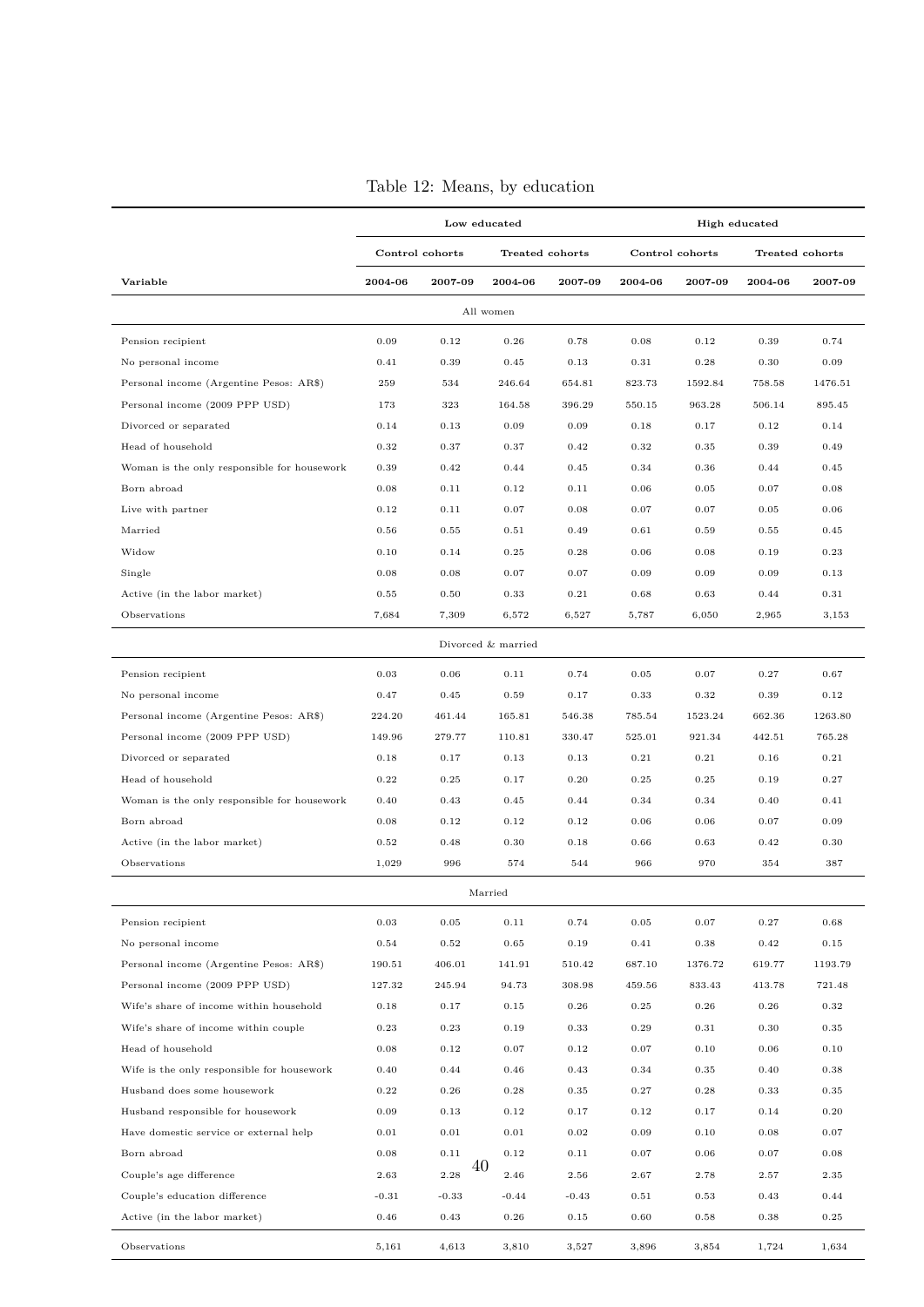|                               | Prob of no<br>Prob. receiving |            |             |             | Personal income |            | Married Women |               |             |                        |                        |  |  |  |
|-------------------------------|-------------------------------|------------|-------------|-------------|-----------------|------------|---------------|---------------|-------------|------------------------|------------------------|--|--|--|
|                               | a pension                     |            | income      |             | (USD 2009 PPP)  |            | Wife receives | Wife does not | Wife's      | Wife's share of income | Wife's share of income |  |  |  |
|                               | $d+m+w+s$                     | $d+m$      | $d+m+w+s$   | $d+m$       | $d+m+w+s$       | $d+m$      | a pension     | have income   | income      | within household       | within couple          |  |  |  |
|                               | (1)                           | (2)        | (3)         | (4)         | (5)             | (6)        | (7)           | (8)           | (9)         | (10)                   | (11)                   |  |  |  |
| Education: Low                |                               |            |             |             |                 |            |               |               |             |                        |                        |  |  |  |
| Post*treated                  | $0.496***$                    | $0.610***$ | $-0.302***$ | $-0.412***$ | 82.87***        | $92.04***$ | $0.616***$    | $-0.450***$   | $101.9***$  | $0.125***$             | $0.149***$             |  |  |  |
|                               | (0.0161)                      | (0.0192)   | (0.0161)    | (0.0217)    | (9.833)         | (11.71)    | (0.0195)      | (0.0232)      | (12.30)     | (0.0107)               | (0.0129)               |  |  |  |
| Education: High               |                               |            |             |             |                 |            |               |               |             |                        |                        |  |  |  |
| Post*treated                  | $0.305***$                    | $0.375***$ | $-0.194***$ | $-0.260***$ | 75.57***        | $52.12*$   | $0.391***$    | $-0.266***$   | 47.09       | $0.0583***$            | $0.0459***$            |  |  |  |
|                               | (0.0160)                      | (0.0226)   | (0.0154)    | (0.0188)    | (28.77)         | (29.01)    | (0.0239)      | (0.0231)      | (35.94)     | (0.0133)               | (0.0147)               |  |  |  |
| Couple's age difference       |                               |            |             |             |                 |            | $\mathbf x$   | $\mathbf x$   | $\mathbf x$ | $\mathbf x$            | $\mathbf x$            |  |  |  |
| Couple's education difference |                               |            |             |             |                 |            | $\mathbf x$   | $\mathbf x$   | $\mathbf x$ | $\mathbf x$            | $\mathbf x$            |  |  |  |
| Obs. in treatment group       | 19,217                        | 12,554     | 19,217      | 12,554      | 19,217          | 12,554     | 10,304        | 10,304        | 10,304      | 10,304                 | 10,304                 |  |  |  |
| Obs. in control group         | 26,830                        | 21,485     | 26,830      | 21,485      | 26,830          | 21,485     | 16,853        | 16,853        | 16,853      | 16,853                 | 16,853                 |  |  |  |
| Mean dep. var. (Low Edu)      | 0.26                          | 0.11       | 0.45        | 0.59        | 164.6           | 110.81     | 0.11          | 0.65          | 94.73       | 0.15                   | 0.19                   |  |  |  |
| Mean dep. var. (High Edu)     | 0.39                          | 0.27       | 0.3         | 0.39        | 506.1           | 442.51     | 0.27          | 0.42          | 413.78      | 0.26                   | 0.30                   |  |  |  |

Table 13: The effect of the reform on income*By education*

41

The dependent variables are: a dummy that equals one when the woman receives a pension (columns 1-2 and 7), a dummy that equals one when she has no personal income (columns 3-4 and 8), and the woman's monthly persona<sup>l</sup> income in dollars (PPP 2009) (columns 5-6 and 9). For the subsample of married women additional dependent variables are the share of the wife's income within the household (column 10) and within the couple (column 11). The coefficient on Post\*Treated is the estimated parameter  $\beta$  of equation 1 which is the DD estimates (OLS) of the effect of the reform on each of the outcomes, separating the samples by educational level—high and low, where low education indicates less than high school diploma. Period 2004-2006is the pre-treatment period and period 2007-2009 is the post-treatment period. The treatment group includes all women born between 1941 and 1944, and the control group women bornbetween 1950 and 1953. All regressions include the following control variables: cohort, year and quarter fixed effects, interactions between the last two, and <sup>a</sup> dummy that indicates whetherthe woman belongs to the top 1% of personal income. Other individual characteristics are a dummy variable that equals one if the woman was born abroad and regions fixed effects (29 urban areas). Regressions in columns <sup>7</sup> to <sup>11</sup> also control for differences in age and education between spouses . All results come from regressions using as sample weights the variable *pondera* inthe EPH. The whole sample includes all women regardless of their marital status. The sample of divorced (d) and married (m) is restricted to married and divorced/separated women, i.e. itexcludes singles (s) and widows (w). Data source: Argentine Continuous Permanent Household Survey (Encuesta Permanente de Hogares Continua, EPH). Robust standard errors clusteredat cohort-year-quarter in parentheses. \*\*\*  $p<0.01$ , \*\*  $p<0.05$ , \*  $p<0.1$ .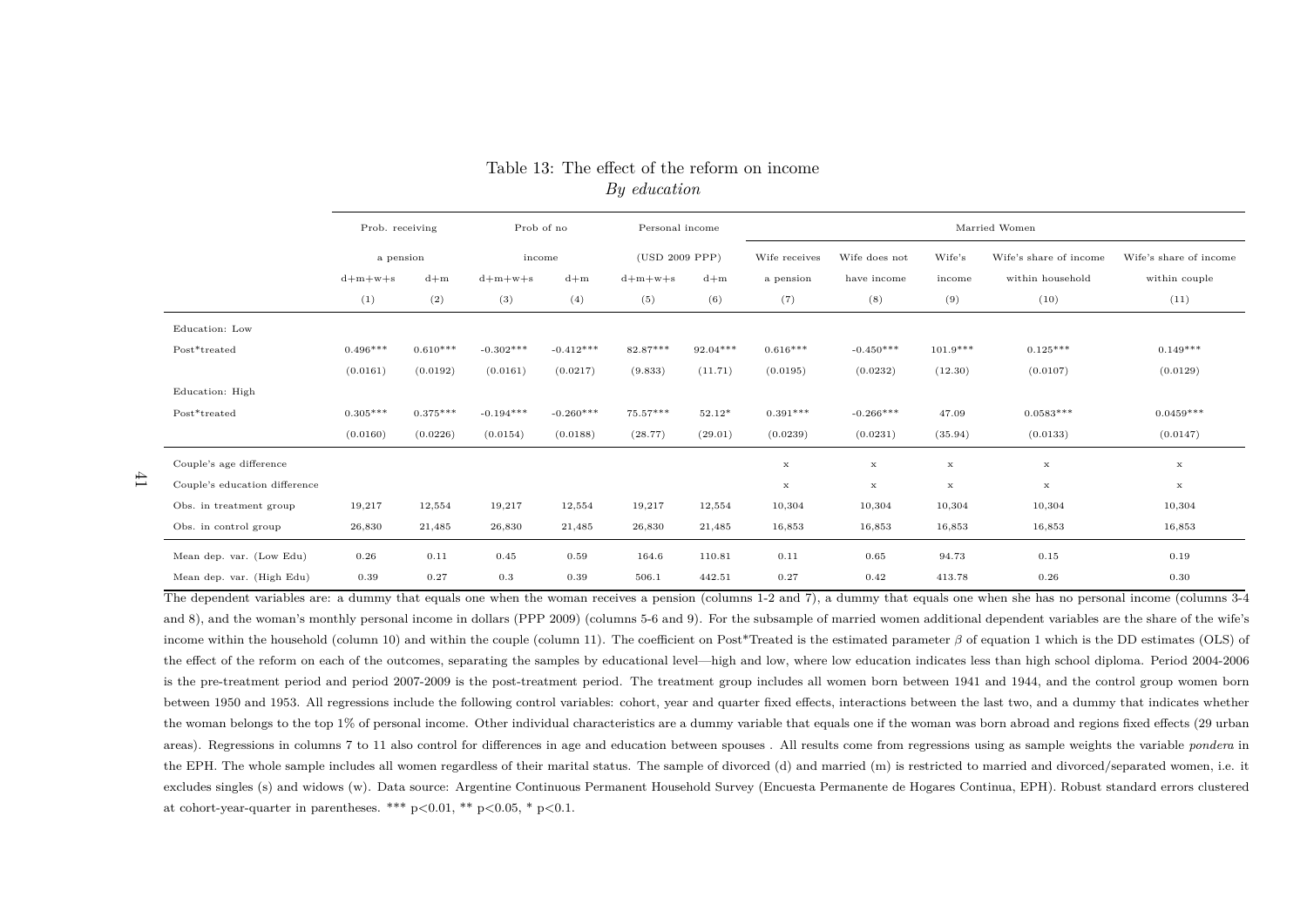|                           | Women is the<br>Women is<br>Woman is the only |             |                       |             | Married women             |             |              |                       |                  |                        |                |  |  |
|---------------------------|-----------------------------------------------|-------------|-----------------------|-------------|---------------------------|-------------|--------------|-----------------------|------------------|------------------------|----------------|--|--|
|                           | divorced/separated                            |             | head of the household |             | responsible for housework |             | Wife is head | Wife only responsible | Domestic service | Husband does           | Husband does   |  |  |
|                           | $d+m+w+s$                                     | $d+m$       | $d+m+w+s$             | $d+m$       | $d+m+w+s$                 | $d+m$       | of household | for housework         | or external help | some or most housework | most housework |  |  |
|                           | (1)                                           | (2)         | (3)                   | (4)         | (5)                       | (6)         | (7)          | (8)                   | (9)              | (10)                   | (11)           |  |  |
| Education: Low            |                                               |             |                       |             |                           |             |              |                       |                  |                        |                |  |  |
| Post*treated              | 0.0114                                        | 0.0113      | 0.00303               | 0.00543     | $-0.0188$                 | $-0.0443**$ | 0.0144       | $-0.0612***$          | 0.0073           | 0.0306                 | 0.0172         |  |  |
|                           | (0.0101)                                      | (0.0138)    | (0.0144)              | (0.0139)    | (0.0162)                  | (0.0173)    | (0.0107)     | (0.0186)              | (0.0042)         | (0.0194)               | (0.0141)       |  |  |
| Education: High           |                                               |             |                       |             |                           |             |              |                       |                  |                        |                |  |  |
| Post*treated              | $0.0312**$                                    | $0.0563***$ | $0.0731***$           | $0.0834***$ | $-0.00516$                | 0.00495     | 0.0168       | $-0.0388$             | 0.0043           | 0.0079                 | 0.0236         |  |  |
|                           | (0.0142)                                      | (0.0196)    | (0.0202)              | (0.0220)    | (0.0190)                  | (0.0224)    | (0.0131)     | (0.0236)              | (0.0124)         | (0.0269)               | (0.0205)       |  |  |
| Observations              | 46,047                                        | 34,039      | 46,047                | 34,039      | 46,047                    | 34,039      | 27,157       | 27,157                | 27,157           | 27,157                 | 27,157         |  |  |
| Obs. in treatment group   | 19,217                                        | 12,554      | 19,217                | 12,554      | 19,217                    | 12,554      | 10,304       | 10,304                | 10,304           | 10,304                 | 10,304         |  |  |
| Obs in control group      | 26,830                                        | 21,485      | 26,830                | 21,485      | 26,830                    | 21,485      | 16,853       | 16,853                | 16,853           | 16,853                 | 16,853         |  |  |
| Mean dep. var. (Low Edu)  | 0.09                                          | 0.13        | 0.37                  | 0.17        | 0.44                      | 0.45        | 0.07         | 0.46                  | 0.01             | 0.28                   | 0.12           |  |  |
| Mean dep. var. (High Edu) | 0.12                                          | 0.16        | 0.39                  | 0.19        | 0.44                      | 0.4         | 0.06         | 0.4                   | 0.08             | 0.33                   | 0.14           |  |  |

#### Table 14: Effects of the reform on the probability of being divorced/separated and the bargaining power of women*By education*

The dependent variables are: a dummy that equals one when the woman is divorced or separated (columns 1-2), a dummy that equals one when she is the head of the household (columns 3-4 and 7), and if she is the only household member responsible for housework (columns 5-6 and 8). For the subsample of married women additional dependent variables area dummy variable that equalsone if the household has domestic service or external help for housework (column 9), <sup>a</sup> dummy variable that equals one if the husband helps or is in charge the housework (column 10) and <sup>a</sup> dummyvariable that equals one if he is in charge of most of the housework (column 11). The coefficient on Post\*Treated is the estimated parameter*β* of equation <sup>1</sup> which is the DD estimates (OLS) of the effect of the reform on each of the outcomes, separating the samples by educational level—high and low, where low education indicates less than high school diploma. Period 2004-2006 is thepre-treatment period and period 2007-2009 is the post-treatment period. The treatment group includes all women born between 1941 and 1944, and the control group women born between 1950 and1953. All regressions include the following control variables: cohort, year and quarter fixed effects, interactions between the last two, <sup>a</sup> dummy that indicates whether the woman belongs to the top1% of personal income, a dummy variable that equals one if the woman was born abroad; and regions fixed effects (29 urban areas). Regressions in columns 7 to 11 also control for differences in age and education between spouses. All results come from regressions using as sample weights the variable *pondera* in the EPH. The whole sample includes all women regardless of their marital status. The sample of divorced (d) and married (m) is restricted to married and divorced/separated women, i.e. it excludes singles (s) and widows (w). Data source: Argentine Continuous Permanent Household Survey (Encuesta Permanente de Hogares Continua, EPH). Robust standard errors clustered at cohort-year-quarter in parentheses. \*\*\* p<0.01, \*\* p<0.05, \* p<0.1.

 $t_2$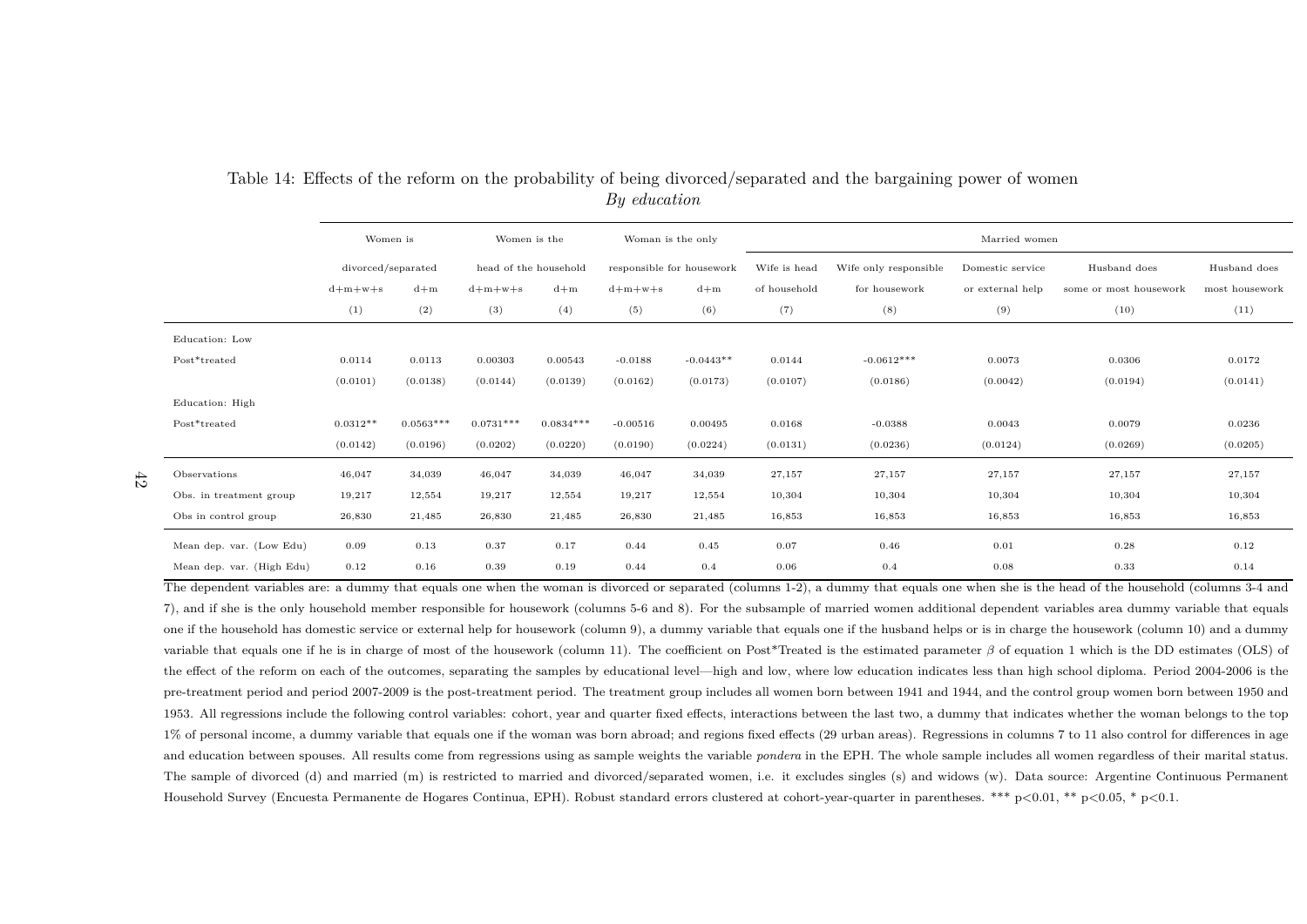| Pension    | No personal | Personal   | Share of      | Share of Income | Prob.      | Wife only     | Domestic      | Husband   |
|------------|-------------|------------|---------------|-----------------|------------|---------------|---------------|-----------|
| receipt    | Income      | Income     | Income Within | Within          | Active     | Responsible   | service or    | does some |
|            |             | (USD PPP)  | Couple        | Household       |            | for Housework | external help | housework |
| (1)        | (2)         | (3)        | (4)           | (5)             | (6)        | (7)           | (8)           | (9)       |
| $0.302***$ | $-0.242***$ | $40.02***$ | $0.0804***$   | $0.0628***$     | $-0.0209*$ | 0.0006        | $-0.0014$     | 0.0122    |
| (0.0202)   | (0.0215)    | (12.04)    | (0.0093)      | (0.0089)        | (0.0118)   | (0.0151)      | (0.0059)      | (0.0173)  |
|            |             |            |               |                 |            |               |               |           |
| $0.375***$ | $-0.312***$ | $72.24***$ | $0.104***$    | $0.0791***$     | $-0.0278*$ | $-0.0162$     | 0.0067        | 0.0180    |
| (0.0256)   | (0.0279)    | (11.31)    | (0.0120)      | (0.0107)        | (0.0160)   | (0.0207)      | (0.0050)      | (0.0201)  |
|            |             |            |               |                 |            |               |               |           |
| $0.152***$ | $-0.103***$ | $-10.94$   | $0.0295**$    | $0.0280**$      | $-0.0118$  | 0.0294        | $-0.0110$     | $-0.0021$ |
| (0.0250)   | (0.0233)    | (23.72)    | (0.0122)      | (0.0120)        | (0.0146)   | (0.0270)      | (0.0146)      | (0.0315)  |
| 7,481      | 7,481       | 7,481      | 7,197         | 7,352           | 7,476      | 7,481         | 7,481         | 7,364     |
| 2,364      | 2,364       | 2,364      | 2,322         | 2,338           | 2,364      | 2,364         | 2,364         | 2,336     |
| 2728       | 2728        | 2728       | 2728          | 2728            | 2728       | 2728          | 2728          | 2728      |
| 4753       | 4753        | 4753       | 4753          | 4753            | 4753       | 4753          | 4753          | 4753      |
|            |             |            |               |                 |            |               |               |           |

Table 15: Panel data fixed effects estimates*Sample of married women*

The dependent variables are: <sup>a</sup> dummy that equals one when the wife receives <sup>a</sup> pension (column 1), <sup>a</sup> dummy that equals one when she has no persona<sup>l</sup> income (column2), wife's monthly persona<sup>l</sup> income in USD <sup>2009</sup> PPP dollars (column 3), the share of wife's income within the household (column 4) and within the couple (column 5), <sup>a</sup>dummy that equals one if the wife is economically active (column 6), a dummy that equals one if she is the only household member responsible for housework (column 7), <sup>a</sup> dummy variable that equals one if the household has domestic service or external help for housework (columns 8), and <sup>a</sup> dummy variable that equals one if the husbandhelps or is in charge of most of the housework (columns 9). The coefficient on Post\*Treated is the estimated parameter *β* of equation <sup>1</sup> —with an additional unobserved time-invariant individual effect— which is the DD estimates of the effect of the reform on each of the outcomes. Period 2005-IV-2006-IV is the pre-treatment period and period 2007-I-2008-I is the post-treatment period. The treatment group includes all women born between 1941 and 1945, and the control group women born between 1948and 1953. All regressions include the following control variables: year and quarter fixed effects, interactions between the last two, and <sup>a</sup> dummy that indicates whether thewoman belongs to the top 1% of persona<sup>l</sup> income. Data source: Argentine Continuous Permanent Household Survey (Encuesta Permanente de Hogares Continua, EPH).Robust standard errors clustered at cohort-year-quarter in parentheses. \*\*\* p<0.01, \*\* p<0.05, \* p<0.1.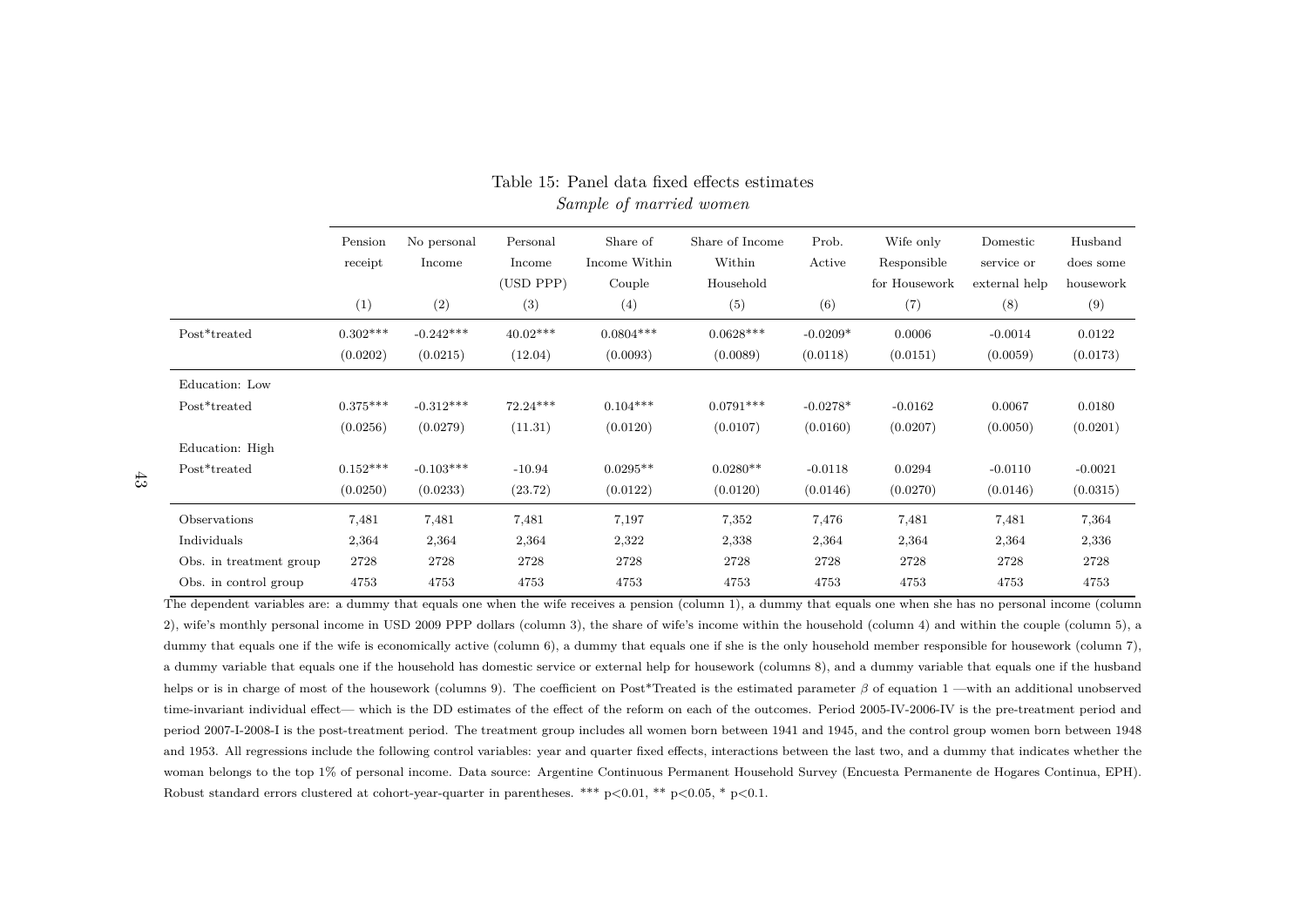|                         | $\mu$ and $\mu$ and $\mu$ and $\mu$ and $\mu$ |                       |                    |                           |                           |                 |                          |                        |                      |  |  |  |
|-------------------------|-----------------------------------------------|-----------------------|--------------------|---------------------------|---------------------------|-----------------|--------------------------|------------------------|----------------------|--|--|--|
|                         | Pension<br>receipt                            | No personal<br>Income | Personal<br>Income | Share of<br>Income Within | Share of Income<br>Within | Prob.<br>active | Wife only<br>Responsible | Domestic<br>service or | Husband<br>does some |  |  |  |
|                         |                                               |                       | (USD PPP)          | Couple                    | Household                 |                 | for Housework            | external help          | housework            |  |  |  |
|                         | (1)                                           | (2)                   | (3)                | (4)                       | (5)                       | (6)             | (7)                      | (8)                    | (9)                  |  |  |  |
| Post*treated            | 0.00225                                       | 0.00734               | $-26.64***$        | $-0.00875$                | $-0.00420$                | $-0.0202*$      | 0.00873                  | 0.00817                | 0.00119              |  |  |  |
|                         | (0.00610)                                     | (0.0108)              | (8.311)            | (0.00803)                 | (0.00743)                 | (0.0110)        | (0.0198)                 | (0.00686)              | (0.0176)             |  |  |  |
| Education: Low          |                                               |                       |                    |                           |                           |                 |                          |                        |                      |  |  |  |
| Post*treated            | $-0.000485$                                   | $-0.00208$            | $-10.74$           | $-0.00583$                | $-0.00478$                | $-0.00712$      | $-0.0157$                | 0.00334                | 0.00393              |  |  |  |
|                         | (0.00801)                                     | (0.0157)              | (7.438)            | (0.00985)                 | (0.00908)                 | (0.0143)        | (0.0227)                 | (0.00537)              | (0.0213)             |  |  |  |
| Education: High         |                                               |                       |                    |                           |                           |                 |                          |                        |                      |  |  |  |
| Post*treated            | 0.0118                                        | 0.0233                | $-54.61***$        | $-0.0124$                 | $-0.00205$                | $-0.0475**$     | 0.0582                   | 0.0147                 | $-0.00208$           |  |  |  |
|                         | (0.0111)                                      | (0.0169)              | (18.68)            | (0.0135)                  | (0.0124)                  | (0.0192)        | (0.0374)                 | (0.0173)               | (0.0323)             |  |  |  |
| Observations            | 8,160                                         | 8.160                 | 8,160              | 7,630                     | 7,908                     | 8,155           | 8,160                    | 8,160                  | 7,988                |  |  |  |
| Individuals             | 2,534                                         | 2,534                 | 2,534              | 2,460                     | 2,493                     | 2,534           | 2,534                    | 2,534                  | 2,493                |  |  |  |
| Obs. in treatment group | 2946                                          | 2946                  | 2946               | 2946                      | 2946                      | 2946            | 2946                     | 2946                   | 2946                 |  |  |  |
| Obs. in control group   | 5214                                          | 5214                  | 5214               | 5214                      | 5214                      | 5214            | 5214                     | 5214                   | 5214                 |  |  |  |

#### Table 16: Placebo panel data fixed effects estimates*Sample of married women*

The dependent variables are: <sup>a</sup> dummy that equals one when the wife receives <sup>a</sup> pension (column 1), <sup>a</sup> dummy that equals one when she has no persona<sup>l</sup> income (column2), wife's monthly persona<sup>l</sup> income in USD <sup>2009</sup> PPP dollars (column 3), the share of wife's income within the household (column 4) and within the couple (column 5),<sup>a</sup> dummy that equals one if the wife is economically active (column 6), <sup>a</sup> dummy that equals one if she is the only household member responsible for housework (column7), <sup>a</sup> dummy variable that equals one if the household has domestic service or external help for housework (columns 8), and <sup>a</sup> dummy variable that equals one if thehusband helps or is in charge of most of the housework (columns 9). The coefficient on Post\*Treated is the estimated parameter *β* of equation <sup>1</sup> —with an additional unobserved time-invariant individual effect— for the placebo DD estimate on each of the outcomes. Period 2003-IV-2004-IV is the placebo pre-treatment period andperiod 2005-I-2006-I is the placebo post-treatment period. The placebo treatment group includes all women born between 1939 and 1943, and the control group womenborn between 1946 and 1951. All regressions include the following control variables: year and quarter fixed effects, interactions between the last two, and <sup>a</sup> dummy thatindicates whether the woman belongs to the top 1% of persona<sup>l</sup> income. Data source: Argentine Continuous Permanent Household Survey (Encuesta Permanente deHogares Continua, EPH). Robust standard errors clustered at cohort-year-quarter in parentheses. \*\*\* p<0.01, \*\* p<0.05, \* p<0.1.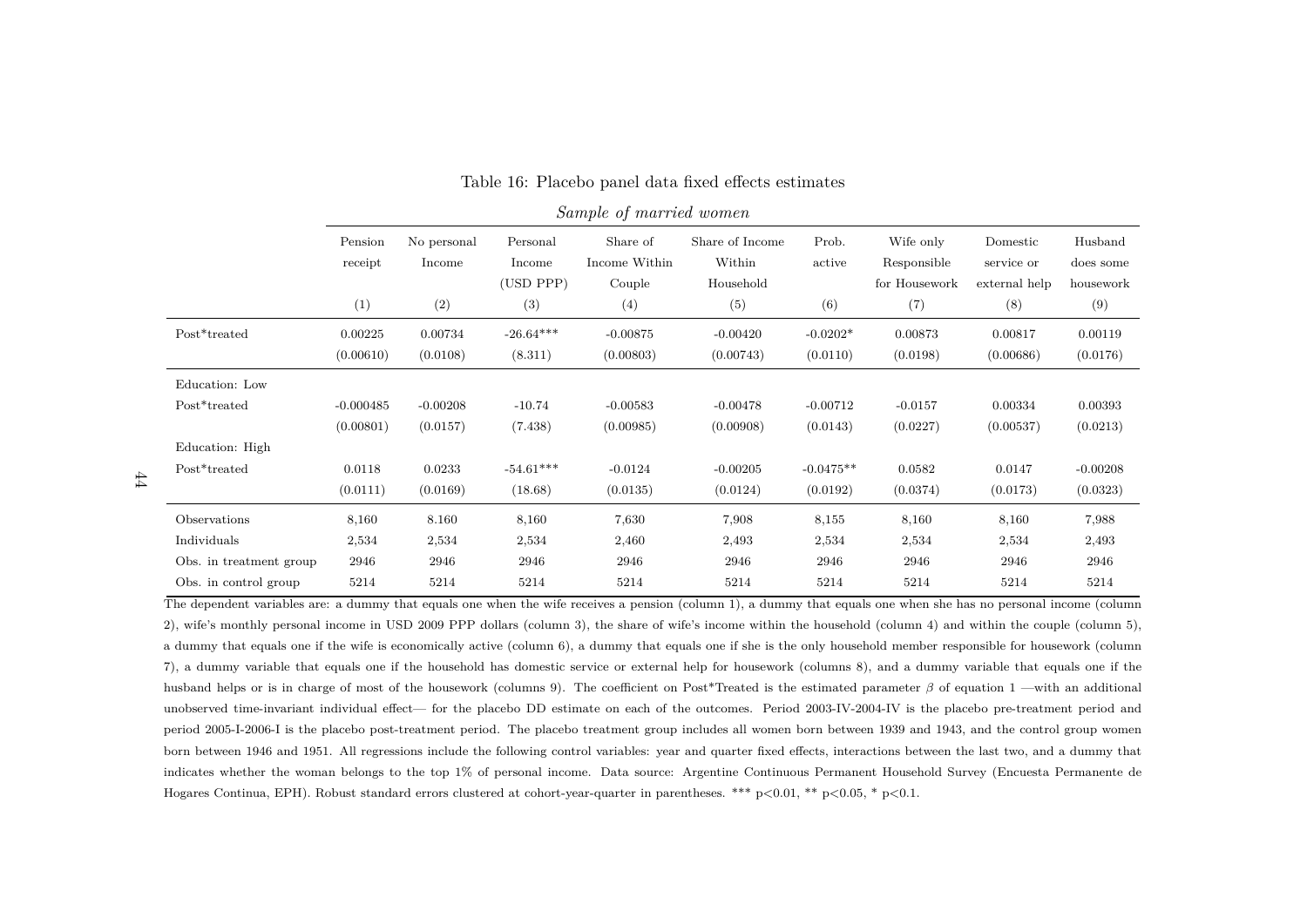

Figure 1: Percentage of individuals with personal income  $= 0$ 

Source: Argentine Continuous Permanent Household Survey (EPH)

Figure 2: Pension recipients (as % of age-eligible individuals)

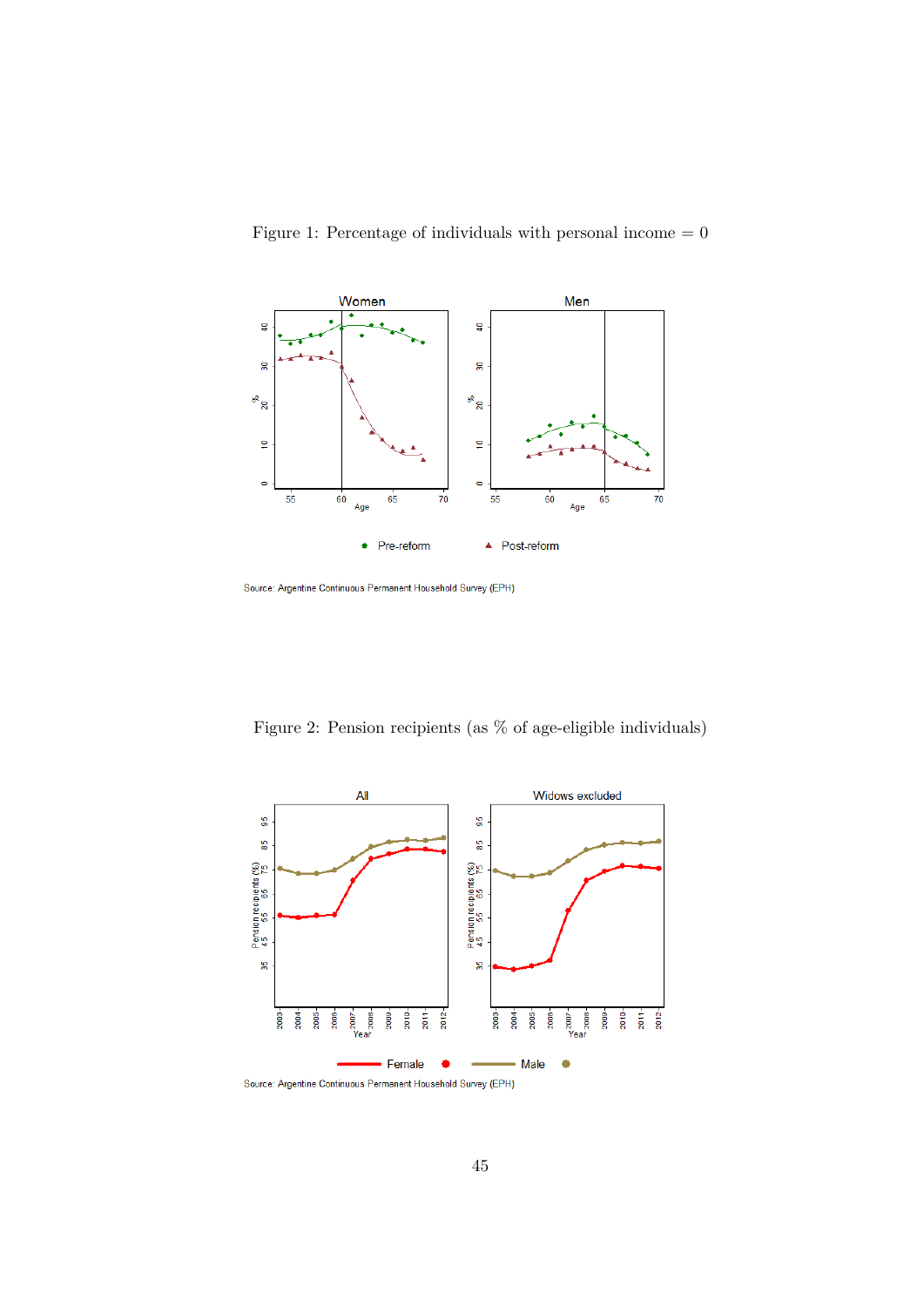



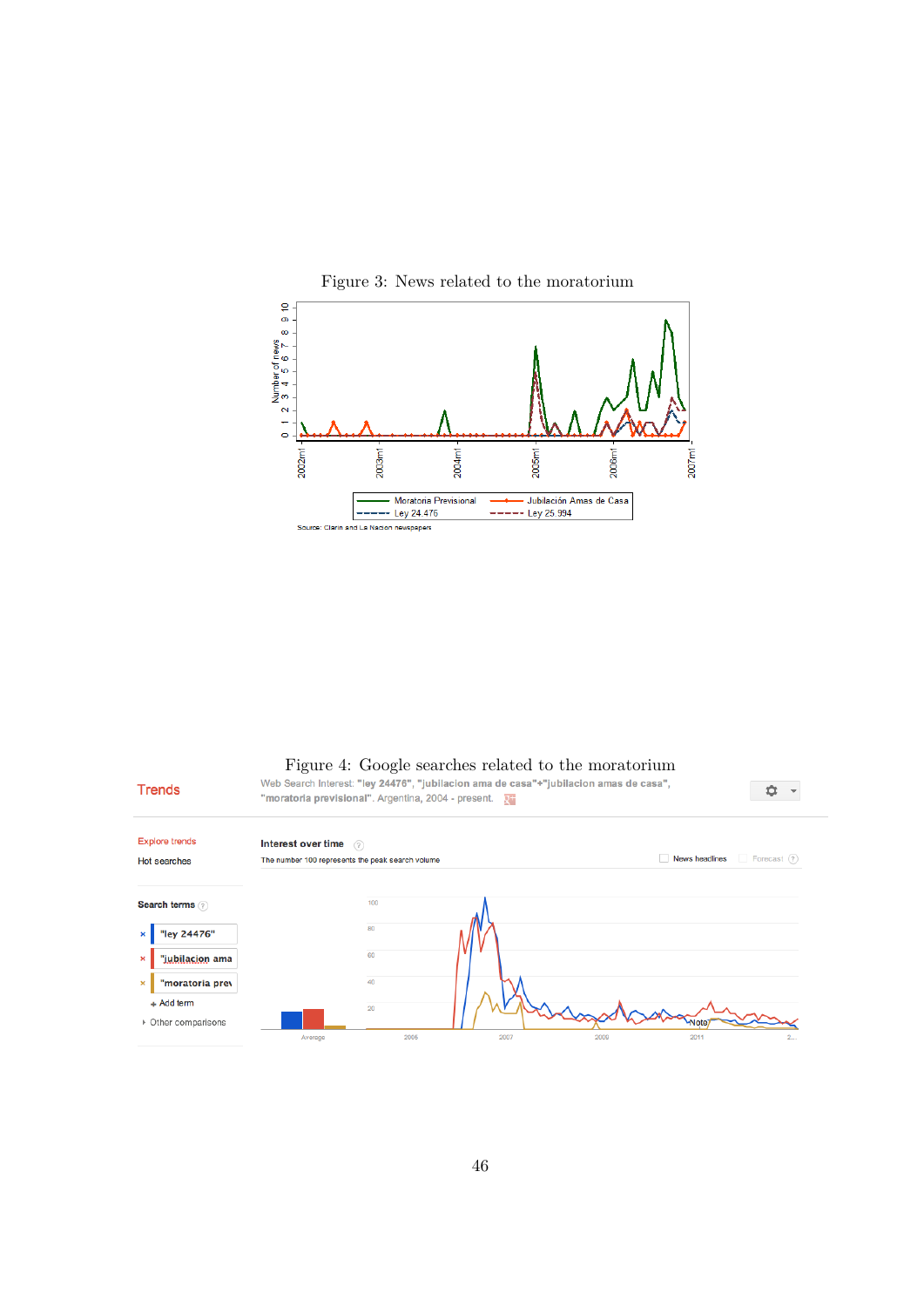

Figure 5: Evolution of the proportion of pension recipients by cohort

Source: Argentine Continuous Permanent Household Survey (EPH)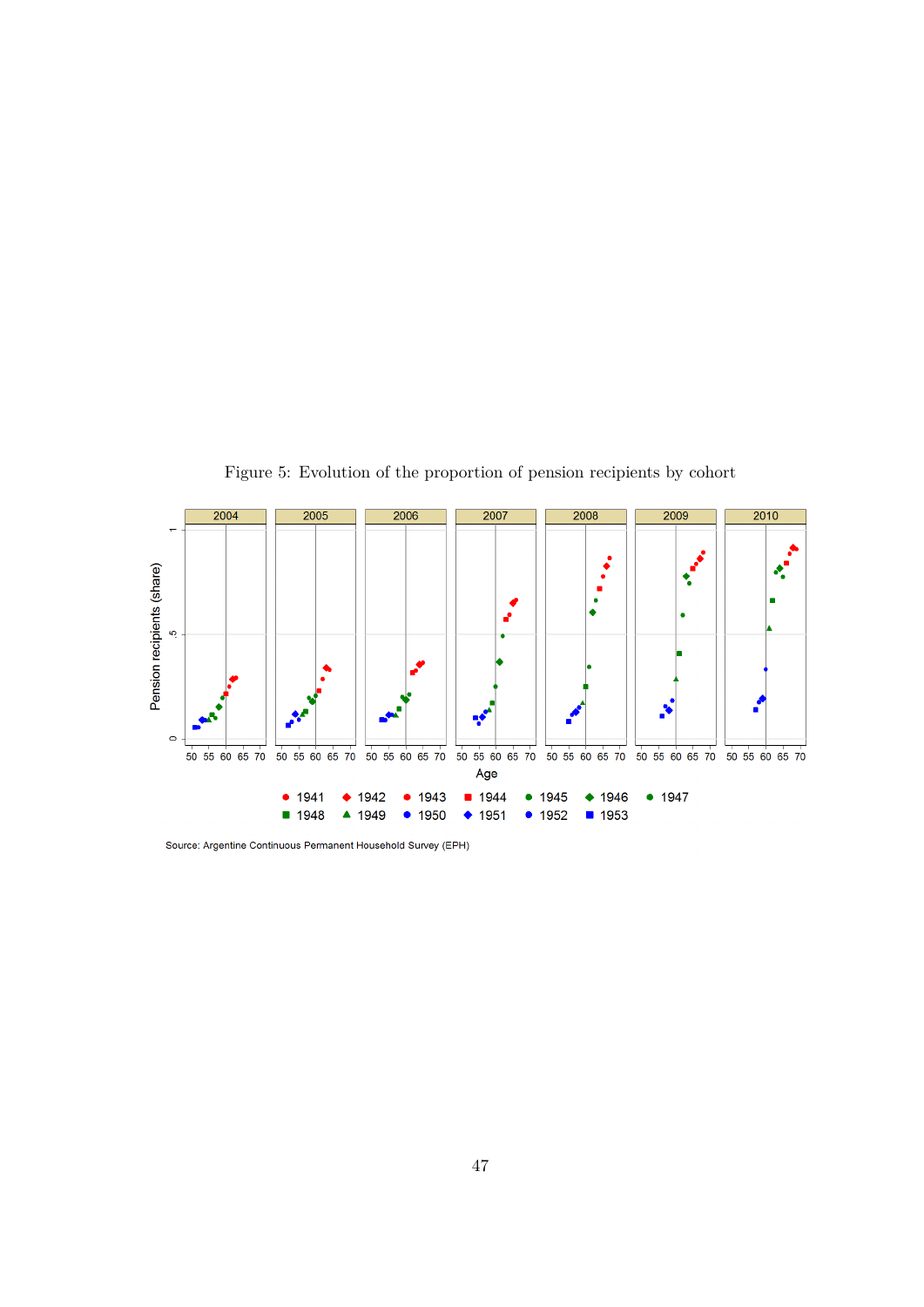

Figure 7: Women without personal income







 $\ddot{a}$ 

Pension recipients (%)<br>25<br>25

 $\overline{20}$ 

2004

2005

Figure 8:

Wife's share of income within household



Figure 10: Evolution of monthly personal income